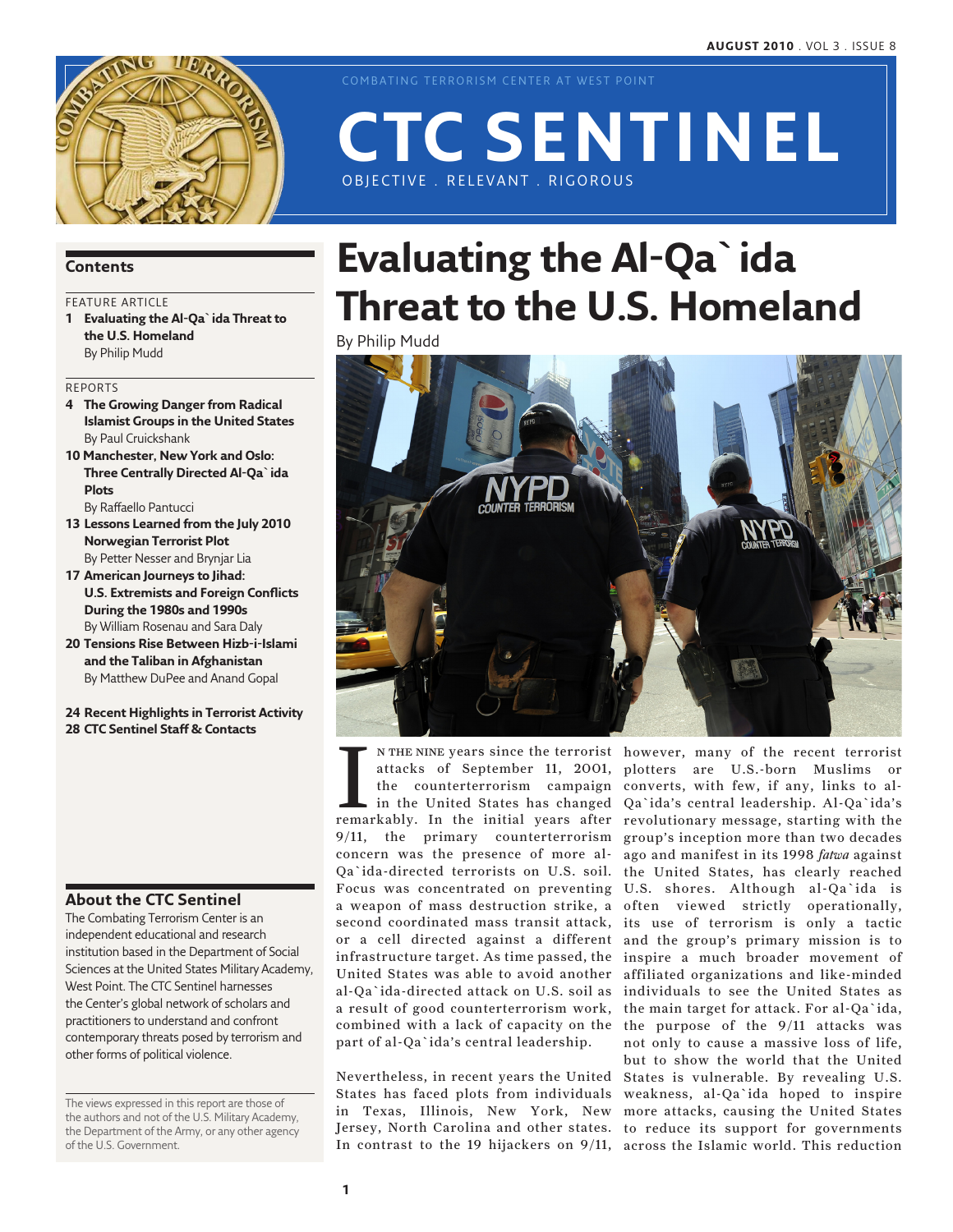in support would theoretically reduce the capabilities of "corrupt" regimes in Muslim countries and unleash a wave of Islamist revolutions.

This article reviews al-Qa`ida's present threat to the U.S. homeland. It looks at the evolution of the threat from 9/11—including the rise of affiliated organizations and independent actors and the problems faced by al-Qa`ida's central organization in orchestrating attacks in the United States.

### **Current Threat Pattern**

### *Core Threat*

Despite rising threats from groups outside al-Qa`ida's core leadership, the risk from al-Qa`ida central persists. The recent case of Najibullah Zazi and his plot against New York City's subway system clearly shows that al-Qa`ida's core leadership, despite substantial losses, remains intent on striking critical infrastructure—especially transportation—in U.S. population centers.1 Even in the case of centrally directed plots, the threat has morphed. First of all, judging from recent plots, it does not appear that al-Qa`ida is planning attacks as sophisticated as the 9/11 events. Second, in cases where individuals are directly tied to al-Qa`ida's central leadership, they are not typically directed out from the center of action (Pakistan/Afghanistan), but are instead drawn into it. Once they are drawn in, they receive training from al-Qa`ida operatives before being sent on a terrorist operation. Zazi, for example, was a legal resident of the United States, and it was not until 2008 that he conspired with others in New York to travel to Afghanistan to fight with the Taliban.<sup>2</sup> It was only after he arrived in Pakistan that he came into contact with al-Qa`ida recruiters, who then moved him through training camps.<sup>3</sup> Cases such

as Zazi's—where individuals with no previous contact with al-Qa`ida seek out terrorist operatives on their own accord show how al-Qa`ida's revolutionary ideology has spread globally.

### *Affiliates*

Al-Qa`ida central now has a number of affiliated organizations that maintain links to the core leadership, yet largely operate on their own. These affiliates include al-Qa`ida in the Islamic Maghreb (AQIM), al-Qa`ida in the Arabian Peninsula (AQAP), al-Qa`ida in Iraq (AQI), Tehrik-i-Taliban Pakistan

**"The rise of the ideologically inspired means that even as the strategic threat from al-Qa`ida declines, the number of people absorbing the ideology has broadened the threat, both operationally and geographically."**

(TTP), among others. A significant question for the counterterrorism community is whether members of the affiliate network will use time and safe havens—in locations such as Yemen, the Horn of Africa, or the Sahel—to generate new plots.

During the past year, the ripple effect of these affiliates' absorption of al-Qa`ida's emphasis on the "far enemy" (the United States) can be seen. First, the case of David Coleman Headley, a Pakistani-American, reveals an "A-level" plotter who operated in the United States. Headley was involved with plotting attacks for Lashkar-i-Tayyiba (LT, or LeT), a South Asian terrorist group that has at least some ties to al-Qa`ida. Headley, who was born in Washington, D.C. and most recently lived in Chicago, was arrested in October 2009 in the United States for involvement in the 2008 Mumbai terrorist attacks and for plotting against employees of a newspaper in Copenhagen, Denmark.4

Second, Umar Farouk Abdulmutallab, who studied at a university in London, attempted to detonate explosives on a Northwest Airlines commercial aircraft just outside Detroit on December 25,  $2009.<sup>5</sup>$  Subsequent investigations revealed that al-Qa`ida's Yemen affiliate, AQAP, was behind the plot, showing its intent and capability to direct operations within the United States.<sup>6</sup>

Third, Tehrik-i-Taliban Pakistan (TTP) sponsored Faisal Shahzad, a Pakistani-American who lived in Connecticut, to undertake an attack in New York City's Times Square on May 1, 2010. In July, video footage emerged of Faisal Shahzad embracing Hakimullah Mehsud, the leader of the TTP.7 Pakistan's interior minister, Rehman Malik, told reporters that Shahzad "visited Pakistan seven times and he met Hakimullah Mehsud and also met other people, those socalled leaders of the Taliban."8

These incidents represent three operatives from al-Qa`ida affiliates, none directed by al-Qa`ida's central leadership yet all operating in either the United States or the United Kingdom.

### *Like-Mindeds*

There has also been a surge in the third prong of plotters who represent the spread of al-Qa`ida's ideology from the core group and its affiliates to new recruits who are inspired but not trained by the group. These represent unaffiliated "like-mindeds," individuals or clusters of individuals on U.S. soil. Like-mindeds have played significant roles in the al-Qa`ida revolution elsewhere; the numbers of solitary foreign fighters crossing from Syria into Iraq earlier this decade are evidence, similar to the arrival of foreign fighters in Chechnya, Bosnia, Somalia,

<sup>1</sup> For details on the Najibullah Zazi case, see "Najibullah Zazi Pleads Guilty to Conspiracy to Use Explosives Against Persons or Property in U.S., Conspiracy to Murder Abroad and Providing Material Support to Al-Qaeda," press release, U.S. Department of Justice, February 22, 2010.

<sup>2</sup> Ibid.

<sup>3</sup> Ibid. According to the U.S. Department of Justice, "Although Zazi and others initially intended to fight on behalf of the Taliban, they were recruited by al-Qaeda shortly after arriving in Peshawar. Al-Qaeda personnel transported Zazi and others to the Waziristan region of Pakistan and trained them on several different kinds of

weapons. During the training, al-Qaeda leaders asked Zazi and others to return to the United States and conduct suicide operations. They agreed. Zazi later received additional training from al-Qaeda on constructing the explosives for the planned attacks in the United States."

<sup>4</sup> Andrew Stern, "David Headley Pleads Guilty in Mumbai Attack, Danish Plot," Reuters, March 19, 2010.

<sup>5 &</sup>quot;Video Shows Christmas Day Bomber Abdulmutallab," CBS/Associated Press, April 27, 2010.

<sup>6</sup> Ibid.

<sup>7 &</sup>quot;Pakistan Acknowledges Faisal Shahzad Met Taliban Chief," *Dawn*, July 26, 2010.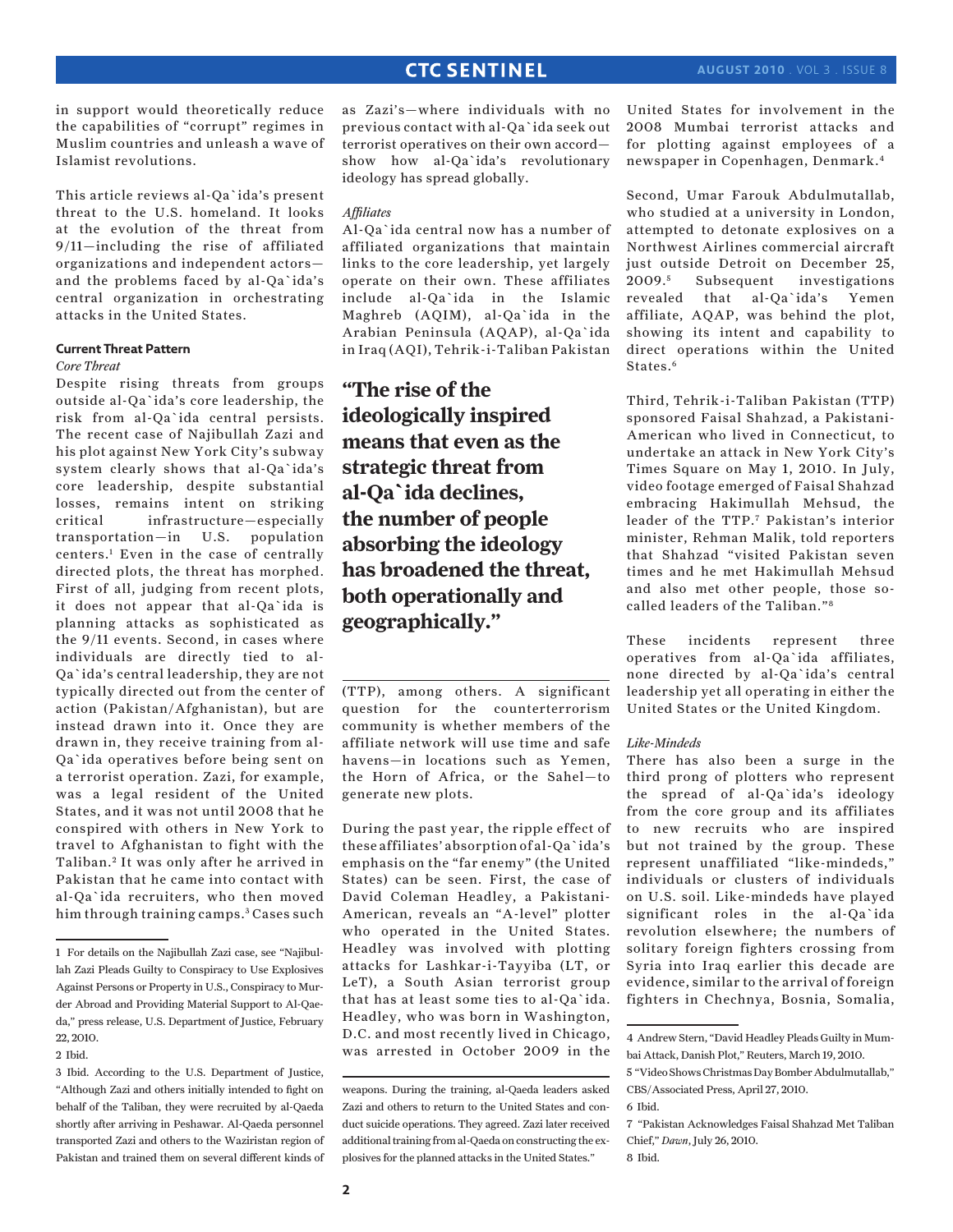and elsewhere. There is now a similar phenomenon of individuals signing up for the cause in Texas (Hosam Smadi), Illinois (Michael Finton), and New Jersey (the Fort Dix plot).

### **Broadened Threat**

The rise of the ideologically inspired means that even as the strategic threat from al-Qa`ida declines—the likelihood of a 9/11-style attack has dropped markedly as a result of security operations worldwide—the number of people absorbing the ideology has broadened the threat, both operationally and geographically. As the core group suffers—and perhaps eventually dies off—the broader movement is alive and well, and the sheer numbers of likemindeds suggest that one of the plots in the United States will succeed. Indeed, both the Abdulmutallab and Shahzad plots only failed due to mistakes made creating or detonating the explosive devices.

These affiliates and like-mindeds are harder to target with classic intelligence techniques than a centrally directed organization, and the geographic breadth and frequency of plots during the past two years are clear indicators of how far the revolutionary message has spread. The sophistication of the attackers will not reach what was witnessed nine years ago, but if the goal of the organization is continued recruitment—proving to potential donors and recruits that "al-Qa`idaism" remains relevant—a strike on the scale of the London transit attack in 2005 would be significant to their cause.

The proven presence of plotters from affiliated groups—LT, AQAP, or the Pakistani Taliban—during the past two years is perhaps the most significant evolution of the threat faced during this period. The Detroit airliner and Times Square attempts represent a rare and significant step by an ideological affiliate of al-Qa`ida to show intent and capability to reach into the United States, the first time an affiliate has succeeded since 9/11. Meanwhile, as LT targeting indicates its slow move into al-Qa`ida's ideological orbit, Headley's ability to operate in the United States underscores that group's capabilities should it decide to attack within U.S. borders.9

The emergence of affiliated groups candidates might extend as far afield as AQIM or Southeast Asian remnants of Jemaah Islamiya—means that security services that might have previously focused on Pakistan's tribal areas as the center of training and plotting for attackers headed to Europe and North America must now assume that these emergent groups are conducting similar training, with a focus on the American heartland. The breadth of sophisticated, resource-intensive intelligence operations will have to grow. Trained operatives from the Pakistan-Afghanistan border region will not be the sole, or even primary, source of bombing suspects.

In the midst of global economic pressures, Middle East tensions, Russia's re-emergence, the rise of China and India, and energy debates, the global scope of the al-Qa`ida revolutionary

**"The accruing numbers of operational players eliminated, coupled with a pace of operations during the past few years that has prevented the group from finding its feet, represents the most significant damage brought to al-Qa`ida to date."**

creep requires that security services, despite diversions, will have to maintain focus on the jihadist problem. Recent plots have implicated potential terrorists as far afield as North Carolina, New Jersey, Colorado, New York, Missouri, Virginia, Minnesota, Illinois, and Connecticut. All of these plots have involved overseas activities that require the assistance of foreign security services from Western Europe through the Balkans to Africa, the Middle East and South Asia. Maintenance of the informal web of security service cooperation is labor intensive, and it grows more difficult as countries turn

to new problems or threats. It will also remain expensive for the United States to conduct intelligence, law enforcement, diplomatic, and military operations in these countries, as well as to support foreign governments with money, training, technology, and equipment to maintain the counterterrorism fight.

### **Successes**

The years of this counterterrorism campaign have clearly improved the security capabilities of the many countries that are working tactical threat problems regularly. Domestic and international operations against terrorists are far more efficient and effective than they were when security services first escalated activities after 9/11. One of the unwritten success stories of the counterterrorism campaign in the United States is the evolution of threat management from inefficient coordination nine years ago to smooth processes today. Time, effort, resources, and practice have combined to make the United States better and safer. The same holds true overseas, from Indonesia to the United Kingdom.

The pace of operations against the central organization has heavily damaged its capability to plan long-term plots from a safe haven. Measuring the impact of every operational takedown is not productive. Yet the accruing numbers of operational players eliminated, coupled with a pace of operations during the past few years that has prevented the group from finding its feet, represents the most significant damage brought to al-Qa`ida to date. Maintaining this pace of operations over subsequent years would eventually cripple the core group.

The ideological missteps of the group and its affiliates since 9/11 have been more notable than its operational setbacks. Jihadists viewed the failures of the 1990s in Algeria and Egypt as the foundation for the evolution in thinking that led al-Qa`ida to argue that until the United States and other powers left the region, regimes would be able to weather the Islamist surge. The post-9/11 attacks, though, have been marked by the same alienation of local populations across the Islamic world that Algeria and Egypt experienced during the strife there. Attacks in Saudi Arabia, Jordan, Iraq, Turkey, Pakistan, and elsewhere resulted in declines in

group targeted Westerners, a change in the group's previous targeting pattern.

<sup>9</sup> During LT's attacks in Mumbai in November 2008, the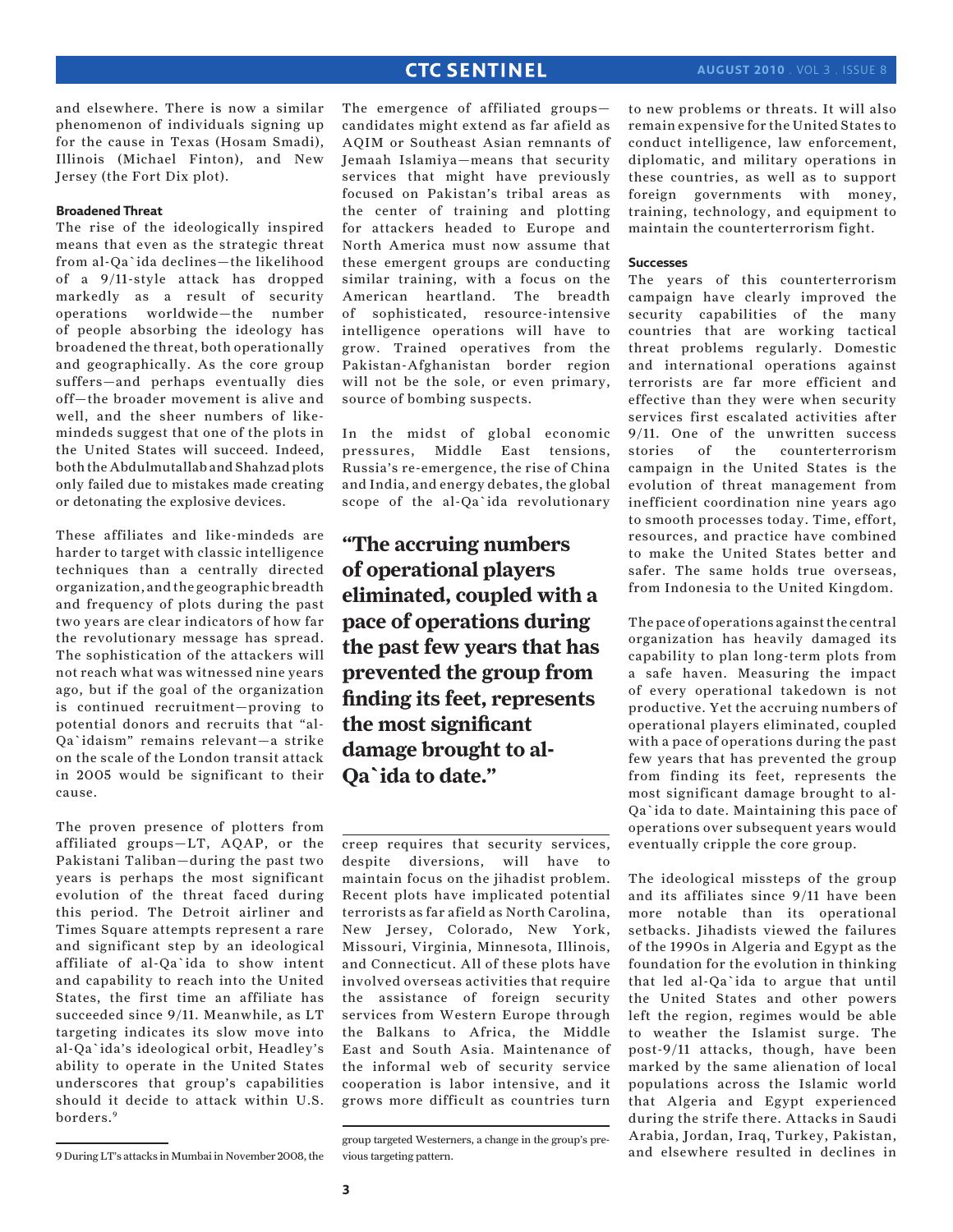support for the al-Qa`ida organization, its leadership, and the use of suicide bombing as a tactic.10

The organization is aware of its missteps but seems unable to control them. The now well-publicized intercepted exchanges between Ayman al-Zawahiri and Abu Mus`ab al-Zarqawi had the second-in-charge of al-Qa`ida warning his affiliate in Iraq to focus away from local casualties, a warning al-Zarqawi ignored.<sup>11</sup> Moreover, in 2008 al-Zawahiri publicly, in an internet session, chose as the first question to answer a request by a writer from Algeria to explain the justification for al-Qa`ida attacks that killed Muslims. Clearly, al-Qa`ida's thinkers, with now 20 years of experience in alienating populations in the countries they recruit and raise funds, understand that indiscriminate killings are undermining the spread of the very revolution they want to propagate. Yet they continue to do just that.

The debate about the killing of innocents has had a ripple effect on propagandists who have influence in the United States. Anwar al-`Awlaqi, the Yemeni-American cleric who has been implicated in a number of recent terrorist plots, supported the killing of military personnel at Fort Hood in 2009, as he did the attempted bombing of an airliner that landed in Detroit.12 Yet in the latter case, he said that it would have been better had the target been military. Faisal Shahzad, too, obliquely referred to the debate about the killing of innocents in a quote attributed to him after his capture, suggesting that lower-level echelons of the movement are well aware that their killings have raised serious questions among scholars and potential recruits far down the ideological food chain.13

### **Current State**

Today, the United States is experiencing continued al-Qa`ida plotting, coupled with threats from individuals and affiliated organizations that now target the U.S. homeland. The spread of the al-Qa`ida message in the United States was inevitable, and the range of plotters today matches the expansion of the movement elsewhere in the world, beyond individuals trained in Waziristan.

Yet the corrosive effect of al-Qa`ida's murder of so many innocents, including Muslim civilians, suggests that these plots are emerging even as the movement itself suffers, perhaps irreparably, from its own missteps. The United States will face attacks from affiliates and like-mindeds—the sheer volume of discrete plots makes a successful strike inevitable—but one strike will not herald the expansion of the movement, nor should it suggest that the counterterrorism campaign is losing ground. If anything, how the U.S. counterterrorism community responds to these strikes will play the most significant role in whether the movement's credibility continues to decline.

Nine years into this campaign, the core organization appears to be struggling; its followers, while dispersed and dangerous, are facing more questions about their tactics. Patience is the key. As the nine year anniversary of the 9/11 attacks approaches, the United States is safer and the jihadist ideological wave has crested. Unfortunately, it will be years before those who believe in al-Qa`ida's message finally die off.

*Philip Mudd is a senior research fellow at the New America Foundation. He was the senior intelligence adviser at the Federal Bureau of Investigation until his departure in March 2010, and he was Deputy Director of the Counterterrorist Center at the Central Intelligence Agency until his assignment to the FBI in August 2005.*

# **The Growing Danger from Radical Islamist Groups in the United States**

### By Paul Cruickshank

homegrown terrorism is on the rise in the United States. During the last 15 months, there have been 23 cases of Americans and permanent U.S. residents—some 56 individuals in all implicated in terrorist plots inspired or directed by al-Qa`ida and its affiliates.<sup>1</sup> This article argues that a significant reason behind this surge in incidents is the presence of Islamist groups openly and legally propagating extreme Islamist ideology in the United States. <sup>2</sup>

An emerging network of radical preachers, demagogues, bloggers, and activists are attempting to disseminate extremist ideas among Muslim youth in the United States. Largely excluded from the country's mosques, they spread their message on the streets, outside the mosque, in small gatherings in private residences, on campuses and above all online, taking full advantage of new social media platforms to maximize their reach. They are a loose constellation of individuals, but have a clear center of gravity in two extremist groups that

2 Groups such as ITS and RM that openly promote a radical ideology are of course just one of the concerns of counterterrorism officials tackling homegrown extremism. Many of those charged with terrorist activity in the United States have stayed clear of groups such as RM and ITS to keep themselves off the radar screens of counterterrorism agencies. Such "off-the grid" radicals are the ones of most concern to U.S. counterterrorism officials. Young Americans are being exposed to radical messages in a variety of ways. Some have swapped online messages with radical clerics in the Middle East, such as Anwar al-`Awlaqi. Many have accessed radical propaganda directly from a wide variety of anonymously-run pro-al-Qa`ida websites. Much of it is more extreme than any of the postings on the ITS or RM sites. Yet the fact that ITS and RM have proselytized openly has arguably given them more power and reach than those doing so anonymously. Those interacting on social media sites presumably like to know with whom they are talking.

<sup>10</sup> For details, see Juliana Menasce Horowitz, "Declining Support for bin Laden and Suicide Bombing," Pew Research Center, September 10, 2009.

<sup>11 &</sup>quot;Letter from Ayman al-Zawahiri to Abu Musab al-Zarqawi," U.S. Office of the Director of National Intelligence, July 9, 2005.

<sup>12</sup> Patrick Goodenough, "Alleged Fort Hood Gunman a Hero, Says Islamic Cleric With Suspected 9/11 Links," CNSNews.com, November 9, 2009; "Abdulmutallab: Cleric Told Me to Bomb Jet," CBS/Associated Press, February 5, 2010.

<sup>13</sup> AOL News, May 17, 2010.

<sup>1</sup> This tally by the author includes all public announcements between May 15, 2009 and August 15, 2010 of terrorism charges filed in the United States or overseas against U.S. citizens and permanent residents. It also includes the case of Samir Khan, a North Carolina resident, who is suspected of having linked up with al-Qa`ida in the Arabian Peninsula in Yemen in October 2009. Khan has not been charged.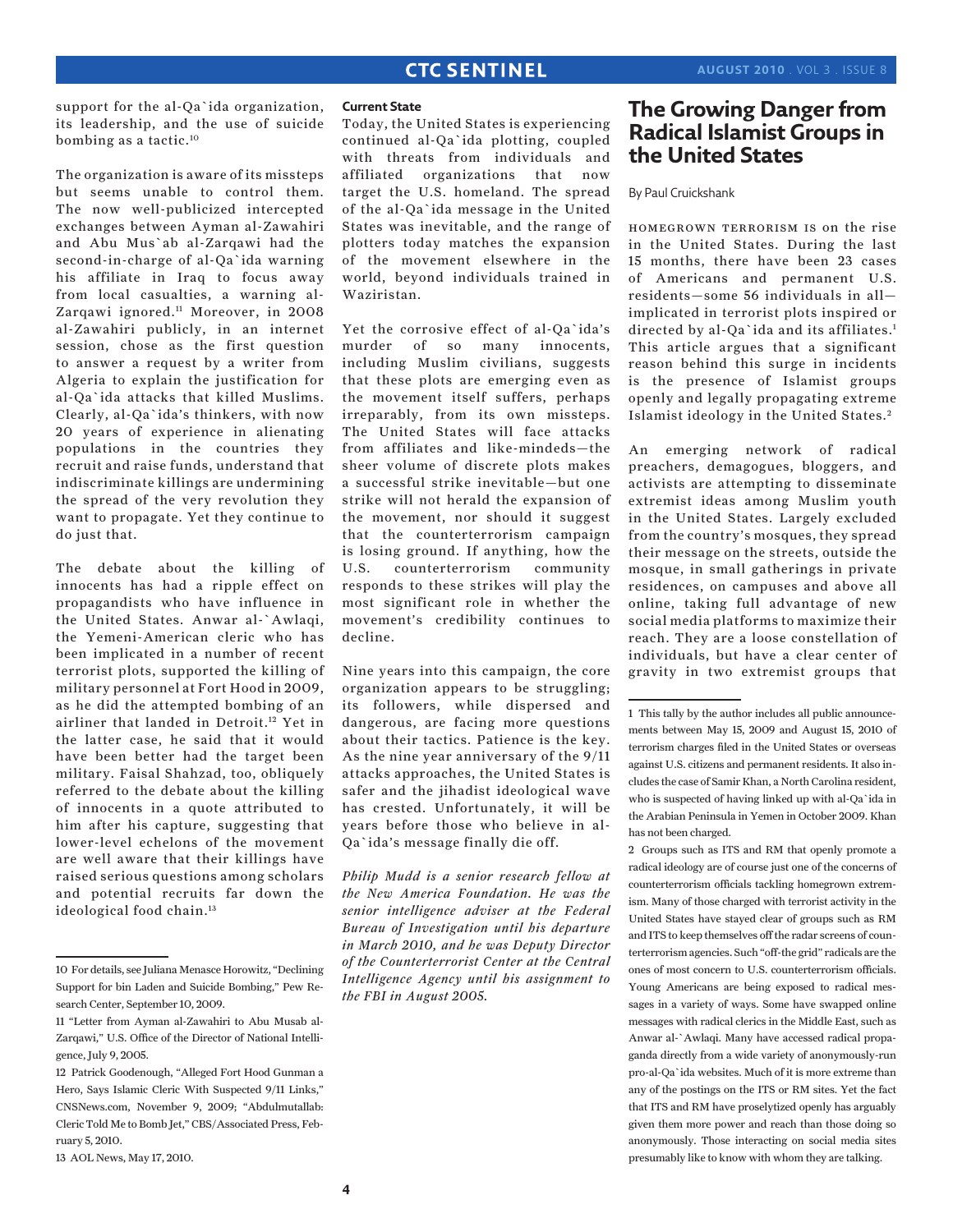operate freely and openly in New York City.<sup>3</sup>

The groups in question—the Islamic Thinkers Society (ITS) and Revolution Muslim (RM), both affiliated with the British extremist organization al-Muhajiroun—are increasingly appearing in counterterrorism investigations.4 In June 2010, two New Jersey men linked to the groups were arrested on their way to New York's John F. Kennedy airport, allegedly to fight with the Somali terrorist group al-Shabab.<sup>5</sup> In July, Virginia resident Zachary Chesser, a prolific RM blogger, was arrested for allegedly planning to do the same.6 Also in July it emerged that Samir Khan, who is from North Carolina and has close links to both groups, was suspected of being the driving force behind a new online English-language terrorism magazine called *Inspire*.7 In August, yet another link emerged when Shaker Masri, a Chicago resident who claimed to know Chesser, was arrested on his way to allegedly fight jihad in Somalia.8

Although the leaders of ITS and RM are not suspected of operational involvement in any terrorist plots, a significant correlation has emerged between participation in the activities of these groups and U.S. homegrown terrorism. Seven of the 23 terrorism cases involving U.S. citizens and residents to emerge in the last 15 months have seen links between the suspects and these radical New York groups, suggesting that ITS and RM have contributed to Americans being radicalized toward violence. No such correlation exists for any other Islamist group openly operating in the

United States. This article will chart how the New York groups emerged, briefly profile their leaders, and explain the danger they now pose.

### **Catching the British Disease**

According to U.S. counterterrorism officials, growing numbers of Americans are espousing violent Islamist views.9 The United States, some analysts believe, is beginning to repeat the experience of the United Kingdom a decade ago.10 In the late 1990s and early 2000s, a group of radical Islamist clerics—including the quartet of Egyptian cleric Abu Hamza al-Masri, Syrian preacher Omar Bakri Mohammed, Jordanian firebrand Abu Qatada, and Jamaican extremist Abdullah al-Faisal—helped radicalize a generation of British youth, creating the largest concentration of pro-al-Qa`ida extremists in the West.<sup>11</sup>

9 For example, Homeland Security Secretary Janet Napolitano stated in a December 2009 interview that violent Islamist extremism was assumed to be a growing phenomenon in the United States. See "Napolitano: Homegrown Threats a Reality," CNN, May 14, 2010. Additionally, in a February 2010 interview, Mitch Silber, the NYPD's director of intelligence analysis, stated, "Radicalization is definitely on the rise in the United States." See Paul Cruickshank and Nic Robertson, "Analysis: The Spread of U.S. Homegrown Terrorism," CNN, May 13, 2010. That same month U.S. intelligence agencies said that they were concerned that inspirational supporters of al-Qa`ida, such as Anwar al-`Awlaqi, "will increasingly motivate individuals toward violent extremism [in the United States]." See Dennis C. Blair, "Annual Threat Assessment of the US Intelligence Community for the Senate Select Committee on Intelligence," February 2, 2010. 10 Personal interview, U.S. counterterrorism official, July 2010.

11 The differing experiences of Britain and France illustrate the key role played by on-the-ground radicalizers in the emergence of radicalism. While there is arguably a higher level of socio-economic frustration and politicalcultural alienation among French Muslims than their UK counterparts, there are lower levels of radicalism in France than across the English Channel, according to European counterterrorism officials. The reason is that there have been fewer radical clerics present to take advantage of such sentiment in France because of a longstanding zero-tolerance attitude by French authorities to such preachers because of the threat of attacks from Algerian terrorist groups. Until the July 7, 2005 London bombings, the United Kingdom by contrast allowed radical preachers to operate relatively freely on their soil, judging that they did not pose a threat to British national security. See Peter Bergen and Paul Cruickshank, "Clerical Error: The Dangers of Tolerance," *The New Republic*, August 8, 2005.

For a variety of factors, such as better integration into mainstream society, American Muslims have been more resistant to such messages.12 Yet recent polling data and the growing number of terrorism cases in the United States suggest that not all are immune.<sup>13</sup> As in every Western country, individuals who feel alienated and frustrated are more susceptible to radical ideologies. Even though those alienated constitute a smaller minority in the United States than in some European countries, their numbers are not insignificant in a population of more than two million American Muslims.14 ITS and RM appear to be aggressively targeting this disaffected demographic, contributing toward growing radicalization in the United States.15

Most followers of these groups are socalled second and third generation Muslims or converts.16 As in Europe, some of the children of Muslim immigrants have struggled for identity and purpose in the United States, making them vulnerable to radical preachers. The same has applied with

13 "Muslim Americans," Pew Research Center, May 22, 2007. See also Paul Cruickshank, "The Domestic Terror Threat," *Newsweek*, November 20, 2009.

14 There are an estimated 2.4 million Muslims living in the United Kingdom (3.9% of the total population). See Richard Kerbaj, "Muslim Population 'Rising Ten Times Faster than Rest of Society,'" *Times*, January 30, 2009. While there are no official statistics, the Pew organization estimates that there are 2.35 million Muslims living in the United States (0.8% of the total population). See "Muslim Americans." Some studies estimate the U.S. Muslim population to be as high as seven million.

15 This observation is based on the author's own investigations into the activities of ITS and RM, biographical data assembled on their followers, and interviews with U.S. counterterrorism officials. Such groups can provide validation for individuals who have become self-radicalized by exposure to jihadist websites.

16 According to the NYPD, "the Islamic Thinkers Society (ITS) is an organization primarily composed of 2nd and 3rd generation college-age Americans of South Asian and Middle Eastern descent." See Mitchell D. Silber and Arvin Bhatt, "Radicalization in the West: The Homegrown Threat," NYPD Intelligence Division, 2007. The author has also observed a significant number of converts at rallies organized by ITS and RM, an organization whose two founders were themselves converts.

<sup>3</sup> This picture is drawn from personal interviews with U.S. counterterrorism officials between 2009-2010, the author's own investigative reporting, and personal interviews with leading figures within ITS and RM.

<sup>4</sup> Paul Cruickshank and Tim Lister, "N.J. Suspects Attended Protests Organized by Radical Islamic Group," CNN, June 11, 2010.

<sup>5</sup> Paul Cruickshank and Tim Lister, "Arrested Men Attended Protests Organized by Radical Islamic Group," CNN, June 12, 2010.

<sup>6</sup> *U.S.A. v. Zachary Adam Chesser*, "Criminal Complaint," Eastern District of Virginia, 2010; Personal interview, U.S. counterterrorism official, July 2010.

<sup>7</sup> Paul Cruickshank, "US Citizen Believed to be Writing for Pro Al Qaeda Website Source Says," CNN, July 18, 2010.

<sup>8</sup> *U.S.A. v. Shaker Masri*, "Criminal Complaint," Northern District of Illinois, 2010.

<sup>12</sup> These factors include the high skill level of many Muslim immigrants, their relative economic success, the peaceful form of Islam being preached in nearly all American mosques and the melting pot culture of the United States.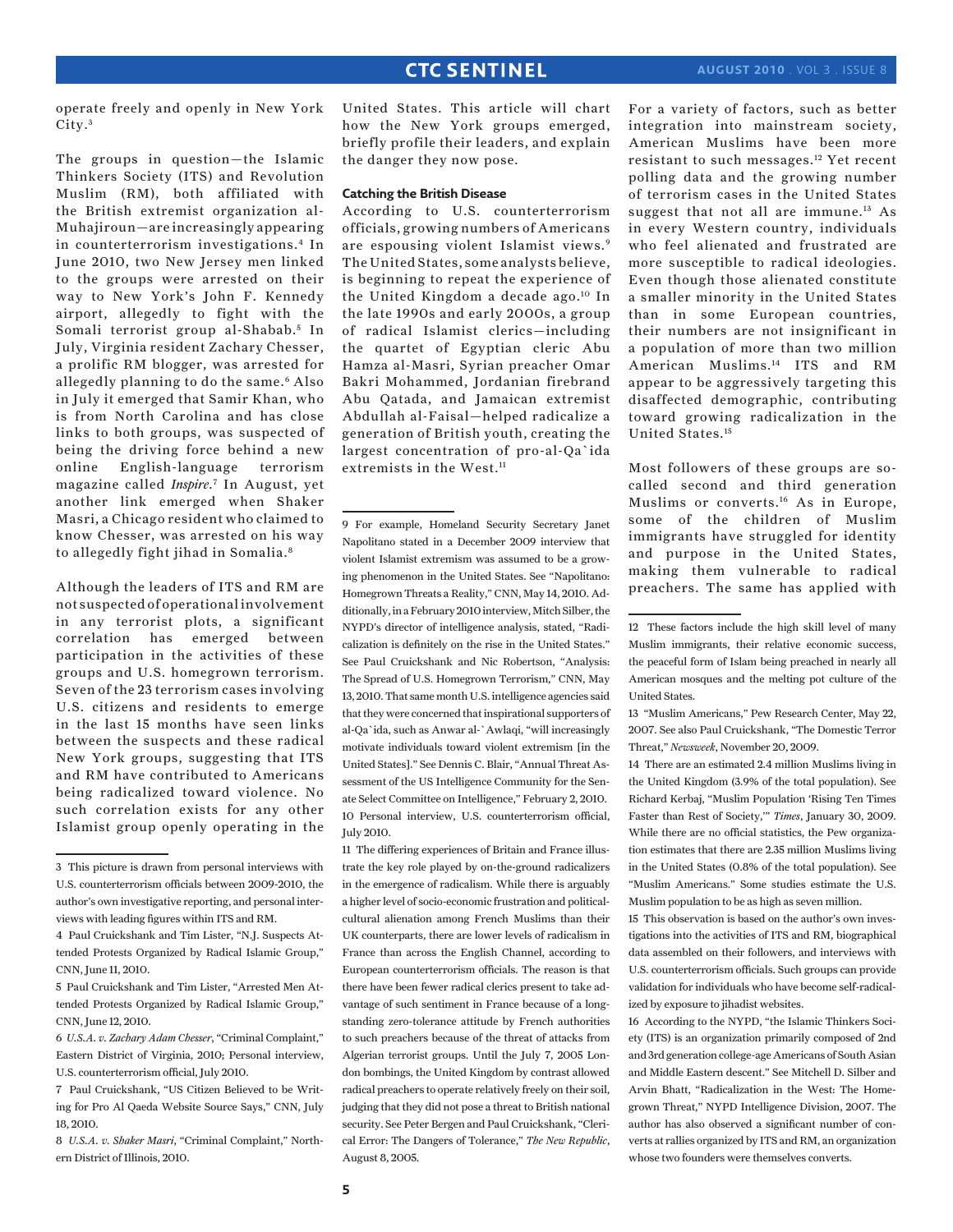new converts because of their natural zeal and lack of grounding in the tenets of their religion.<sup>17</sup> The nature of those following groups such as ITS and RM was reflected in a 2007 Pew Research Center poll that found American-born Muslims twice as likely to support al-Qa`ida than those foreign-born.18 According to Pew, seven percent of U.S.-born Muslims held a "favorable" view of al-Qa`ida in 2007, compared with only three percent of foreign-born Muslims.

### **Al-Muhajiroun America**

If the United States is catching this British disease, UK radical preachers helped spread the contagion. In the United Kingdom, one group in particular—al-Muhajiroun, a pro-al-Qa`ida group founded by Omar Bakri Mohammed in 1996—stood out because of the size of its following.19 In crowded meeting halls across the United Kingdom, Omar Bakri Mohammed and his deputy Anjem Choudary found a formula for attracting hundreds of followers: speak in English with charisma about how the United States and its allies were at war with Islam.<sup>20</sup>

18 "Muslim Americans."

20 Al-Muhajiroun instructs followers to live their lives according to fundamentalist Salafist principles, completely rejecting Western values. It has also openly championed the al-Qa`ida terrorist organization and Usama bin Ladin, depicting them as waging a legitimate jihad against an oppressive West. The organization, however, has constructed a novel theological construct to oppose attacks by Western Muslims inside their own countries. They argue that citizenship creates a "covenant of security" preventing such attacks. Several plots in the United Kingdom, however, have been linked to one-time members of al-Muhajiroun.

It was an approach the group successfully transplanted to the United States. Until the late 1990s, most pockets of extremism in the United States had been associated with Arabicspeaking clerics such as `Umar `Abd al-Rahman, the "blind shaykh," who in the early 1990s briefly took over the al-Farooq mosque in Brooklyn. The year before 9/11, Choudary traveled to New York and the Midwest to build up al-Muhajiroun's fledgling American wing.<sup>21</sup> In the years that followed, al-Muhajiroun established a significant presence in the New York area, especially in the boroughs of Queens and Brooklyn, helping to make al-Qa`ida's ideology accessible to second generation Muslims and converts who could not speak languages such as Arabic and Urdu. "Ten years ago we were in the early stages, there were not many ideological movements at the time in America as you find in Britain," said Choudary. "They weren't really talking about foreign policy, they weren't really coming out openly, publicly and engaging in ideological and political struggle, whereas I think they are now." 22

Al-Muhajiroun's New York members held demonstrations and organized speaking events.<sup>23</sup> For some, however, mere protest was not enough. In the United Kingdom and the United States,

22 Nic Robertson, CNN interview with Anjem Choudary, London, November 2009. Segments of the interview aired on "Anderson Cooper 360" on November 11, 2009 as part of a series of reports on homegrown terrorism this author helped set up and produce.

23 In May 2002, for example, al-Muhajiroun organized a meeting at Brooklyn College in which they showed videos of atrocities they claimed had been committed against Muslims around the world. "America is directly involved in exterminating Muslims," one of its members, Syed Hashmi, subsequently convicted of aiding al-Qa`ida, declared at the meeting. "America is the biggest terrorist threat in the world." For details, see Michael Elliott et al., "Al Qaeda Now," *Time Magazine*, June 3, 2002.

al-Muhajiroun followers became wrapped up in counterterrorism investigations. Two of its active members in New York—Syed Hashmi and Mohammed Junaid Babar—were subsequently convicted of aiding al-Qa`ida. 24 After his arrest in 2004, Babar admitted to having met with al-Qa`ida commanders along the Afghanistan-Pakistan border and to having organized terrorist training, sponsored by al-Qa`ida, for a group of one-time British al-Muhajiroun followers in Pakistan. <sup>25</sup> He was also connected to a number of British militants spread across Pakistan, including a cluster of al-Muhajiroun followers in Lahore, who helped facilitate travel to the region for aspiring jihadists from the United Kingdom.<sup>26</sup> Two British suicide bombers who attacked a Tel Aviv nightclub in April 2003 were also followers of the group.27

### **The Islamic Thinkers Society**

In August 2004, al-Muhajiroun followers in New York launched a new organization called the Islamic Thinkers Society. 28 After Bakri Mohammed

25 In April 2010, Syed Hashmi pleaded guilty in a New York court to aiding al-Qa`ida. In the summer of 2006, he was arrested boarding a flight at Heathrow Airport transporting all-weather equipment for the terrorist group in Pakistan and was subsequently extradited to the United States. See Kiran Khalid, "U.S. Citizen Gets 15 Year Sentence for Helping Al Qaeda," CNN, June 10, 2010. A second New York al-Muhajiroun follower—Mohammed Junaid Babar—pleaded guilty in 2004 to providing material support to al-Qa`ida. The previous year Babar had organized a training camp for a group of young British militants in Pakistan plotting to blow up targets in London with fertilizer bombs. The terrorist cell, whose plans were foiled by the British police investigation "Operation Crevice," were themselves one-time followers of al-Muhajiroun in the United Kingdom. See Peter Bergen and Paul Cruickshank, "Al Qaeda on Thames," *Washington Post*, April 30, 2007. Al-Muhajiroun's deputy leader Choudary knew both Hashmi and Babar, getting to know the latter on one of his trips to New York. This is based on personal interview, Anjem Choudary, October 2009.

26 See Paul Cruickshank, "The Militant Pipeline between the Afghanistan-Pakistan Border Region and the West," New America Foundation, February 2010; Dominic Casciani, "Path to Extremism: How it Started," BBC, May 3, 2007.

27 Bergen and Cruickshank, "Clerical Error: The Dangers of Tolerance."

28 Personal interview, U.S. counterterrorism official, September 2009. In its first posting on its website, the

<sup>17</sup> For example, John Walker Lindh, the so-called "American Taliban," became radicalized soon after converting to Islam. Others that followed the same trajectory include Richard Reid, the so-called "Shoe Bomber," London subway bomber Germaine Lindsay, American al-Qa`ida operative Bryant Neal Vinas, and American al-Qa`ida spokesman Adam Gadahn.

<sup>19</sup> Al-Muhajiroun, which has operated under a variety of different names in the United Kingdom such as al-Ghurabaa and the Saved Sect, most recently operated under the name Islam4UK before reverting back to its original name after Islam4UK was banned in January under counterterrorism laws. For background on al-Muhajiroun, see Dominic Casciani, "Profile: Islam4UK," BBC, January 5, 2010.

<sup>21</sup> The radical Islamist group Hizb al-Tahrir had by the end of the 1990s also established a presence in the United States, and today has a significant following, particularly in the Midwest, New York, and California. Most observers regard it as significantly less radical than al-Muhajiroun. Hizb al-Tahrir has stated it opposes al-Qa`ida terrorism and violence at this time. See personal interview, senior Hizb al-Tahrir representative, London, January 2005. See also Madeleine Gruen, "Hizb ut Tahrir's Activities in the United States," *Terrorism Monitor* 5:16 (2007).

<sup>24</sup> Anemona Hartocollis and Al Baker, "U.S. Citizen is Accused of Helping Al Qaeda," *New York Times*, June 8, 2006.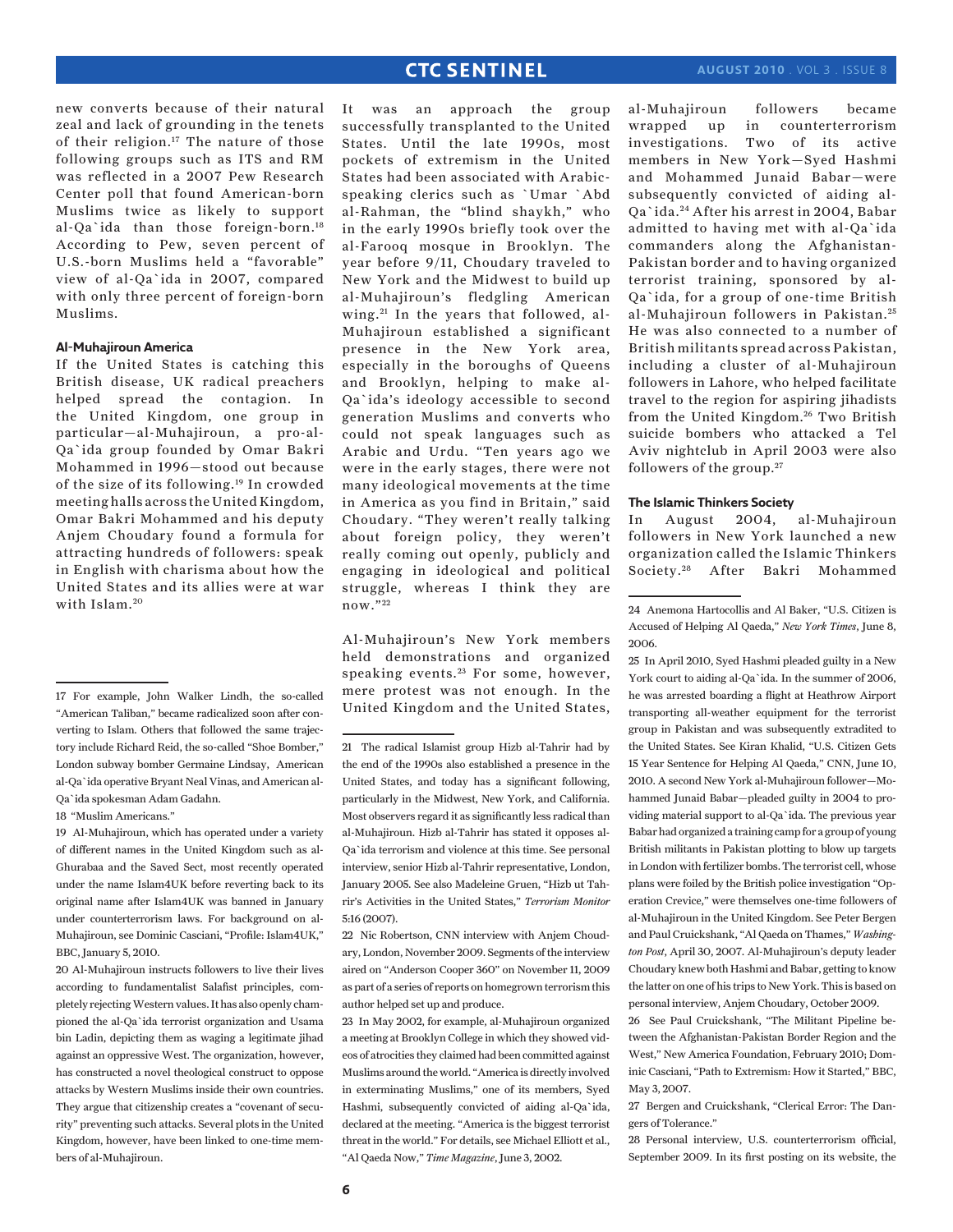temporarily instructed followers to cease using the name al-Muhajiroun in 2004,<sup>29</sup> ITS became the main standard bearer for the group's ideology in the United States. <sup>30</sup>

Although ITS claims on their website that "our struggle is always intellectual & political non-violent means," counterterrorism officials have taken a more sanguine view. "In a sense they are almost bug lights for aspiring jihadists," New York Police Department (NYPD) Director of Intelligence Analysis Mitch Silber told CNN in an interview earlier this year. "They've got an anti-Western, anti-democratic, anti-U.S., pro Al Qaeda message."<sup>31</sup> While the group has few full-time members, and its rallies are sometimes sparsely attended, its YouTube channel and Facebook page have around 200 subscribers each. The number of people viewing these sites is likely significantly larger since many presumably browse the content anonymously. <sup>32</sup>

Unlike their counterparts in the United Kingdom, most of the leaders of ITS have been careful not to reveal their real names, often using aliases in interviews. 33 Yet one figure within the

group announced: "Our *da'wah* (preaching) activities takes place mainly in the streets of Times Square and Jackson Heights, NYC where we give out leaflets and hold posters/banners covering all types of issues relating from spiritual, social, economical, to political issues. Our objective is to bring back the apparatus that was destroyed in 1924 i.e. Khilafah [caliphate]."

29 Bakri Mohammed claimed to be disbanding al-Muhajiroun because the existence of specific groups could create factionalism at a time when all Muslims needed to resist "evil forces" in the West. See Faisal al-Yafai, "Monitored Islamist Group Shuts Down," *Guardian*, October 13, 2004.

30 The ITS praised al-Muhajiroun leader Omar Bakri Mohammed in postings on its website. Al-Muhajiroun deputy leader Anjem Choudary stated that the two groups are closely affiliated. See personal interview, Anjem Choudary, October 2009.

31 Cruickshank and Robertson, "Analysis: The Spread of U.S. Homegrown Terrorism."

32 As of August 2010, the ITS YouTube site had 178 subscribers and its Facebook page had 232 members.

33 In May 2010, two of the "administrators" listed on ITS' Facebook page were Abu Mujaddid and Muhammed Nussrah. Mujaddid is the name adopted by the group's spokesman, who the author interviewed for CNN after an ITS protest outside the Israeli Consulate in New York in April 2010, at which Mujaddid was the main speaker. See Cruickshank and Robertson, "Analysis: The Spread group—Yousef al-Khattab, a Jewish convert to Islam from New Jersey built up a considerable public profile. Al-Khattab converted to Islam in 1999 while living in an Israeli settlement in Palestine after becoming disillusioned with Orthodox Jewish teachings.<sup>34</sup> Al-Khattab, according to his own account, moved back to the United States from the Middle East in 2006 and thereafter split his time between Morocco, where his wife and children lived, and New York City.<sup>35</sup> According to U.S. counterterrorism officials, by 2007 al-Khattab had established himself as the front man of ITS.<sup>36</sup>

A number of individuals in his U.S. circle were subsequently implicated in terrorism cases. By al-Khattab's own account, he struck friendships with two Americans who were later charged with terrorism offenses. One was Tarek Mehanna, a Boston resident charged in 2009 with plotting to blow up shopping malls in the United States,<sup>37</sup> and the other was Mehanna's associate Daniel Maldonado, a Texas resident who was convicted in 2007 of training with a Somali militant group.<sup>38</sup> Al-Khattab also met with Bryant Neal Vinas, a Long Island Catholic convert to Islam, shortly before Vinas left the United States in September 2007 to wage jihad against U.S. troops in Afghanistan.<sup>39</sup> Vinas subsequently joined al-Qa`ida and

34 Yousef al-Khattab, "The Journey of the Al Khattab Family to Islam," www.yousefalkhattab.com, undated. 35 Ibid.

36 Cruickshank and Lister, "Arrested Men Attended Protests Organized by Radical Islamic Group."

37 Ibid. Mehanna has not entered a plea.

38 Drew Griffin, Kathleen Johnston, and Paul Cruickshank, "Peaceful Preaching Inside, Violent Message Outside a New York Mosque," CNN, November 5, 2009. Maldonado had joined forces with Alabama resident Omar Hammami in trying to connect with jihadists in Somalia. Hammami is believed to be still at large fighting with the group in Somalia. See Andrea Elliott, "The Jihadist Next Door," *New York Times*, January 27, 2010. 39 Michael Powell, "U.S. Recruit Reveals How Qaeda Trains Foreigners," *New York Times*, July 23, 2009.

helped the terrorist group plot an attack against the Long Island Railroad in New York.40 Al-Khattab has stated that he had no idea of Vinas' plans.41 In the years before setting off for jihad, Vinas associated with ITS circles in New York City, attending several meetings held by the group; counterterrorism officials say this contributed to his radicalization.42 Yet at a certain point, according to U.S. counterterrorism officials, Vinas became frustrated that the group was "all talk and no action," indicating that the leadership of the ITS stopped short of directly calling on followers to fight jihad.43 He was far from the only example of an individual following such a trajectory, say those officials.44

Despite his frustrations, it was within his circle of friends at ITS that Vinas found the connections needed to join up with militants in Pakistan. Two of his friends within the ITS in New York had advance knowledge of his plans, according to officials.45 One of them, Ahmer Qayyum, coordinated his own travel plans with Vinas and arrived shortly after him in Lahore. Once there, Qayyum helped Vinas connect with jihadists targeting U.S. troops in Afghanistan, according to counterterrorism officials.46

### **Revolution Muslim**

In 2008, Yousef al-Khattab co-founded RM with Younes Abdullah Muhammad, a convert and one-time member of ITS with a degree in international affairs from Columbia University.47 RM was

44 In an interview with CNN for the CNN documentary "American Al Qaeda," NYPD Director of Intelligence Analysis Mitch Silber stated "the pattern that we see is a lot of these individuals that are attracted to the bug light at a certain point realize that these groups are just talkers. They're not going to do more than just demonstrate. They're not going to do more than just put out extreme statements. And those who are serious about the jihad will leave these groups." See also Paul Cruickshank and Tim Lister, "Alleged American Jihadists: Connecting the Dots," CNN, August 2, 2010.

45 Cruickshank, Robertson and Shiffman.

46 Ibid.

47 Personal interviews, Yousef al-Khattab and Younes

of U.S. Homegrown Terrorism." In press reports, Nussrah has been identified as a Brooklyn resident, but it is unclear if that is his real name. See Tarek el-Tablawy, "Woman Leads Muslim Prayer Service in NYC," Associated Press, March 19, 2005. For a report on the early activity of ITS, see Andrea Elliott, "Queens Muslim Group Says it Opposes Violence, and America," *New York Times*, June 22, 2005.

<sup>40</sup> Ibid.

<sup>41</sup> Paul Cruickshank, Nic Robertson and Ken Shiffman, "The Radicalization of an All-American Kid," CNN, May 15, 2010.

<sup>42</sup> Ibid.; "American Al Qaeda," CNN documentary, May 15, 2010.

<sup>43</sup> Ibid.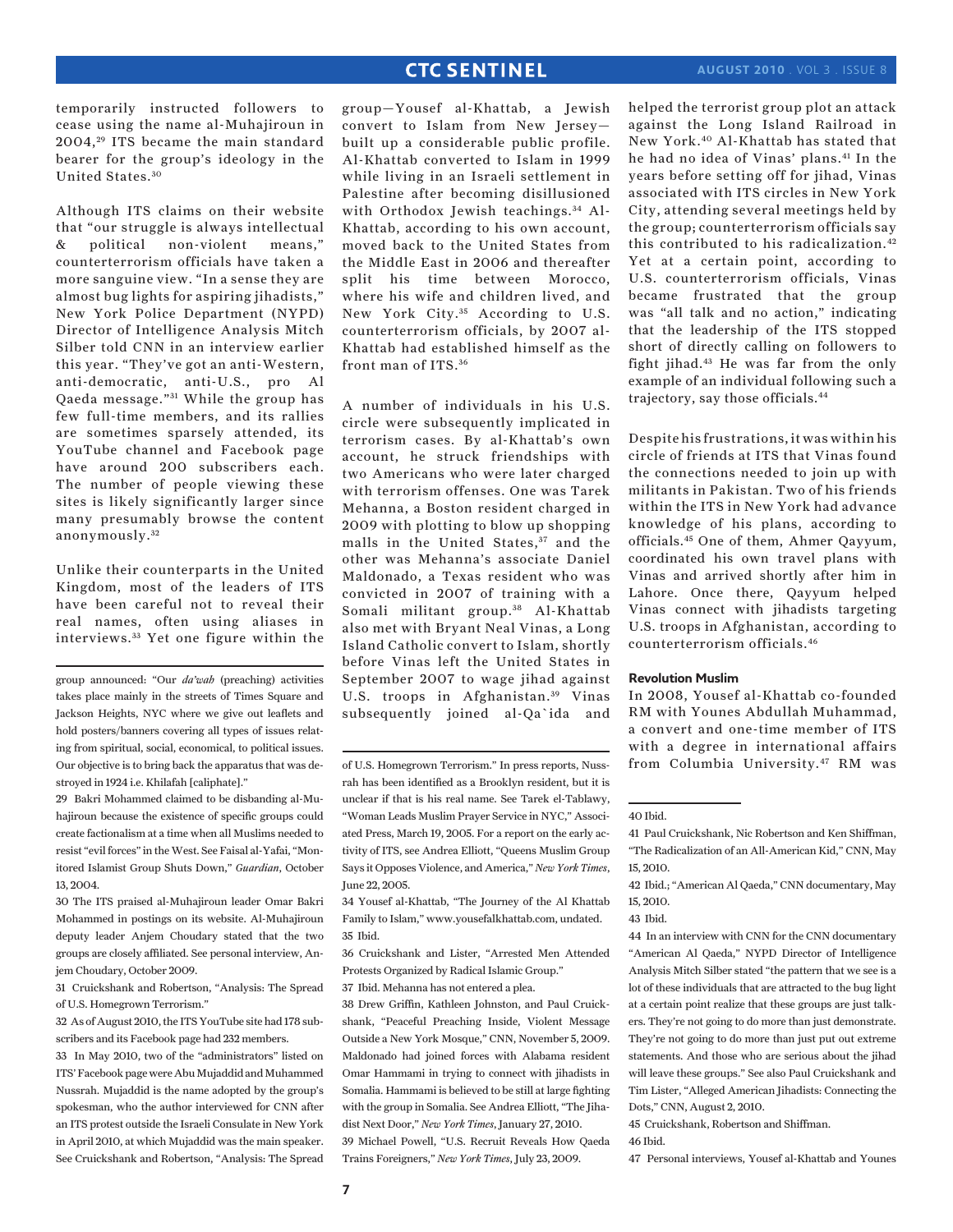more provocative and extreme than ITS, delighting in confronting mainstream Muslims outside mosques<sup>48</sup> and courting controversy in the national media.49 While the ITS propagates the ideology of Omar Bakri Mohammed, the spiritual guide of RM is Jamaican cleric Abdullah al-Faisal, many of whose speeches are posted on the RM YouTube channel.<sup>50</sup> RM has also endorsed and posted many of the writings of American-Yemeni cleric Anwar al-`Awlaqi on its site.

Like the ITS, the number of fully committed RM members is small, perhaps consisting of a dozen regulars who consistently show up to events. Most of RM's activities are conducted online, taking full advantage of the growing power of social media. The group maintains a website and blog that they claim receives more than 1,500 hits a day, mostly from Americans.<sup>51</sup> Additionally, they hold regular question-and-answer sessions with

48 On many Fridays, members of the group would stand outside mosques after prayers and chastise Muslims for not supporting jihad. "We call you to reject the enemies of Islam and to rally around those who are waging jihad... many of you stay silent sitting here, enjoying the life and the pleasures of this world while your brothers and sisters are slaughtered and attacked in Muslim lands," Younes Abdullah Muhammad exclaimed outside a Manhattan mosque in September 2009.

49 In an interview with CNN in October 2009, al-Khattab and Muhammad made no secret of their radical views. "I love him [Usama bin Ladin] like I can't begin to tell you," said al-Khattab, while Younes Abdullah Muhammad stated that U.S. foreign policy justified attacks on Americans, including 9/11. They denied they encouraged individuals to travel to fight jihad overseas and stated they opposed attacks on U.S. soil. Within hours of the Fort Hood shooting in November 2009, however, a posting appeared under al-Khattab's name on the RM website labeling shooter Nidal Hassan "an Officer and a Gentleman." See the documentary "Homegrown Terror," CNN, December 12, 2009, which the author part-produced. Al-Khattab later stated on his blog that he supported that attack because it was a military target. See Yousef al-Khattab, "Why I left Revolution Muslim," www.yousefalkhattab.com, June 13, 2010.

50 Al-Faisal, one of the UK clerics who helped radicalize a generation of British youth, was banned from the United Kingdom after the July 7, 2005 London bombings. Al-Faisal's sermons had radicalized Germaine Lindsay, one of the suicide bombers in the attack. RM leader Muhammad claims he is a close acquaintance of al-Faisal's. See "Profile: Germaine Lindsay," BBC, May 11, 2006. 51 Personal interviews, Yousef al-Khattab and Younes

Abdullah Muhammad, New York, October 2009.

followers over the interactive online communication site PalTalk. They also operate a YouTube channel with almost 1,000 subscribers, on which they post videos and interact online with followers. Many subscribers maintain their own elaborate YouTube channels, creating an interlocking online universe of radical sites. According to terrorism expert Marc Sageman, a former scholar in residence at the NYPD, the interactive nature of such sites is a more important driver of radicalization than just watching jihadist videos: "It's really discussing their [the videos] significance with your friends, that in a sense drives the point home, as opposed to just watching them."<sup>52</sup> One of the followers of RM's YouTube channel was a recent convert to Islam from Pennsylvania, Colleen LaRose, who subscribed to the channel under the avatar "Jihad Jane." <sup>53</sup> In March 2010, LaRose was charged with plotting to assassinate a Swedish cartoonist due to the latter's depictions of the Prophet Muhammad. <sup>54</sup>

In November 2009, al-Khattab left the United States for Morocco, and in January 2010 al-Khattab announced that he had quit RM.<sup>55</sup> In an interview with the author, he complained that Younes Muhammad was taking the group in a more radical direction than had been the case when he was leading it. 56 "RM at that time was NOT Salafi Jihadi and that was not the platform I wanted," al-Khattab subsequently claimed in an online posting.<sup>57</sup> Younes Muhammad now leads the group.

55 With Muhammad away on a trip to Saudi Arabia, al-Khattab left a young protégé, Abdullah as Sayf Jones, a convert to Islam from Florida, in charge of the group. This did not please Muhammad who, according to al-Khattab's account, took back control of the group on his return and forced Jones out. See Al-Khattab, "Why I Left Revolution Muslim." See also "Backgrounder: Revolution Muslim - Abdullah as Sayf Jones," Anti-Defamation League, June 30, 2010.

56 Personal interview, Yousef al-Khattab, February 2010.

**Links to Recent Terrorism Cases**

In March 2009, ITS and RM participated in an anti-war rally in front of the White House. Among their ranks were two individuals who would soon be arrested and charged with planning to join the Somali terrorist group al-Shabab. One was Mohammed Alessa, a New Jersey resident who together with associate Carlos Almonte was arrested on his way to JFK airport in June 2010. According to counterterrorism officials, during the previous two years Alessa and Almonte had attended a number of rallies organized by ITS and RM. 58 The other was Zachary Chesser, a Virginia resident who converted to Islam in 2008, quickly became radicalized, and took an increasingly lead role in the online activities of RM.<sup>59</sup> A few weeks after the rally in Washington, Chesser posted a warning that the creators of the South Park television show risked being assassinated for their portrayal of the Prophet Muhammad in a bear suit, a warning that was widely viewed as a threat. In July, Chesser was arrested after he revealed to an FBI agent his intention to fight in Somalia.<sup>60</sup>

Chesser's arrest prompted an extraordinary online clash between RM's two founders. In a series of postings on an online Islamic forum in late July, al-Khattab appeared to imply that his former colleague Younes Abdullah Muhammad had encouraged Chesser to leave to fight jihad.<sup>61</sup> "The purpose [of my post] was to clearly state that Muslim brothers should stay away from my former group and any group that shares the same theology," al-Khattab stated. "I would retire and go on with your life Younus, leave the *fatawa* and life planning to the Uulemah [sic] before you destroy yourself and others."62 In a response on the same forum, Younes Abdullah Muhammad lashed out against his former friend. "Essentially you are trying to play a role in my arrest as an incitor [sic],"

Abdullah Muhammad, New York, October 2009.

<sup>52</sup> Nic Robertson, "Terrorists Use YouTube," CNN, December 22, 2009. The report was produced by this author.

<sup>53</sup> Cruickshank and Lister, "Arrested Men Attended Protests Organized by Radical Islamic Group." 54 Ibid.

<sup>57</sup> Al-Khattab posted this as part of an exchange on the Islamic Awakening Forum between July 23-July 25, 2010 under the heading "Feds Arrest Man Behind 'South Park' Threats."

<sup>58</sup> Personal interviews, U.S. counterterrorism officials, July 2010.

<sup>59</sup> *U.S.A. v. Zachary Adam Chesser*; Personal interview, U.S. counterterrorism official, July 2010.

<sup>60</sup> Cruickshank and Lister, "Alleged American Jihadists: Connecting the Dots."

<sup>61</sup> The exchange took place on the Islamic Awakening Forum between July 23-July 25, 2010 under the heading "Feds Arrest Man Behind 'South Park' Threats." 62 Ibid.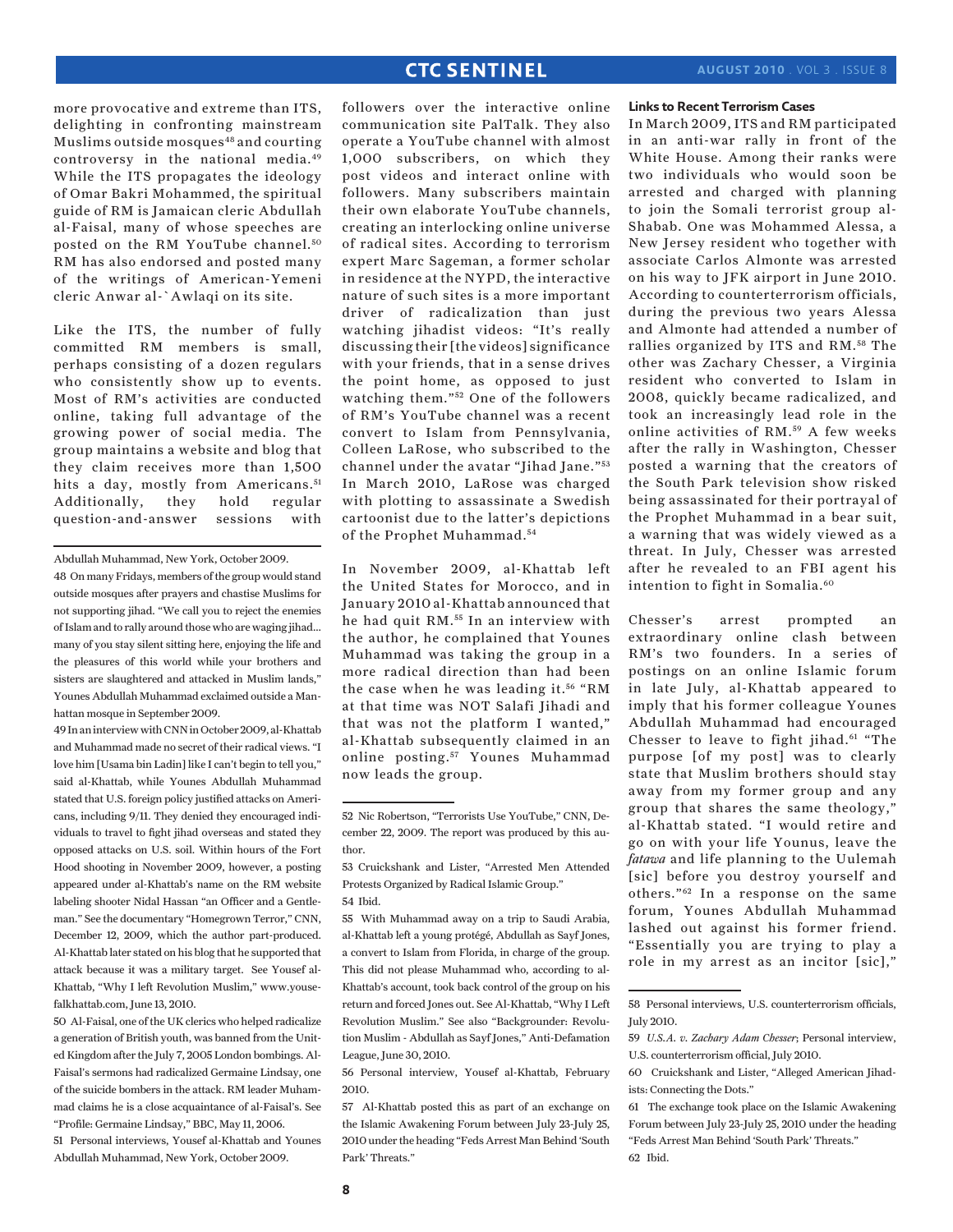Muhammad said. "I emailed you and explained that you had no evidence that I have ever incited or told people to commit acts of violence."63 Muhammad claimed that Chesser had actually grown frustrated with the relative moderation of the group's platform:

Truth be told, I had many conversations with Abu Talha [Chesser] about the platform for spreading Islam. He felt that some of what I was saying was passive to a degree and moved on. I have not been in contact with him for several months and he has not been participating on RM since the South Park Affair, yet you insinuate that I am recorded inciting the brother.<sup>64</sup>

Another American linked to ITS and RM implicated in terrorism this summer was Samir Khan, a radical blogger previously resident in North Carolina but now believed to be in Yemen. In July 2010, it emerged that he was the suspected driving force behind *Inspire* magazine, a new online publication by al-Qa`ida in the Arabian Peninsula that included doit-yourself bomb-making instructions, threats against U.S. citizens and a clarion call for volunteers for jihad.<sup>65</sup> According to counterterrorism officials, Khan first became radicalized while he was living in New York, during which time he attended several ITS meetings.<sup>66</sup> Khan, according to the officials, also had links to the leaders of RM.<sup>67</sup> Illustrating the web of links between radical extremists across the United States, in September 2009 Khan introduced Zachary Chesser as a new contributor to Jihad Recollections, one of the blogs he authored in North Carolina.<sup>68</sup>

In early August 2010, U.S. authorities charged yet another American who had links to RM with terrorism offenses. Shaker Masri, a Chicago resident who claimed to be an associate of RM blogger Chesser, was arrested as he allegedly prepared to leave the United States to

68 Ibid.

fight jihad with the al-Shabab terrorist organization in Somalia. Masri allegedly told an undercover FBI informant that he wished to become a suicide bomber. According to the complaint against him, Masri told the informant that he personally knew Chesser, but would not repeat the mistake that he thought led to Chesser's arrest—communicating directly with al-Shabab.<sup>69</sup>

### **Growing Dangers**

The ITS and RM are still active on New York streets. In April 2010, ITS held a protest rally against Israeli actions in Palestine outside the Israeli Consulate in New York. After the rally, the group's spokesman, Abu Mujaddid, told the author that they plan to step up their activities in New York and were successfully recruiting new followers. Mujaddid refused to provide his real name.70

In recent months, RM's website has featured a prominent link to the "Authentic Tawheed" room on PalTalk on its homepage. The channel, administered from Jamaica by Abdullah al-Faisal, contains regular talks from a variety of English-speaking radical preachers. On July 31, the channel organized a special "global online conference" entitled "Take Over Washington," featuring Abdullah al-Faisal, Omar Bakri Mohammed, Anjem Choudary, and Younes Abdullah Muhammad. The event was directed in particular to Muslims living in the United States, United Kingdom and Australia. In his address, Bakri Mohammed urged listeners to resist the "Crusaders" led by the United States "verbally, financially or physically if you can."71

71 "Take Over Washington Conference," Authentic Tawheed Room PalTalk, July 31, 2010.

How dangerous are ITS and RM? While the majority of those involved in the groups are not implicated in terrorist activity, the growing tally of terrorism cases linked to them should raise concern. Radical-leaning young American Muslims who become followers of such groups—either online or in person—find an echo chamber for their views and a powerful sense of shared community and purpose. Yet because of strong freedom of speech protections in the United States, there is little that counterterrorism officials can do about such groups if they limit their activities to proselytizing.72 "As much as the Islamic Thinkers Society might put out an extremist message, it seems they go right up to the line of the first amendment, for the most part they, themselves as a group aren't acting," said Mitch Silber, the director of intelligence analysis at the NYPD.

Charismatic radical preachers such as Younes Abdullah Muhammad may not explicitly encourage individuals to fight jihad, but they whip up anger among followers by portraying the United States as engaged in a murderous war against Muslims. Counterterrorism experts believe that such rhetoric makes groups such as ITS and RM dangerous. According to Sageman, "Even if they do not have the connections to help [young radicals] go further, they articulate the glory of fighting jihad, the glory of doing something, of being active and this very much inspires young people."73

The extent to which radical groups operating in the United States have connections to militant groups overseas is of crucial concern to U.S. counterterrorism officials. Officials do not believe a facilitation network has emerged in the United States for aspiring jihadists seeking to fight or train overseas on anything like the scale of the United Kingdom. There is concern, however, that a recruiting bridge may develop between American radicals who have joined jihadist groups overseas, such as North Carolina blogger Samir

<sup>63</sup> Ibid.

<sup>64</sup> Ibid.

<sup>65</sup> Cruickshank, "US Citizen Believed to be Writing for Pro Al Qaeda Website Source Says."

<sup>66</sup> Cruickshank and Lister, "Alleged American Jihadists: Connecting the Dots."

<sup>67</sup> Ibid.

<sup>69</sup> Apart from that conversation, the FBI stated that it had "no other knowledge, at this time, of any direct contact between Chesser and Masri." Masri was charged with trying to provide material support to two terrorist organizations—al-Qa`ida and al-Shabab—and with another charge related to weapons of mass destruction, according to the criminal complaint. See *U.S.A. v. Shaker Masri*.

<sup>70</sup> Cruickshank and Robertson, "Analysis: The Spread of U.S. Homegrown Terrorism."

<sup>72</sup> Anjem Choudary told this author in October 2009 that his radical comrades in the United States could say comments that he could not in the United Kingdom because of new laws passed in the United Kingdom in 2006 against glorifying terrorism.

<sup>73</sup> Cruickshank and Lister, "Arrested Men Attended Protests Organized by Radical Islamic Group."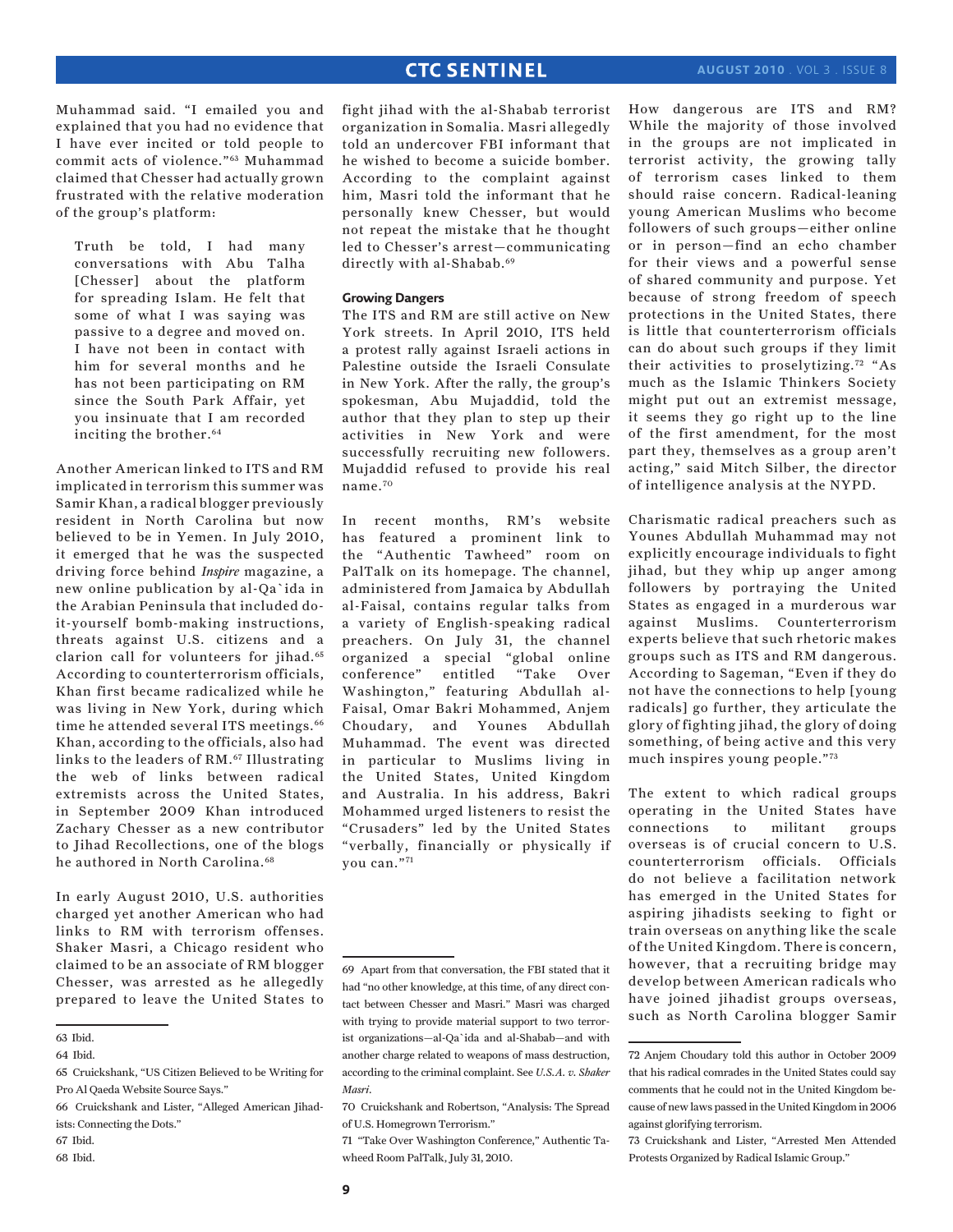Khan, and their former radical circle in the United States.74

U.S. counterterrorism officials hope they can prevent the American equivalent of the "British Jihadi Network" from emerging during the next several years.75 Yet U.S. officials are under no illusions that trends seen in the United Kingdom are crossing the Atlantic. Although groups such as ITS and RM have fewer full-fledged members than their British equivalents, new social media platforms are allowing them to spread their message more widely than would have been possible a decade ago. According to Choudary, the deputy leader of the UK radical group al-Muhajiroun, groups such as his in the United States are only "five or ten years behind in terms of the struggle they are engaging in."76

*Paul Cruickshank is an alumni fellow at New York University's Center on Law and Security and a terrorism consultant for CNN. He recently produced the CNN documentary "American Al Qaeda."* 

# **Manchester, New York and Oslo: Three Centrally Directed Al-Qa`ida Plots**

By Raffaello Pantucci

on july 7, 2010, the U.S. Department of Justice unsealed fresh charges against a group of foreign and U.S. nationals that it claimed were at the heart of an al-Qa`ida conspiracy to attack New York and Manchester, England. A day later in Norway, prosecutors announced charges against a cell of individuals who they claimed were also part of the same conspiracy and were plotting an attack in Scandinavia. Allegedly planned and directed by senior al-Qa`ida figures as part of a series of operational cells dispatched at around the same time, the plots highlight the group's persistent ability to train individuals and then send them to carry out attacks in the West.

Using recently released information linked to the three separate, but centrally directed plots in Manchester, New York and Oslo, this article will explore al-Qa`ida's persistent ability to plot in Pakistan's badlands in the face of increased pressure from U.S. and Pakistani forces. It will highlight the group's ongoing ability to attract and train foreigners, and its focus on soft targets in the West. Finally, it will examine the increasing globalization of the network, with its apparent ability to utilize individuals linked to other extremist groups based in Pakistan's tribal areas.

The three plots do not appear to be the only elements drawn to al-Qa`ida's camps during 2008. American al-Qa`ida plotter Bryant Neal Vinas and a network of plotters around Malika el-Aroud, a Belgian-Moroccan who was the wife of one of Ahmad Shah Massoud's killers, both appear to have been connected to the same radical networks. Vinas provided information to American and European investigators showing the growing importance of Rashid Rauf as an al-Qa`ida plotter.1

This article, however, focuses on the aspiring jihadists in Manchester, New York and Oslo, who trained in Pakistan and then headed back to their respective target countries where they launched preparations to carry out attacks using hydrogen peroxide-based devices. According to American and British court documents, as well as quotes from officials in Norway, the plots were directed and coordinated by senior al-Qa`ida figures Salah al-Somali, Rashid Rauf and Adnan Shukrijumah. Key individuals in all three cells were apparently present in the same parts of Pakistan in November 2008. 2 There may indeed be other plots that will prove to be linked in the same way, but they have not been publicly unmasked yet.

### **The Manchester Plot**

In April 2009, British authorities foiled a plot allegedly involving suicide attacks on soft targets in Manchester. The specifics of the initial tip-off are unclear. One story claimed the evidence came from a jihadist who was helping security service investigators in Belgium in late 2008. 3 Another said the information first came to MI5 in 2009 referring to an al-Qa`ida cell in northwest England. Codenamed Operation Pathway, the investigation launched in February that year was focused on British-Pakistani national Hamza Khan Shenwari of Cheetham Hill, Manchester.4 According to his lawyers, Shenwari is a 42-year-old Pashtu speaker who worked as a security guard and came to England in 2000 seeking asylum following mistreatment at the hands of the Taliban.<sup>5</sup>

The investigation uncovered evidence of what security services believed was a large cell of some 12 individuals with links to al-Qa`ida in Pakistan. Key

<sup>74</sup> Personal interviews, U.S. counterterrorism officials, 2009-2010.

<sup>75</sup> British authorities in 2007 stated that they were monitoring around 2,000 individuals who posed a risk to national security and 30 active plots. See Frank Gardner, "MI5 Watch 2000 Terror Suspects," BBC, May 2, 2007. The number has not dropped appreciably since.

<sup>76</sup> Nic Robertson, CNN interview with Anjem Choudary, London, November 2009. Segments of the interview aired on "Anderson Cooper 360" on November 11, 2009 as part of a series of reports on homegrown terrorism this author helped set up and produce.

<sup>1</sup> Paul Cruickshank, "The 2008 Belgium Cell and FA-TA's Terrorist Pipeline," *CTC Sentinel* 2:4 (2009); Paul Cruickshank and Nic Robertson, "Recruits Reveal Al Qaeda's Sprawling Web," CNN, July 30, 2009.

<sup>2 &</sup>quot;Charges Unsealed Against Five Alleged Members of Al Qaeda Plot to Attack the United States and United Kingdom," U.S. Department of Justice, July 7, 2010; "3 Arrested in Norway Al Qaeda Bombing Plot," Associated Press, July 8, 2010.

<sup>3</sup> David Leppard, Kevin Dowling, Philip Cardy and Daud Khattak, "Ghost in the Machine," *Sunday Times*, April 12, 2009.

<sup>4</sup> Duncan Gardham and Gordon Rayner, "A Plot for Mass Murder Here and in the US," *Daily Telegraph*, May 19, 2010.

<sup>5</sup> Jonathan Brown, Robert Verkaik and Kim Sengupta, "Police and PM in Dock Over Arrest of Terrorist Suspects," *Independent*, April 23, 2009.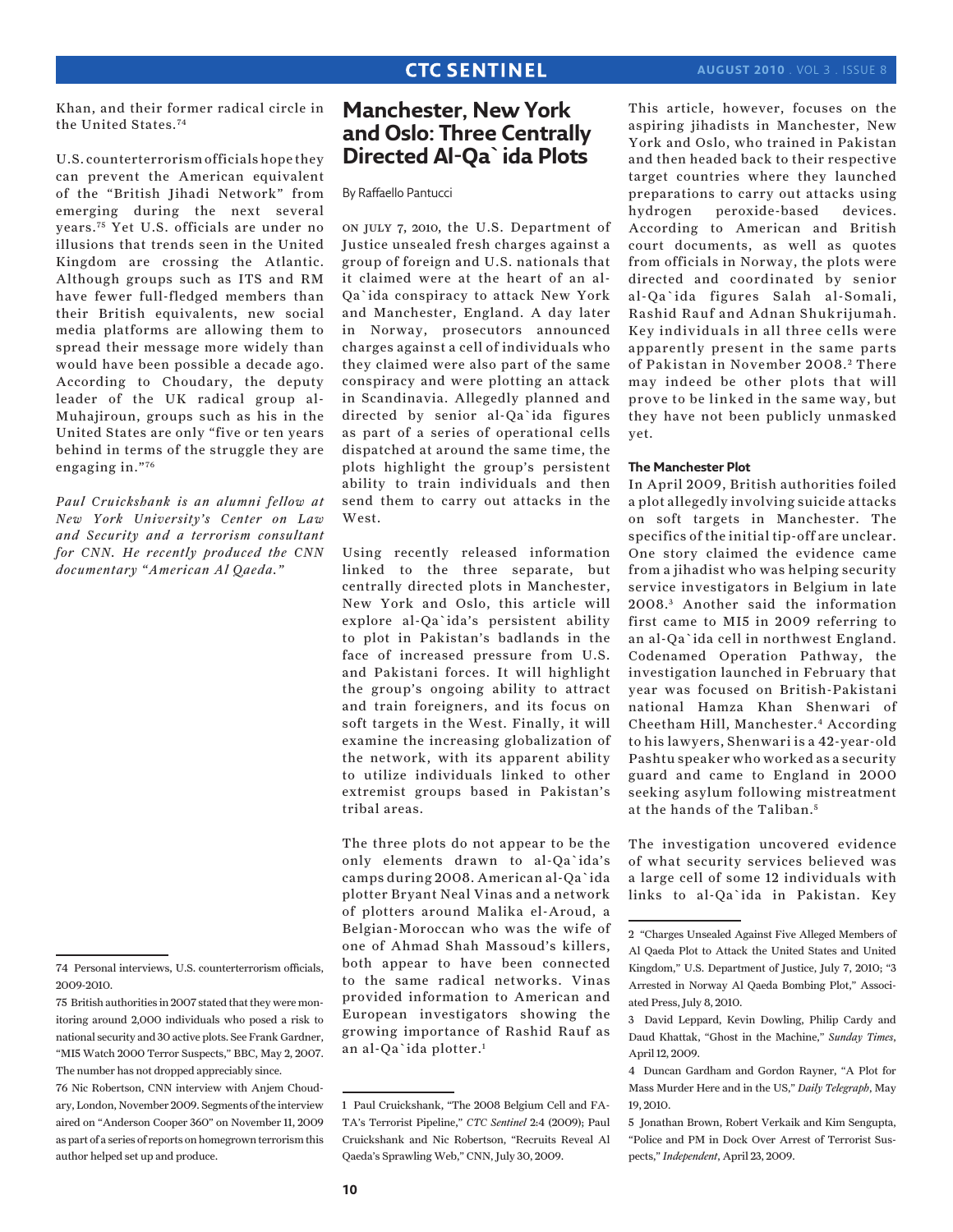among these was Shenwari's roommate, Abid Naseer, a 24-year-old Pakistani national from Peshawar who first came to the United Kingdom in 2006.<sup>6</sup> Naseer arrived in the United Kingdom ostensibly to study at Liverpool John Moores University, having worked in Peshawar at the university's representative office there. It was here that he met some of the men who were subsequently to stand accused with him,

**"Despite persistent declarations of al-Qa`ida's demise, the uncovering of this network highlights the group's ongoing ability to generate plots in the face of increased pressure from drone strikes and Pakistani government efforts in its lawless regions."**

including Tariq ur Rehman, a 39-yearold widower from Miran Shah in North Waziristan Agency. Rehman first came to the United Kingdom in September 2007, also to attend a course at the John Moores University.7

Neither man spent much time in their university courses, dropping out almost immediately after their arrivals to later sign up for English-language courses at the Manchester College of Professional Services, described by courts as "an institution with a dubious reputation."<sup>8</sup> Instead, they appear to have spent their time wandering around taking pictures of themselves in front of local shopping malls and docks.9 It is unclear exactly when these pictures were taken, but it would appear as though it was before Rehman and Naseer separately

went back to Pakistan in September-November 2008, meeting up twice in Peshawar while there.10

Prior to returning to the United Kingdom, Naseer opened an e-mail account under the name humaonion@yahoo.com on November 14, 2008, which 16 days later started receiving e-mails from the account sana\_pakhtana@yahoo. com.11 This account was opened by an individual known only as "Ahmad" who was using it to pass messages from Salah al-Somali, referred to as al-Qa`ida's then-chief of external operations.12

By the time British investigators started to uncover the network in February 2009, Naseer appeared to have progressed far down the path of preparation. E-mail traffic between the two accounts showed Naseer discussing a complex list of possible girlfriends—which security services interpreted as discussion of bomb ingredients—while investigators noted with alarm that Shenwari was working at a hair products company, giving him easy access to peroxide products.13 He was also in contact with a network of Pakistani nationals in Liverpool and Manchester, at least some of whom were later assessed to being knowing conspirators.14

Security concerns reached a fever pitch on April 3, 2009, when an e-mail was intercepted from Naseer's account to "Ahmad" that was believed to state that an attack was being prepared between April 15-20. Authorities decided to arrest the men a few days later, although the final action was rushed forward by a few hours after Assistant Commissioner Bob Quick of the Metropolitan Police was caught on camera entering 10 Downing Street displaying documents related to the plot.15 Police arrested 12

14 *Abid Naseer, Ahmad Faraz Khan, Shoaib Khan, Abdul Wahab Khan and Tariq ur Rehman v. Secretary of State for the Home Department.*

15 Lord Carlile of Berriew.

individuals, although they were unable to locate any evidence of explosives or collection of materials beyond "large amounts of flour and oil."16 Furthermore, in addition to the photos of sites in Liverpool and Manchester, detailed maps of Manchester city center were found with the same sites highlighted. Mobile phones and surveillance footage of the different groups of plotters also tied the arrested men together to varying degrees.<sup>17</sup>

The evidence, however, proved inconclusive and the courts decided that the men could not be prosecuted, turning them either free or over to immigration authorities. Security services and the courts remain convinced that Abid Naseer "was an Al Qaeda operative who posed and still poses a serious threat."18 Yet while the media focused on the public relations disaster that followed, security officials concentrated on ascertaining Naseer's contacts in Pakistan. Sometime later, they noticed activity from the account linked to "Ahmad" to a 24-year-old Pashtun-American named Najibullah Zazi.19 Zazi and Naseer were both in contact with the same individual through this e-mail account and discussed the topic of marriages in similar terms. 20 Reports in the British press suggest that this was the tip-off that alerted U.S. authorities to Zazi's activities, although this detail has not been officially confirmed.<sup>21</sup>

### **The New York Subway Plot**

According to documents released in July 2010, Najibullah Zazi and two high school friends, Zarein Ahmedzay, a naturalized U.S. citizen from Afghanistan, and Adis Medunjanin, a Bosnian-born naturalized U.S. citizen, flew from New York through Doha to

21 "British Spies Help Prevent Al Qaeda-inspired Attack on New York Subway," *Telegraph*, November 9, 2009.

<sup>6</sup> *Abid Naseer, Ahmad Faraz Khan, Shoaib Khan, Abdul Wahab Khan and Tariq ur Rehman v. Secretary of State for the Home Department*, Special Immigration Appeals Commission, May 18, 2010.

<sup>7</sup> Ibid.

<sup>8</sup> Ibid.

<sup>9</sup> *Sultan Sher, Mohammed Umar Farooq, Mohammed Rizwan Sharif v. Greater Manchester Police*, City of Westminster Magistrates, July 21, 2010.

<sup>10</sup> *Abid Naseer, Ahmad Faraz Khan, Shoaib Khan, Abdul Wahab Khan and Tariq ur Rehman v. Secretary of State for the Home Department.*

<sup>11</sup> Ibid.

<sup>12 &</sup>quot;Charges Unsealed Against Five Alleged Members of Al Qaeda Plot to Attack the United States and United Kingdom."

<sup>13</sup> Lord Carlile of Berriew, "Operation Pathway: Report Following Review," October 2009.

<sup>16 &</sup>quot;Charges Unsealed Against Five Alleged Members of Al Qaeda Plot to Attack the United States and United Kingdom."

<sup>17</sup> *Sultan Sher, Mohammed Umar Farooq, Mohammed Rizwan Sharif v. Greater Manchester Police.*

<sup>18</sup> *Abid Naseer, Ahmad Faraz Khan, Shoaib Khan, Abdul Wahab Khan and Tariq ur Rehman v. Secretary of State for the Home Department.*

<sup>19 &</sup>quot;Charges Unsealed Against Five Alleged Members of Al Qaeda Plot to Attack the United States and United Kingdom."

<sup>20</sup> Ibid.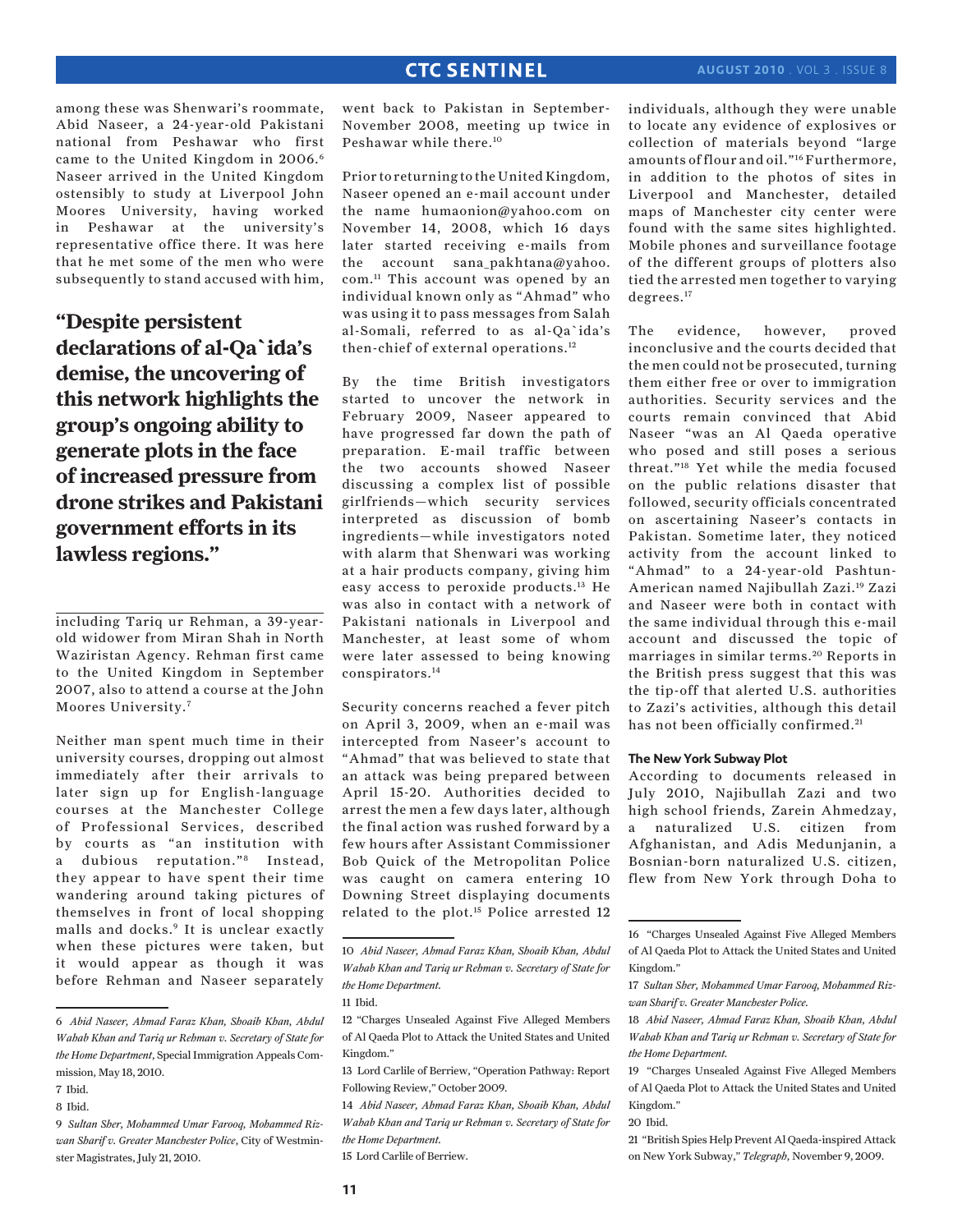Peshawar on August 28, 2008.<sup>22</sup> Once in Pakistan they established contact with "Ahmad" who took the men to Waziristan where they could receive military training. 23 At the training camp they met with individuals who were later identified as Salah al-Somali and Rashid Rauf, who urged the men to consider going back to the United States to carry out attacks rather than fight in Afghanistan.<sup>24</sup> They are said to have also met Adnan Shukrijumah, and the al-Qa`ida leaders recruited the men to carry out attacks on the New York subway.<sup>25</sup>

The three Americans left Waziristan soon afterward, with Medunjanin flying back to the United States on September 22, while the other two stayed to receive explosives training. In November 2008, however, "Ahmad" brought only Zazi to a training camp in Waziristan where he was trained in explosives.<sup>26</sup> It was during this period that he likely drafted notes on how to fabricate Triacetone Triperoxide (TATP) using flour, oil, hydrogen peroxide and acetone, which he e-mailed to himself in early December 2008 and which were later used as evidence against him.<sup>27</sup> Ahmedzay later admitted to reviewing Zazi's notes. <sup>28</sup>

Having completed their time in Pakistan, Zazi returned to the United States on January 15, 2009, with Ahmedzay following on January 22. Zazi moved to Aurora, Colorado soon after this, while Ahmedzay and Medunjanin remained in New York. In Colorado, Zazi and unidentified others located the sources of the necessary ingredients to produce TATP, and he experimented with the ingredients in a hotel room he rented in Aurora. 29 During spring and summer of 2009, he made at least two trips to

28 "Zarein Ahmedzay Pleads Guilty to Terror Violations in Connection with Al Qaeda New York Subway Plot." 29 *U.S.A. v. Najibullah Zazi.*

New York where he discussed with Ahmedzay how he was proceeding with making the TATP, and they agreed to carry out suicide attacks on the New York subway system on September 14, 15, and 16.30 As they got closer to the time of attack, Zazi attempted repeatedly to make contact with

# **"The al-Qa`ida narrative continues to draw in a wide community of individuals across ethnic lines and from around the globe."**

unknown individuals trying to confirm the exact measurements required to assemble the explosives. 31 At some point he also made contact with "Ahmad," this time using a code referring to the timing of a wedding that was similar to that which British services had noted in Abid Naseer's e-mails. <sup>32</sup>

Zazi was picked up by police in mid-September 2009 and pled guilty to training and plotting to attack the New York subway. Recognizing that the noose was closing, Medunjanin seems to have lost control, and on January 7, 2010 called 911 from his mobile phone telling the operator "we love death" before crashing his car on the Whitestone Expressway in Queens, New York.<sup>33</sup> He survived, and the next day both Ahmedzay and Medunjanin were indicted for seeking to fight abroad. In April, Ahmedzay confessed his role in the subway plot, while Medunjanin continues to plead his innocence.

### **The Oslo Plotters**

The final plot from this network was disrupted in Oslo, Norway in July 2010, the day after the indictment officially linking the New York and Manchester plots was unsealed.<sup>34</sup> Whether the prosecution's hand was forced by the indictments published the day before in the United States, other American pressure or the fact that the Associated Press had discovered the investigation, police felt they had to move in and arrest two men in Oslo: Mikael Davud, a 39-year-old ethnic Uighur with Norwegian citizenship, and David Jakobsen, a 31-year-old Uzbek with legal residency in Norway. At the same time, German police arrested a third man, Shawan Sadek Saeed Bujak, a 37-yearold Iraqi-Kurd who was on holiday in Duisburg, Germany.

Norwegian and U.S. officials were quoted in the press as saying that the men had been under surveillance for just over a year and the belief was that the plot was directed by Salah al-Somali. 35 As Petter Nesser and Brynjar Lia identify, it seems as though this cell was "one node" in a wave of attacks directed by al-Qa`ida at the West.<sup>36</sup>

The central figure in the Norwegian plot, Mikael Davud, was apparently in Waziristan at around the same time as Najibullah Zazi, although it is unclear that he trained at the same camp.<sup>37</sup> Officials in Norway believe the men were linked to the Turkistan Islamic Party (TIP), a primarily China-oriented extremist group based in Waziristan that has in the past called for attacks on China and which is often confused with the East Turkistan Islamic Movement (ETIM). <sup>38</sup>

As with most information connected to either group, the details are murky. The strongest connections between Davud and terrorist groups, however, flow through TIP; apparently TIP commander Seyfullah called Davud's phone number in September 2008.<sup>39</sup> Furthermore, Davud was in possession of a passport photograph of missing British extremist Ibrahim Adam (brother of convicted

39 Lia and Nesser.

<sup>22</sup> *U.S.A. v. Adis Medunjanin, Abid Naseer, Adnan el Shukrijumah, Tariq ur Rehman, FNU LNU, and Name Redacted*, Eastern District of New York, 2010.

<sup>23</sup> Ibid.

<sup>24 &</sup>quot;Zarein Ahmedzay Pleads Guilty to Terror Violations in Connection with Al Qaeda New York Subway Plot," U.S. Department of Justice, April 23, 2010.

<sup>25</sup> *U.S.A. v. Adis Medunjanin, Abid Naseer, Adnan el Shukrijumah, Tariq ur Rehman, FNU LNU, and Name Redacted.* 26 Ibid.

<sup>27</sup> *U.S.A. v. Najibullah Zazi*, Eastern District of New York, 2009.

<sup>30 &</sup>quot;Zarein Ahmedzay Pleads Guilty to Terror Violations in Connection with Al Qaeda New York Subway Plot." 31 *U.S.A. v. Najibullah Zazi.*

<sup>32 &</sup>quot;Charges Unsealed Against Five Alleged Members of Al Qaeda Plot to Attack the United States and United Kingdom."

<sup>33</sup> *U.S.A. v. Adis Medunjanin, Abid Naseer, Adnan el Shukrijumah, Tariq ur Rehman, FNU LNU, and Name Redacted.*

<sup>34</sup> The author is grateful to Anne Stenersen of FFI for

helping with research into the Oslo group.

<sup>35</sup> Gwladys Fouche and Joachim Dagenborg, "Norway Arrests Al Qaeda-Linked Suspects Over Plot," Reuters, July 8, 2010.

<sup>36</sup> Petter Nesser and Brynjar Lia, "Lessons Learned from the July 2010 Norwegian Terrorist Plot," *CTC Sentinel* 3:8 (2010).

<sup>37</sup> Ibid.

<sup>38</sup> Edward Wong, "Chinese Separatists Tied to Norway Bomb Plot," *New York Times*, July 9, 2010.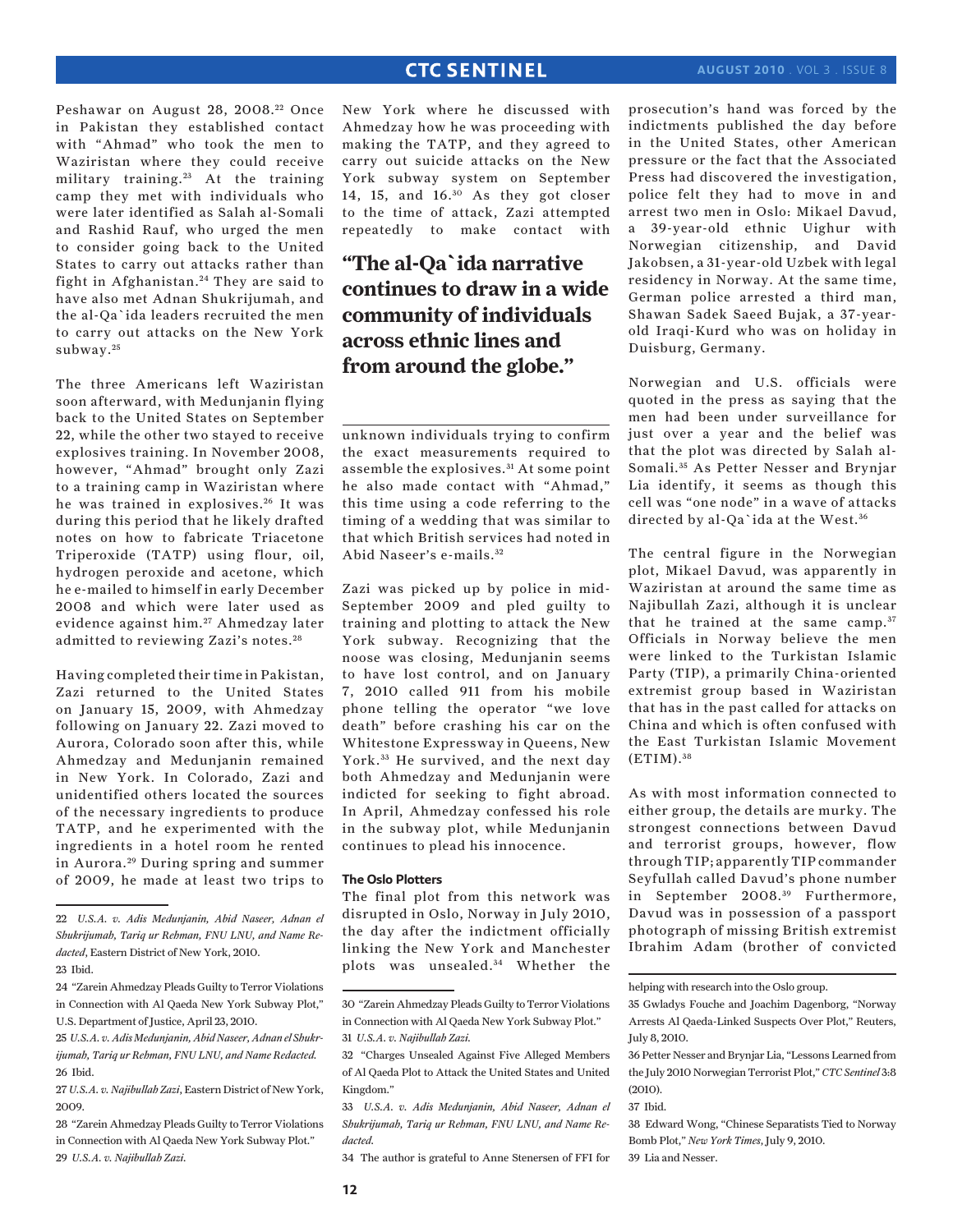Crevice plotter Anthony Garcia), which Davud claimed he had received from an acquaintance in Turkey in 2009.40 The connections between the terrorist group and the other two are instead unclear and clouded by the fact that the Uzbek suspect, David Jakobsen, had worked as an informant since November 2009. Jakobsen claimed that he had contacted the police after he realized what he was involved in and had met with them on a weekly basis since first providing them with information.<sup>41</sup> Police doubt his authenticity, highlighting the fact that he failed to inform them that he had purchased a quantity of hydrogen peroxide in furtherance of the plot.42

The plotters went quiet in the period running up to the arrests, but police claim Davud accumulated enough explosives and other materials to construct a large device or several small devices (they had in fact already swapped what he thought was hydrogen peroxide with an inert substance). Their exact target is unclear, although there is speculation that the oil industry was being targeted when it was revealed that Jakobsen had applied for a place at a school which trained people for jobs in the oil industry.43

### **Al-Qa`ida's Core Persists**

There are a few key analytical points to be drawn from this series of plots. First, it appears that al-Qa`ida continues to maintain a capacity to train individuals from its base in Pakistan's tribal areas despite being under pressure. Faisal Shahzad, the attempted Times Square bomber, made his way to Peshawar in July 2009, apparently tracking a path similar to Zazi's network. This shows that as of a year ago, despite drone strikes operating at full tempo, the route and capacity to train in the region had not been closed down.

Second, the al-Qa`ida narrative continues to draw in a wide community of individuals across ethnic lines and from around the globe. While the Manchester plot was driven by recent arrivals to the United Kingdom who

were predominantly from Pakistan's North-West Frontier Province (NWFP), Uighur Davud had lived in Norway since 1999 and Zazi and his cell had all attended high school together in the United States. Also, while less successful in their attempts at plotting in the West, Vinas and the cell around Malika el-Aroud show the ideology's reach to converts and the North African diaspora in continental Europe. The cross-cultural appeal is equally visible in the growing roster of young Westerners being drawn to al-Shabab's jihad in Somalia. Furthermore, the possible link to TIP highlights the group's ability to draw upon networks fostered by "sister" extremist groups operating in Pakistan's tribal areas.

Finally, the plotters' persistence is worth noting. While it is unclear (and unlikely) that the three plots knew of each other (though it seems likely that some information on them may have come from interrogations of other terrorist camp graduates), they nevertheless continued plotting in the face of news that their leaders in Waziristan had been killed and information was leaking out about their network. Despite persistent declarations of al-Qa`ida's demise, the uncovering of this network highlights the group's ongoing ability to generate plots in the face of increased pressure from drone strikes and Pakistani government efforts in its lawless regions.

*Raffaello Pantucci is an Associate Fellow at the International Center for the Study of Radicalisation (ICSR) at King's College London. His work can be found at www. raffaellopantucci.com.*

# **Lessons Learned from the July 2010 Norwegian Terrorist Plot**

By Petter Nesser and Brynjar Lia

on july 8, 2010, the Norwegian Police Security Service (PST) announced the arrests of three men, suspected of having formed an al-Qa`ida-linked terrorist cell and planning bomb attacks against what were later presumed to be Chinese targets in Norway.<sup>1</sup> The cell is believed to be "one node" in a far-reaching al-Qa`ida network that planned attacks in multiple countries, including the New York subway plot led by Najibullah Zazi and the conspiracy to bomb shopping malls in Manchester, both foiled in 2009.<sup>2</sup> The alleged leader of the Norwegian cell, Mikael Davud, a 39-year-old Norwegian citizen of Chinese Uighur origin, was reportedly trained in Waziristan and is suspected of having entertained direct contacts with the commander of the Turkistan Islamic Party (TIP), as well as top al-Qa`ida personnel, such as Salah al-Somali, al-Qa`ida's former head of external operations who was killed in late 2009.<sup>3</sup> According to U.S. officials, al-Somali ordered all three attacks, and all cells planned to use the same type of portable homemade bombs.4 Also, the Federal Bureau of Investigation believes that Adnan Shukrijumah, considered al-Qa`ida's new head of external operations, is probably connected to the Norway plot.<sup>5</sup>

3 Yassin Musharbash, "Festgenommene Qaida-Verdächtige Norwegisches Terror-Puzzle," *Der Spiegel*, July 8, 2010; Jonas Sverrisson Rasch and Gunnar Hultgreen, "Terrorgruppe tilhørte uigurisk separatistgruppe," *Dagbladet*, July 8, 2010; "Davuds mobilnummer funnet hos uigurtopp," *Dagbladet*, August 2, 2010.

4 Bruce Crumley, "Norway's al-Qaeda Arrests: Terrorism's Changing Face," *Time Magazine*, July 8, 2010.

5 "Ny al-Qaida-topp kobles til terrorplaner i Norge," *Aftenposten*, August 6, 2010; Curt Anderson, "New al-Qaida Leader Knows US Well," Associated Press, August 6, 2010.

<sup>40</sup> Ibid.

<sup>41 &</sup>quot;Norway: Al Qaeda Bomb Suspect Was Police Informant," Associated Press, July 12, 2010.

<sup>42 &</sup>quot;Norwegian Police Secretly Filmed Terror Suspect: Report," Agence France-Presse, July 10, 2010. 43 Ibid.

<sup>1 &</sup>quot;Tre personer pågrepet," Politiets Sikkerhetstjeneste, July 8, 2010.

<sup>2</sup> Scott Shane and Eric Schmitt, "Norway Announces Three Arrests in Terrorist Plot," *New York Times*, July 8, 2010; Kristoffer Rønneberg, "Terrorplaner i Oslo, London og New York kobles sammen," *Aftenposten*, July 8, 2010; Harald Berg Sævereid, "Han tystet om norsk terror-celle," *Verdens Gang*, July 9, 2010.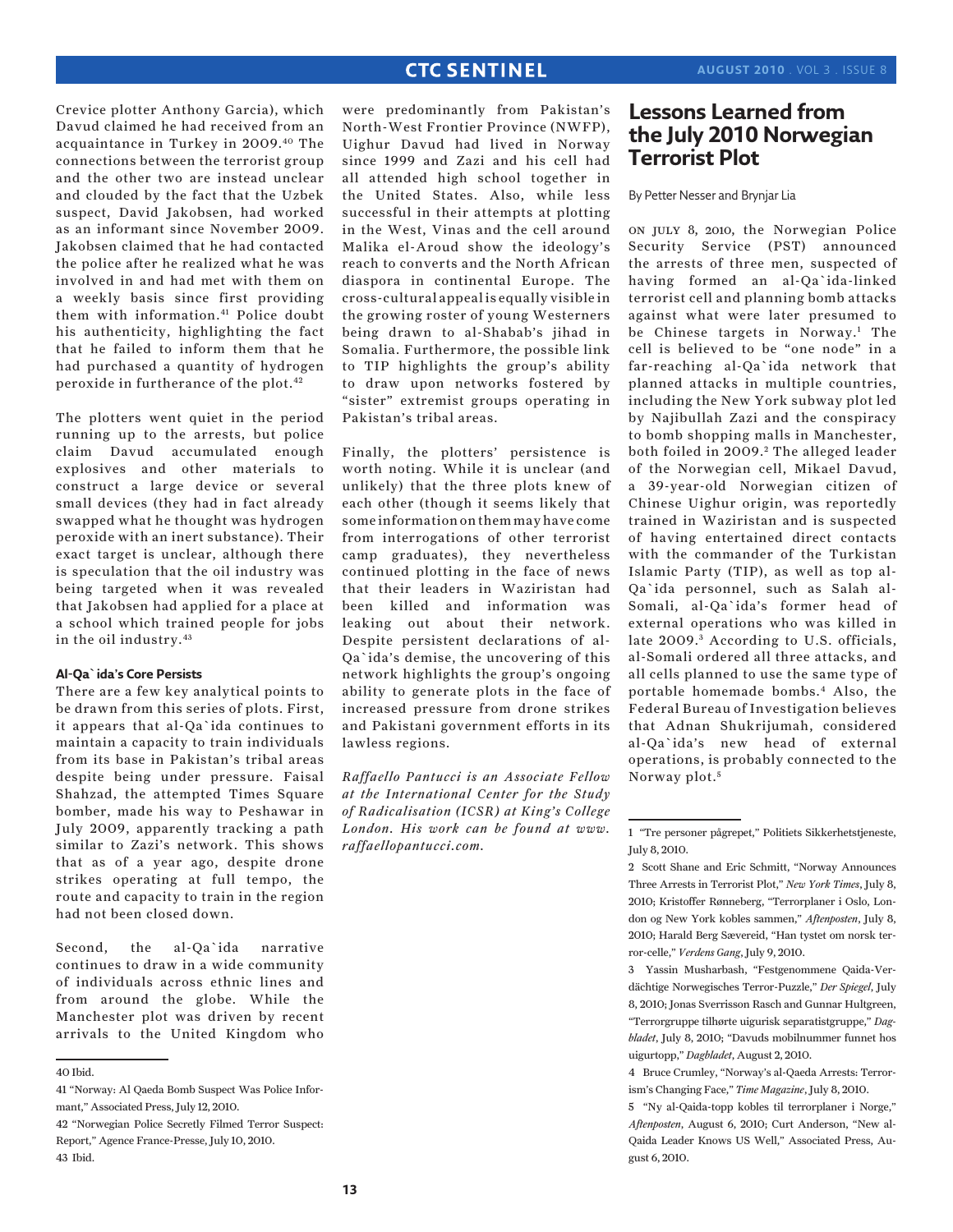### **august 2010** . Vol 3 . Issue 8

From a counterterrorism perspective, the Norway cell is an interesting case study in several regards. First, it provides arguments to both sides in the Sageman-Hoffman dispute over whether the al-Qa`ida threat is becoming more "homegrown," "de-centralized," and "Europeanized,"6 or whether al-Qa`ida has retained the ability to direct terrorist operations in Europe and elsewhere. 7 Second, it also casts light on two observable trends in jihadist terrorism during the past few years: (i) the expanding role of al-Qa`ida's regional branches and affiliated organizations in international terrorism; (ii) the growing multiethnic composition of jihadist cells and networks in Europe, where overwhelmingly Arab and Pakistani networks have been gradually replaced by more multinational cells. Third, the Norway cell may suggest a new emphasis in al-Qa`ida on targeting "the periphery" in the Western world, whereby the threat level in Norway may gradually converge toward that of the United Kingdom and continental Europe. Finally, the current investigation of the alleged terrorist cell in Oslo has demonstrated the continued difficulties of handling terrorism-related criminal offenses in Scandinavia where the justice systems only recently started to adapt to the new reality of transnational terrorist organizations, and where U.S. pressure to act more aggressively clashes with a deep commitment to prevention strategies and high standards of legal protection.8

This article will outline the details of the Norway plot and the investigation, and it will discuss the sociology of the alleged cell and possible motives. It concludes with a few remarks on the preliminary lessons learned and the implications of the plot.

### **The Plot and the Investigation**

On July 8, 2010, three men of Uighur, Uzbek and Iraqi-Kurdish descent were arrested on terrorism charges after a one year investigation involving extensive international cooperation. The ongoing investigation reportedly included electronic room surveillance, wiretapping, GPS and radio tracking, secret searches of apartments and

**"From al-Qa`ida's perspective, Norway maintains a close military alliance with the United States, has a historical, deep-rooted friendship with Israel and is a significant military contributor in Afghanistan and other fronts in the U.S.-led war on terrorism."**

electronic surveillance of internet traffic. It progressed at different levels of intensity during the past year. The case became more serious in February and March 2010 as the suspects allegedly sought to obtain quantities of chemicals suitable for making peroxide-based high explosives, also used by the 7/7 London bombers as well as by previously intercepted terrorist cells in Denmark and Germany. The amount of chemicals was far smaller, however, than the hundreds of liters acquired by the so-called Sauerland cell in Germany. Nevertheless, it was reportedly sufficient to make one large bomb device or several small ones.<sup>9</sup> The suspects also procured chemistry masks, gloves, and other types of substances and equipment suitable for bombmaking.10 Using a technique applied by the British MI5 against a cell in Britain in 2004, the Norwegian police secretly replaced the dangerous chemicals with harmless substances.<sup>11</sup>

In addition to the bomb manufacturing activities, police secured a host of other circumstantial evidence suggesting a terrorist plot, including incriminating e-mail correspondence, phone books, notes and pictures, all indicating ties to international terrorist networks. The investigators found passport photos of Ibrahim Adam, a terrorist suspect wanted by British authorities for his alleged involvement in previous plots in London. One of the cell members claims he was asked to assist in procuring false passports for Adam with a view to bringing him into the country.12 The cell may also have been involved in money transfers to illegal terrorist organizations.13

There is still much uncertainty and confusion surrounding the Norway cell and its intentions. Authorities believe the cell intended to strike a target on Norwegian soil, possibly against Chinese interests. Thus far, however, this assumption appears to rest more on inference and conjecture than actual evidence.14 The fact that one of the cell members applied twice for a preparatory course at an oil drilling company (although he never showed up) has raised fears that the alleged cell planned attacks against Norway's vital oil industry; Norway is

13 According to U.S. Undersecretary for Terrorism and Financial Intelligence Stuart Levey, the U.S. Terrorism Finance Tracking Program (TFTP), which has been accessing all international bank transactions recorded by the Belgium-based company SWIFT until the end of 2009, "provided support to the Norwegian investigation." Another possible indication is that one of the suspects had registered a private firm from which he withdrew nearly \$600,000 before the firm went bankrupt. The firm's transactions were considered illegal by experts. See Valentina Pop, "'Swift' Used in Norway's al Qaeda Sting, US Says," EUObserver, July 9, 2010; Jarle Brenna, Rolf J. Widerøe, Kari Tone Sperstad, and Amund Bakke Foss, "Terrorsiktet tok ut seks millioner i kontanter," *Verdens Gang*, July 9, 2010.

14 Harald S. Klungtveit et al., "Slik planla de terror på norsk jord," *Dagbladet*, July 13, 2010; Kari Tone Sperstad, Tom Bakkeli, and Amund Bakke Foss, "PST: - Terrorhandlingen skulle skje på norsk jord," *Verdens Gang*, July 12, 2010.

<sup>6</sup> See, for example, Marc Sageman, *Leaderless Jihad: Terror Networks in the Twenty-First Century* (Philadelphia, PA: University of Pennsylvania Press, 2008).

<sup>7</sup> See, for example, Bruce Hoffman, "The Myth of Grass-Roots Terrorism," *Foreign Affairs* 87:3 (2008): pp. 133- 138.

<sup>8</sup> See, for example, Michael Jonsson and Christian N. Larson, "Scandinavian Trials Demonstrate Difficulty of Obtaining Terrorist Financing Convictions," *Terrorism Monitor* 7:5 (2009); Ian MacDougall, "Norway al-Qaida Case Highlights Terror Strategy," Associated Press, July 16, 2010. Also see the entries about Norway in the U.S. Department of State's "Patterns of Global Terrorism" for 2007 to 2009.

<sup>9 &</sup>quot;Norge var terrormålet," *Aftenposten*, July 10, 2010; "Eksplosivene ble ikke oppbevart hos siktede," *Aftenposten*, July 11, 2010.

<sup>10 &</sup>quot;Slik ble de avslørt," *Dagbladet*, July 16, 2010. 11 "Norge var terrormålet."

<sup>12</sup> Amund Bakke Foss, Francis Lundh, and Daniel Pinheiro Harbo, "Terrorsiktet ble bedt om å skaffe falskt pass," *Verdens Gang*, July 12, 2010; Frode Hansen and Harald S. Klungtveit, "Terror-ettersøkte Ibrahim (23) skulle hjelpes inn i Norge med falsk pass," *Dagbladet*, July 16, 2010.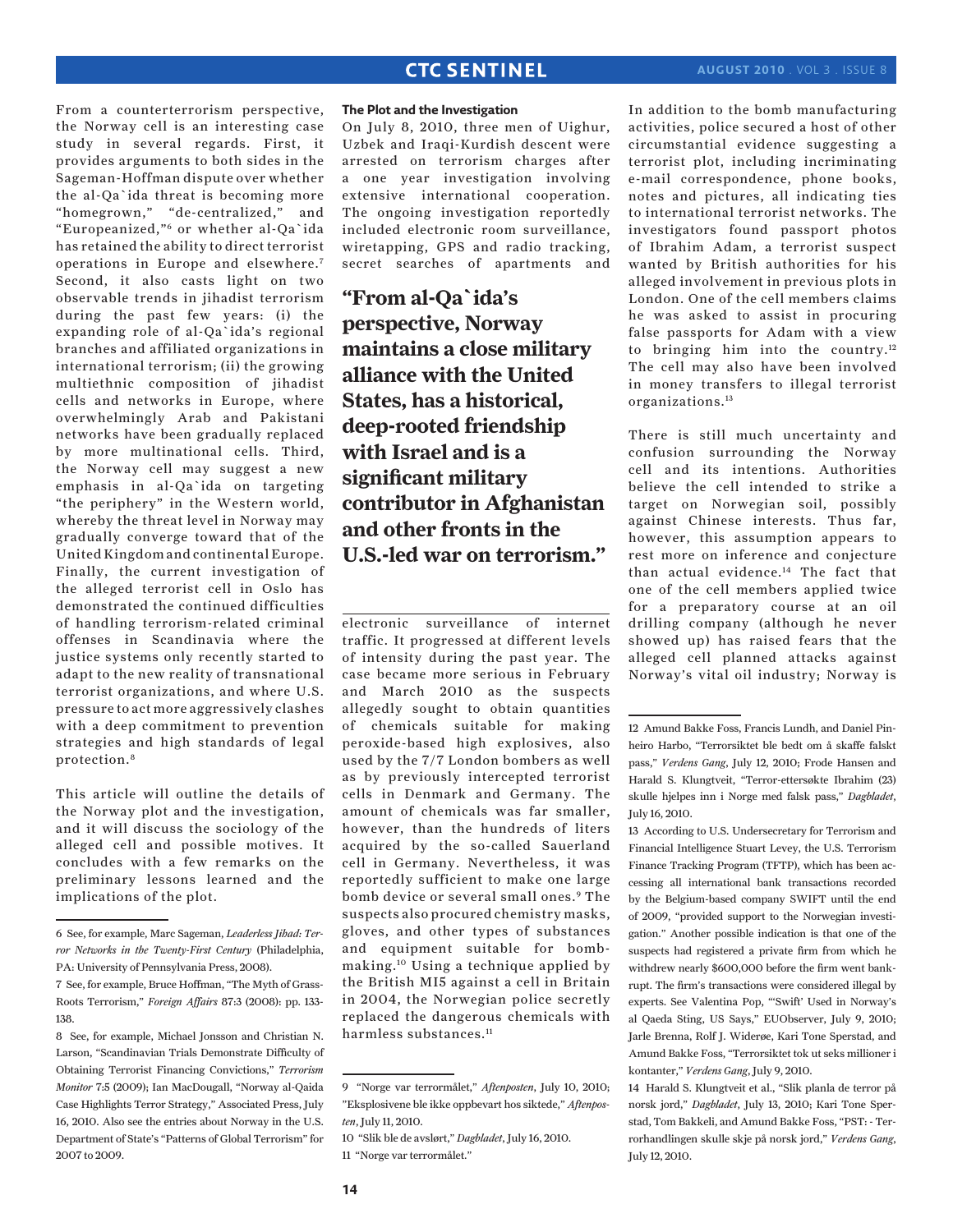among the world's largest oil exporting countries.15

The investigation of the Norway cell has clearly been influenced by both national and international media. The timing of the arrests was premature and not ideal from an investigation point of view.16 Officially, the story is that an Associated Press investigation into the global terrorist network, of which the

**"If, on the other hand, it is proven that the plotters received direct orders from al-Qa`ida's central command in Pakistan, the case should be interpreted as another sign of al-Qa`ida's success in sustaining an operational capability in the West."**

Norway cell was part, forced Norwegian authorities to arrest the suspects.17 On the other hand, growing U.S. pressure to act decisively against a cell that had links both to the United States and to al-Qa`ida's top command may also explain why the police moved in prematurely.

Following the highly publicized arrests, a steady stream of leaks from sources close to the investigation has fed the national media. Initially, the leaks appeared to strengthen the prosecution's

17 Randi Fuglehaug and Jonas Sverrisson Rasch, "Amerikansk nyhetsbyrå visste om saken," *Dagbladet*, July 9, 2010.

case, but gradually information more favorable to the defendants has found its way to the newspapers, to a point where the security service chief threatened to have the defendants' lawyers replaced for leaking classified information.<sup>18</sup> Even though the present case looks much stronger than previous terrorism investigations in Norway when the defendants have been acquitted on terrorism charges, many commentators have voiced skepticism about the prospects of a conclusive verdict. Norway's antiterrorism laws require a collective effort, a "conspiracy" of two or more people, which in principle makes it legal for a lone individual to initiate limited preparations for terrorist acts on his/her own.19 The defense lawyers have had some success in pushing this argument, not the least because it has transpired that one of the defendants had in fact been a police informant since 2009—one of the more intriguing details of the Norway plot. He claims to have alerted the authorities about the passport fraud operation and other issues. He has, however, reportedly admitted that he failed to notify them about the purchase of chemicals.<sup>20</sup> Information so far suggests that the cell leader, the Uighur national, was far more involved than the other two, and it remains to be seen if a conspiracy can be proven conclusively.

### **The Sociology of the Alleged Terrorist Cell**

The three cell members are all relatively recent immigrants to Norway. They arrived in the country in the late 1990s or early 2000s, and gradually obtained permanent residency and, in the case of Davud, Norwegian citizenship. Their profiles depart somewhat from the new archtype of homegrown terrorism, in which cell members are young disenfranchised second or third generation immigrants, and are mostly self-radicalized and selfrecruited, operating autonomously from any central leadership.

Information so far suggests that the cell leader, Mikael Davud, had established contacts with al-Qa`ida back in 2001-2002 and is suspected of having maintained longtime contacts with militant leaders in Waziristan, which he allegedly visited in 2008- 2009. 21 Investigators first came across his name when Seyfullah, the top commander of the Turkistan Islamic Party, reportedly tried to call his mobile number in September 2008.<sup>22</sup> Davud had also studied at an Islamic boarding school (*madrasa*) in Karachi during the late 1990s, but did not complete his education for unknown reasons.<sup>23</sup> The two other cell members, the Iraqi-Kurd Shawan Sadek Saeed Bujak (37-yearsold) and the Uzbek national David Jakobsen (31-years-old), had apparently been radicalized in Europe. Bujak spent several years seeking asylum in Germany where he reportedly became "more religious." 24 Jakobsen, the youngest cell member, adopted radical views after arriving in Norway.<sup>25</sup> Leaders of the Uzbek community in Oslo claim they knew about him and had alerted the authorities about militant activism in their community. <sup>26</sup>

Despite living relatively inconspicuous lives, several of the cell members were involved in various forms of petty crime, such as the smuggling of *halal* meat from Sweden, the purchase of illegal travel documents, and misappropriation of company funds.<sup>27</sup> They may also have drawn attention to themselves by the fact that they engaged openly in Islamic activism in the Norwegian towns where they set foot; they made little effort to hide their radical leanings. Bujak headed an Islamic cultural center in Førde, a small town in western Norway and was remembered among his former work colleagues for having voiced

<sup>15</sup> Amund Bakke Foss et al., "Terrorsiktet meldte seg opp til oljeboringskurs," *Verdens Gang*, July 9, 2010. It is not uncommon for jihadists in Europe to find work in sectors vulnerable to terrorist attacks. For example, several members of the Dutch-Moroccan Hofstadgroup linked to the 2004 murder of Theo Van Gogh worked at Schiphol airport, and a central member of a Pakistani cell planning attacks in the United Kingdom in 2004 worked at Britain's main electricity grid provider, stealing information about its vulnerabilities. See The British Crown, "Opening statement Regina vs Omar Khyam et al.," as published in "Momin Khawaja Constitutes the Canadian End of the Conspiracy," *Ottawa Citizen,* March 23, 2006. 16 "Terrorsiktelsene kunne ha vært utvidet," *Aftenposten*, July 8, 2010.

<sup>18 &</sup>quot;Forsvarer: - PST bør holde kjeft," *Aftenposten*, July 10, 2010; "PST anklager forsvarere for lekkasjer," *Verdens Gang*, August 6, 2010.

<sup>19</sup> Per Asle Rustad, "Terrorsiktede kan reddes av norsk lov," *Verdens Gang*, July 21, 2010.

<sup>20</sup> Tom Bakkeli et al., "Terrorsiktet har vært informant for PST siden 2009," *Verdens Gang*, July 12, 2010; Lars Akerhaug, Jenny Sandvig, and Lars-Christian U. Talseth, "Var mistenkt - ble informant," *Aftenposten*, July 12, 2010.

<sup>21</sup> Musharbash.

<sup>22 &</sup>quot;Davuds mobilnummer funnet hos uigurtopp."

<sup>23</sup> Davud had obtained permission by Chinese authorities to travel to Pakistan. See Line Brustad, Ida Hanstad and Per Asle Rustad, "Terrorsiktet ville bli imam," *Verdens Gang*, July 17, 2010.

<sup>24</sup> Eiliv Frich Flydal and Mikal Hem, "Terrorsiktet hyllet Bin Laden," *Dagbladet*, July 25, 2010.

<sup>25</sup> Harald S. Klungtveit et al., "Her pågripes terrorsiktede Shawan (37) av tysk spesialpoliti," *Dagbladet*, July 9, 2010.

<sup>26</sup> Ibid.

<sup>27</sup> Hans Torgersen et al., "Her drev én av de terrorsiktede kiosk," *Aftenposten*, July 11, 2010.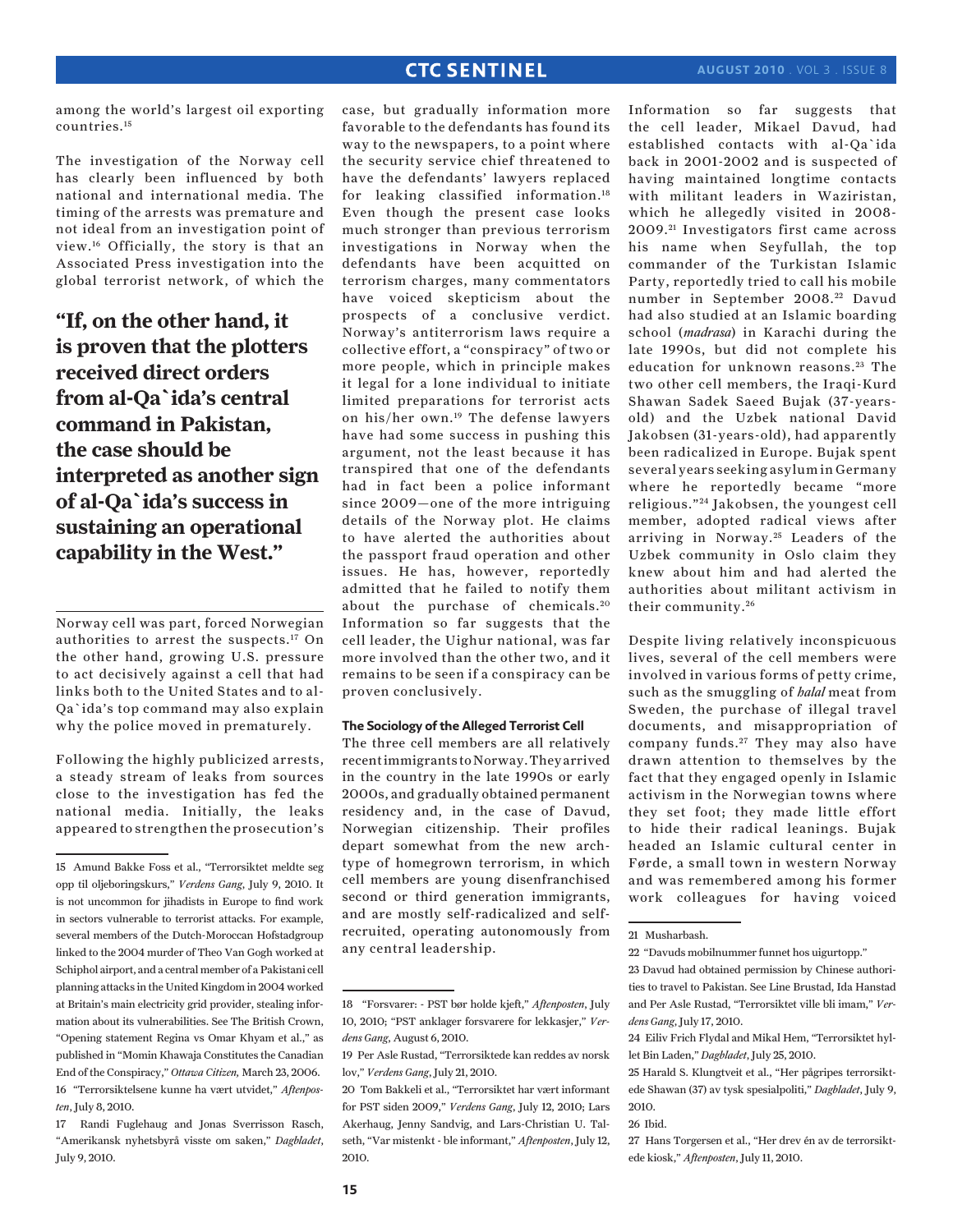strong sympathies for al-Qa`ida and Usama bin Ladin. 28 Davud attended the Muslim Culture Center, a controversial mosque known for its militant views, in the sleepy town of Sarpsborg, southeast of Oslo.<sup>29</sup> This is where he got to know Jakobsen.<sup>30</sup> Davud also frequented radical milieus in Bergen, where he reportedly met Bujak. <sup>31</sup>

One interesting detail of the Norway cell is the fact that all members changed their names in 2006-2007, following the Prophet Muhammad cartoon crisis. Two of them adopted names that sounded less foreign. Jakobsen's original name was Alisjer Abdulaif and Davud's name was Mohammad Rashidin. They also changed addresses relatively often, presumably to make it more difficult for authorities to keep track of them. <sup>32</sup>

Age-wise, the Norway cell also departs slightly from the typical pattern, with all members well into their 30s, and one of them close to 40. Analyses of recent terrorism cases in Europe have hypothesized that there is a trend toward younger militants. 33 The Norway cell is one of several examples contradicting this thesis. Throughout the history of jihadism in Europe, terrorist cells have typically been mentored and led by people in their late 30s, whereas the foot soldiers have been youngsters in their teens or early 20s. <sup>34</sup>

The multinational character of the cell is also interesting, as it is consistent with what appears to be an increasingly more important pattern of jihadist terrorism in Europe. Previously dominated by Arabs from North Africa and the Middle East, jihadist networks have grown more diverse, including large numbers of activists from Asia, mainly Pakistan, the Caucasus, and East Africa, as well as European converts. In a growing number of cases, non-Arabs have also assumed important leadership positions. The Germany-based Sauerland-cell in 2007 is a case in point.<sup>35</sup> Uighurs, however, have hardly ever figured in jihadist networks in Europe.

### **Possible Motives**

The available information provides few clues about the exact motive for an attack in Norway at this point. If Chinese interests were in fact the target, the ongoing conflict between Uighur separatists and the Chinese government will be seen as the most likely motive, in which case Norway is merely an opportune arena rather than a target. It should not be surprising, however, if it develops that the group sought to strike at Norwegian interests directly. While Norway has not been a priority target for al-Qa`ida in the past, it has been specifically singled out by name in al-Qa`ida speeches, most ominously by Ayman al-Zawahiri in 2003 and 2004, and by Abu Yahya al-Libi in 2006. There are good reasons for this: from al-Qa`ida's perspective, Norway maintains a close military alliance with the United States, has a historical, deep-rooted friendship with Israel and is a significant military contributor in Afghanistan and other fronts in the U.S.-led war on terrorism. Moreover, Norwegian authorities previously imprisoned Mullah Krekar, the infamous

### Khyam," BBC, April 30, 2007.

35 See, for example, Guido Steinberg, *The Islamic Jihad Union* (Berlin: Stiftung Wissenschaft und Politik, 2008); Simone Kaiser, Marcel Rosenbach and Holger Stark, "Operation Alberich, How the CIA Helped Germany Foil Terror Plot," *Der Spiegel*, September 10, 2007. Also see Morten Skjoldager, *Truslen indefra - De Danske Terrorister* (Copenhagen: Lindhardt og Ringhof, 2009); Petter Nesser, "Lessons Learned from the September 2007 German Terrorist Plot," *CTC Sentinel* 1:4 (2008); Petter Nesser, "Chronology of Jihadism in Western Europe 1994-2007: Planned, Prepared, and Executed Terrorist Attacks," *Studies in Conflict and Terrorism* 31:10 (2008): pp. 924-946.

founder of the Kurdish-Iraqi terrorist group Ansar al-Islam, and have ordered his deportation. Finally, the publication of the Prophet Muhammad cartoons by a few Norwegian newspapers also added to the country's visibility on jihadist websites, although it was overshadowed by events in neighboring Denmark.

### **Preliminary Implications and Lessons Learned**

Assessments of the wider implications of the Norway cell will necessarily have to take into account its organizational origins and its intended target, key details that still remain murky. If the cell primarily operated on behalf of the Turkistan Islamic Party, targeting Chinese interests internationally, the case may be seen as another example of increased involvement by al-Qa`ida's

**"The multinational character of the cell is also interesting, as it is consistent with what appears to be an increasingly more important pattern of jihadist terrorism in Europe."**

regional affiliates in international terrorism outside their immediate theater of operation. Other recent examples of this include the role of al-Qa`ida in the Arabian Peninsula in the Christmas Day airliner plot in Detroit in 2009, Tehrik-i-Taliban Pakistan's involvement in the Times Square attack in May 2010, and the Islamic Jihad Union's plot in Germany (the Sauerland cell) in September 2007. One may also add the recent assassination attempt on Danish cartoonist Kurt Westergaard by a Danish-Somali who has been linked to the al-Shabab movement.

If, on the other hand, it is proven that the plotters received direct orders from al-Qa`ida's central command in Pakistan, the case should be interpreted as another sign of al-Qa`ida's success in sustaining an operational capability in the West. Furthermore, the discovery of al-Qa`ida cells in Norway may suggest that the organization seeks to build

<sup>28</sup> Flydal and Hem; Harald S. Klungtveit and Torgeir P. Krokfjord, "Slik levde de terrorsiktede et dobbeltliv," *Dagbladet*, July 11, 2010.

<sup>29</sup> The mosque's imam, Shaikhjami Abdul-Qudus, has preached the death penalty for Muslims converting to Christianity and that Islamic law is above Norwegian law. Reportedly, there have been several conflicts between Muslim communities in Sarpsborg over issues such as suicide bombing and the Iraq war. See Anders Engen Sanden, "Omstridt moské i Sarpsborg," *Aftenposten*, July 12, 2010.

<sup>30</sup> Ibid.

<sup>31</sup> In spring 2010, another Uighur resident from Bergen was reportedly arrested in Pakistan on terrorism charges. See "Uigur fra Bergen pågrepet i Pakistan," ABCNyheter.no, July 15, 2010.

<sup>32</sup> Klungtveit and Krokfjord.

<sup>33</sup> See, for example, Lorenzo Vidino, "The Hofstad Group: The New Face of Terrorist Networks in Europe," *Studies in Conflict and Terrorism* 30:7 (2007): pp. 579-592. 34 In fact, young people have only headed terrorist cells in a limited number of cases. See Petter Nesser, *Jihad in Europe: A Survey of the Motivations for Sunni Islamist Terrorism in Post-Millennium Europe* (Kjeller: Norwegian Defence Research Establishment, 2004); "Profile: Omar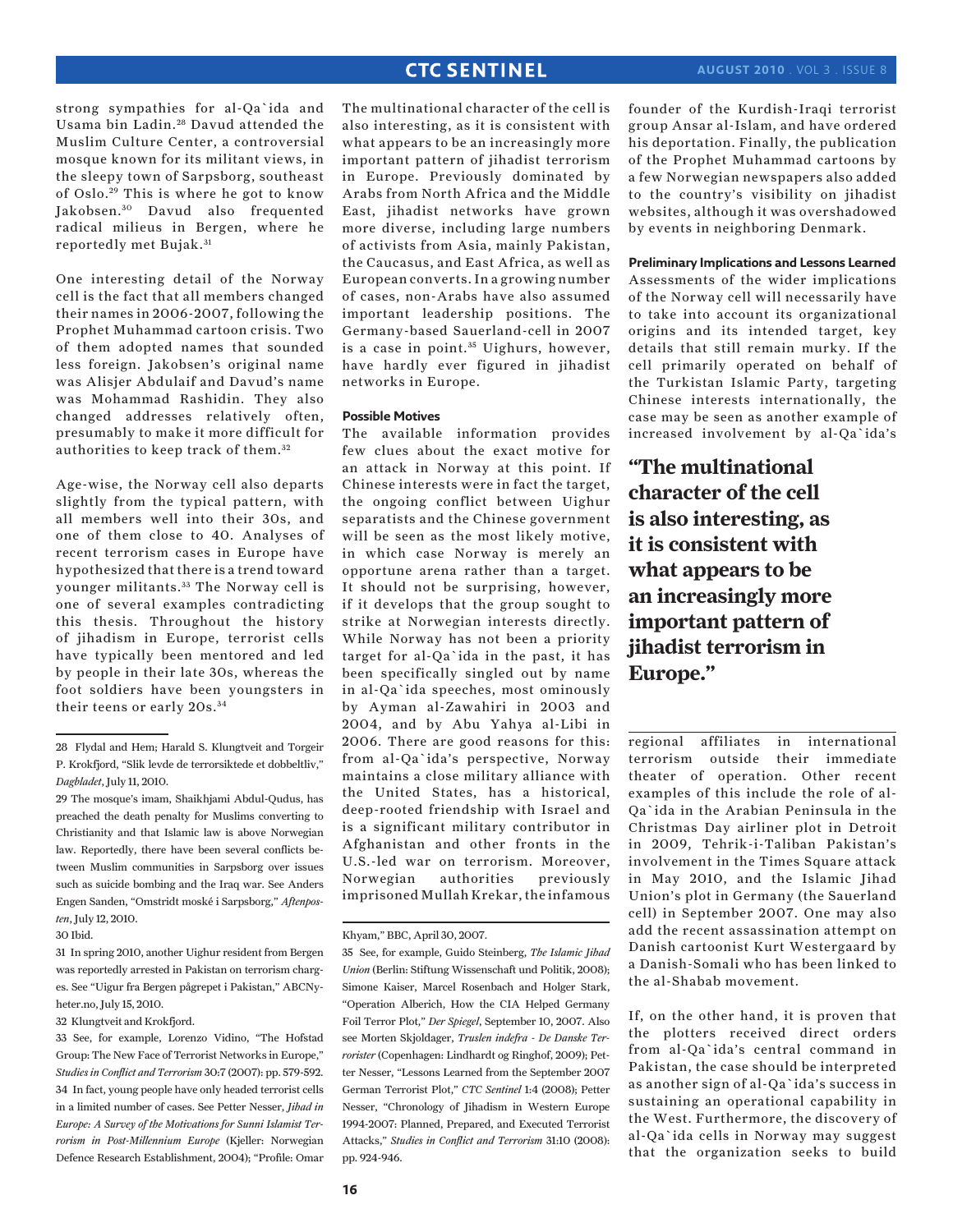a new capability to strike Europe's periphery. Its networks in central Europe have suffered serious setbacks after the disruption of numerous cells in Spain, Britain, Germany, the Netherlands, France, and Denmark, and it may have pushed al-Qa`ida to seek new opportunities in countries less affected by al-Qa`ida terrorism.

From Norway's perspective, it is important to acknowledge the fact that terrorist cells hardly ever emerge from a vacuum. Terrorist cells need supporters and sympathizers to recruit and operate successfully. Discovery of such cells is usually a strong sign that radicalism and underground extremist networks are on the rise.

*Petter Nesser is a research fellow at The Norwegian Defence Research Establishment (FFI). He is trained in the areas of social science, Middle Eastern Studies, and Arabic, and has conducted extensive research on jihadist terrorism in Europe. Mr. Nesser has focused mainly on terrorist motivations and radicalization processes.*

*Dr. Brynjar Lia is a senior research fellow at the Norwegian Defence Research Establishment (FFI) where he currently heads FFI's research on international terrorism and radical Islamism. Trained in Arabic, Russian and Middle Eastern studies, he obtained his Ph.D. in contemporary Middle Eastern history at the University of Oslo. He was a Visiting Fulbright Scholar at Harvard University from 2001-2002. Dr. Lia's most recent book is* Architect of Global Jihad: The Life of al-Qa`ida Strategist Abu Mus`ab al-Suri *(Columbia University Press, 2008).*

# **American Journeys to Jihad: U.S. Extremists and Foreign Conflicts During the 1980s and 1990s**

By William Rosenau and Sara Daly

violent extremism among American Muslims has been the subject of considerable official and analytical attention in the years since the attacks of September 11, 2001. This scrutiny, however, is devoted almost entirely to the post-9/11 period.<sup>1</sup> Particularly neglected has been the subject of American Muslims who traveled to "fields of jihad" in Afghanistan, Bosnia, Chechnya, and Kashmir during the 1980s and 1990s—a significant gap in knowledge, given plausible claims that hundreds if not thousands of individuals (most, if not all, presumably Muslims) left the United States to join armed struggles abroad during this period. After nearly 10 years of the "global war on terrorism," it is necessary to explore the "pre-history" of contemporary Islamist extremism in the United States. Such an examination can help calibrate the scale of current challenges, design appropriate countermeasures and, ideally, avoid the mistakes of the past as well as the follies of presentmindedness.

This article considers the cases of four Americans—Hiram Torres, Abu Adam Jibreel, Clement Rodney Hampton-El, and Isa Abdullah Ali—who made journeys to foreign jihads before 9/11. Although hundreds if not thousands of Americans may have left the United States for jihad, robust biographical information exists on only a handful of individuals—and even this information is incomplete. For example, little is known, at least publicly, about what networks might have helped these men join foreign struggles. Given these limitations, it is impossible to say with confidence whether or not these four cases are representative. At the very least, however, a consideration of these cases represents a first step toward the goal of creating a fuller picture of violent extremism among American Muslims before 9/11.

### **Hiram Torres**

As a high school student in workingclass Perth Amboy, New Jersey, Hiram Torres explored a variety of religions and political creeds and yearned "to be part of a revolution somewhere," one friend, Sachin Timbadia, recalled.<sup>2</sup> Torres traveled with another friend to Bangladesh in the summer of 1993, returning "a changed person," according to his mother.<sup>3</sup> She recalled that he began wrapping sheets around his head like a turban and expressing outrage at the poverty he had witnessed in South Asia.4

An excellent student, Torres attended Yale but dropped out in 1993 during his freshman year. "He wanted to be in another country," according to a college roommate, who added that Torres "certainly wasn't violent and he didn't talk about hating America—it just wasn't a place he wanted to live."<sup>5</sup> Acquaintances said that Torres was not noticeably secretive. Yet in high school he refused to have his picture taken for the high school yearbook because he "wanted to keep a low profile in case something happened in the future," said Timbadia. At Yale, he declined to submit a photo for the freshman face book—suggesting, perhaps, preparation for a new and possibly clandestine existence.<sup>6</sup>

Several months after dropping out of college, Torres returned to Bangladesh and then moved to Pakistan and finally Afghanistan, where he last made contact with his mother in 1998.<sup>7</sup> Nothing more was heard of Torres until December 2001, when a *New York Times* reporter discovered documents in a house in

6 Ibid.

<sup>1</sup> For recent examples, see Rick "Ozzie" Nelson and Ben Bodurian, *A Growing Terrorist Threat? Assessing 'Homegrown' Extremism in the United States* (Washington, D.C.: Center for Strategic and International Studies, 2010); Brian Michael Jenkins, *Would-Be Warriors: Incidents of Jihadist Radicalization in the United States Since September 11, 2001* (Santa Monica, CA: Rand Corporation, 2010). An important exception is Lorenzo Vidino, "Homegrown Jihadist Terrorism in the United States: A New and Occasional Phenomenon?" *Studies in Conflict and Terrorism* 32:1 (2009).

<sup>2</sup> David Rohde and James Risen, "A Nation Challenged: Another Expatriate," *New York Times*, February 6, 2002. 3 Jocelyn Lippert, "1993 Yale Drop-Out Linked to Al Qaeda," *Yale Daily News*, February 7, 2002.

<sup>4</sup> Ibid. 5 Ibid.

<sup>7</sup> Rohde and Risen.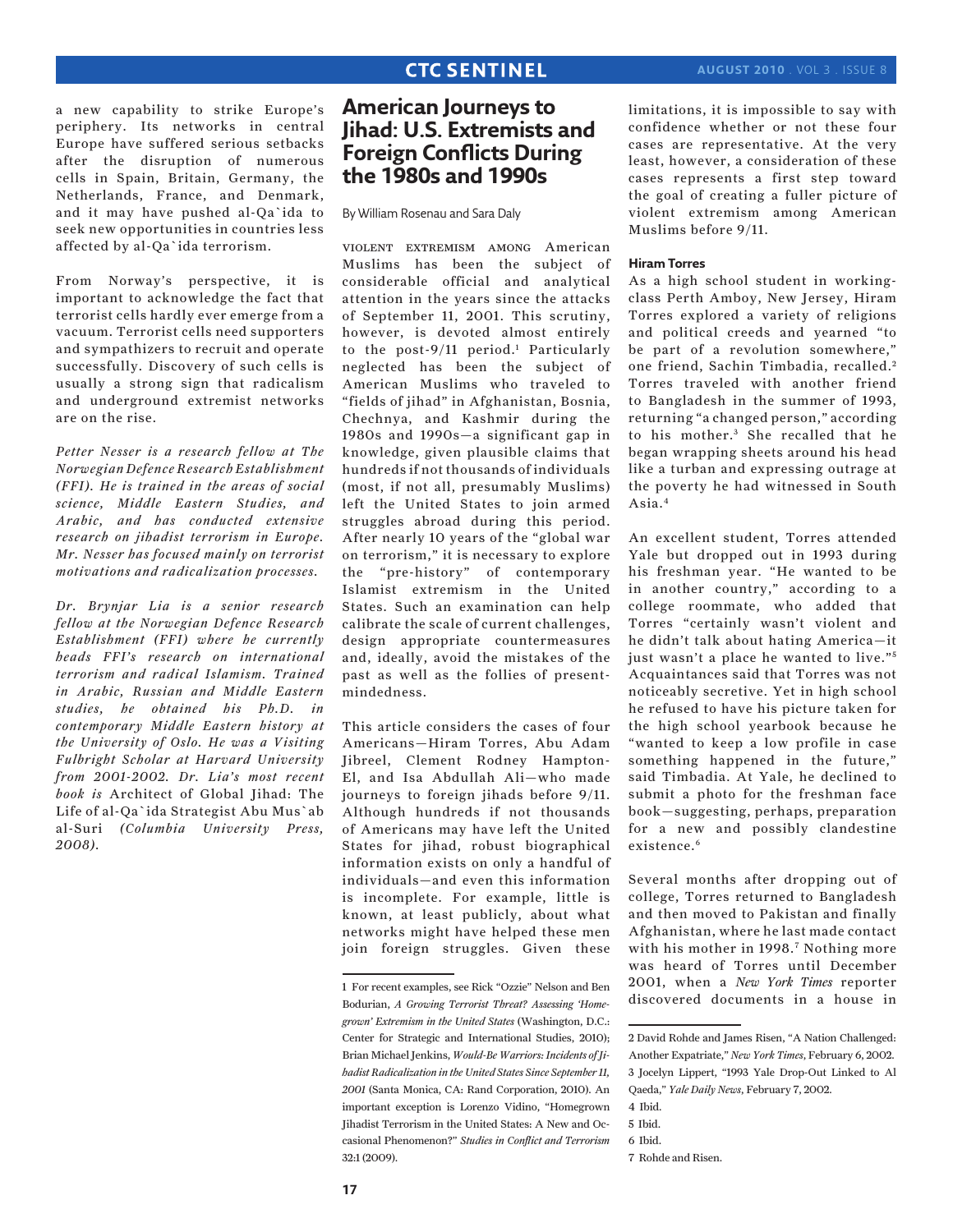Kabul used by Harkat-ul-Mujahidin, a pro-Taliban Pakistani militant group which among other activities had trained John Walker Lindh, the so-called "American Talib" captured as an enemy combatant in November 2001.8 Among al-Qa`ida bomb-making manuals and other material was a list of recruits that included Torres' name and the notation that he was also known as Mohammed Salman.9 Torres' ultimate fate remains unknown.

### **Abu Adam Jibreel**

In 1998, Abu Adam Jibreel, a member of Lashkar-i-Tayyiba (LT, or LeT), was killed in Kashmir during operations against Indian security forces. His life was recounted in a hagiographical internet essay written by a fellow jihadist, Abdur-Raheem As-Siddiqi,

**"Nearly a decade into the 'war on terrorism,' government officials, policy specialists and terrorism scholars still know relatively little about the participation of Americans in violent extremism abroad before 2001."**

who described Abu Adam as the product of a "considerably wealthy family in Atlanta, Georgia" who attended the Ebenezer Baptist Church where Dr. Martin Luther King, Jr. had once served as pastor.10

A restless spiritual seeker, Abu Adam looked beyond the Baptist creed of his family and spent time at the Atlanta Community Mosque, whose spiritual leader Jamil Abdullah al-Amin (the former Black Panther once known as H. Rap Brown) was serving a prison term for murder.<sup>11</sup> As a student at North

Carolina Central University, Abu Adam converted to Islam. Concerned about the plight of Muslims in Bosnia, Kashmir, and Chechnya, he dropped out of the university and, according to As-Siddiqi, "began to prepare for the journey that most never think about—much less prepare for: jihad."

In November 1997, after months of spiritual and physical preparation, including training provided by a fellow Muslim who had served with the U.S. Army Rangers, 19-year-old Abu Adam traveled to Kashmir. Abu Adam (known to comrades as "al-Amreekee") distinguished himself at an LT training camp with his piety, discipline, and modesty. "Our brother was in my view, a true *zaahid* (one who abstains from the glitter of this worldly life)," As-Siddiqi writes.

After four months, Abu Adam completed LT's commando training course and began preparations "to carefully infiltrate the occupied valley of Kashmir to strike down and destroy the enemies of Allah, the vile Hindus and Sikhs from the Indian army," according to As-Siddiqi. In July 1997, Abu Adam and his fellow fighters entered into the "occupied valley" and began laying ambushes and carrying out raids against Indian forces. During one "bloody raid on an army post in the Doda sector in the Jammu region," Abu Adam was killed, but not before killing 17 Indian soldiers, according to As-Siddiqi.

### **Clement Rodney Hampton-El**

Raised in impoverished circumstances, Hampton-El had been a member of the Moorish Science Temple—a predominantly African-American religious sect—before converting to orthodox Sunni Islam and adopting the name Abdul Rashid Abdullah. Hampton-El was also reportedly a member of Jama`at al-Fuqara',12 an extremist sect whose U.S. branch was founded in 1980 by Mubarak Ali Shah Gilani, a Pakistani Sufi cleric and supporter of Islamist militancy in Indian-occupied Kashmir. By the late 1980s, Jama`at al-Fuqara' (also known later as Muslims of the Americas) was allegedly acquiring weapons and recruiting fighters for Afghanistan.<sup>13</sup>

Hampton-El joined the Afghan jihad, reportedly serving as a medic with Gulbuddin Hekmatyar's Hizb-i-Islami mujahidin force.14 Wounded by a Russian shell, he returned to New York in late 1988 to recuperate. For Hampton-El, also known as "Dr. Rashid" for his work with the mujahidin and his later employment as a hospital technician,

**"Potential terrorist recruits today have more opportunity to connect with like-minded individuals in the United States than prior to 9/11, and there is more ideological and possibly logistical support for conducting domestic terrorist attacks."**

Afghanistan was a transformative experience. "The war was a life-force experience that he dearly wanted to return to…so he could have another chance at martyrdom and paradise," according to one press account.<sup>15</sup>

He never returned to Afghanistan. Instead, he became a significant figure at the al-Kifah Refugee Center in New York, a branch of al-Qa`ida's international fundraising and support network. During the early 1990s, "Dr. Rashid" trained prospective jihadists and smuggled funds into the United States as part of "Project Bosnia," an effort to recruit, support and prepare militants for Bosnia.16 A member of the 1993 World Trade Center bombing conspiracy, Hampton-El was convicted in 1996 with the "blind shaykh," `Umar `Abd al-Rahman, and others in

<sup>8</sup> Ibid.

<sup>9</sup> Ibid.

<sup>10</sup> Abdur-Raheem As-Siddiqi, "An American Born Shaheed (Martyr), Abu Adam Jibreel," May 20, 2001, available at www.albalagh.net/general/abu\_adam\_jibreel. shtml.

<sup>11</sup> Donna Leinwand, "A U.S. Teen's Journey to Jihad," *USA Today*, June 14, 2002.

<sup>12</sup> Elizabeth Shogren, "Fuqra: A Name for Muslim Terrorism," *Los Angeles Times*, July 6, 2003.

<sup>13</sup> Christopher Heffelfinger, "Evaluating the Terrorist

Threat Posed by African-American Muslim Groups," *CTC Sentinel* 1:6 (2008).

<sup>14</sup> Jason Burke, "Frankenstein the CIA Created," *Guardian*, January 17, 1999.

<sup>15</sup> Francis X. Clines, "Specter of Terror," *New York Times*, June 28, 1993.

<sup>16</sup> *U.S.A. v. Omar Ahmad Ali Abdul Rahman, et al.*, Court of Appeals for the Second Circuit, 1996; Evan Kohlmann, *Al-Qaida's Jihad in Europe: The Afghan-Bosnian Network* (Oxford and New York: Berg Publishers, 2004), pp. 73- 74.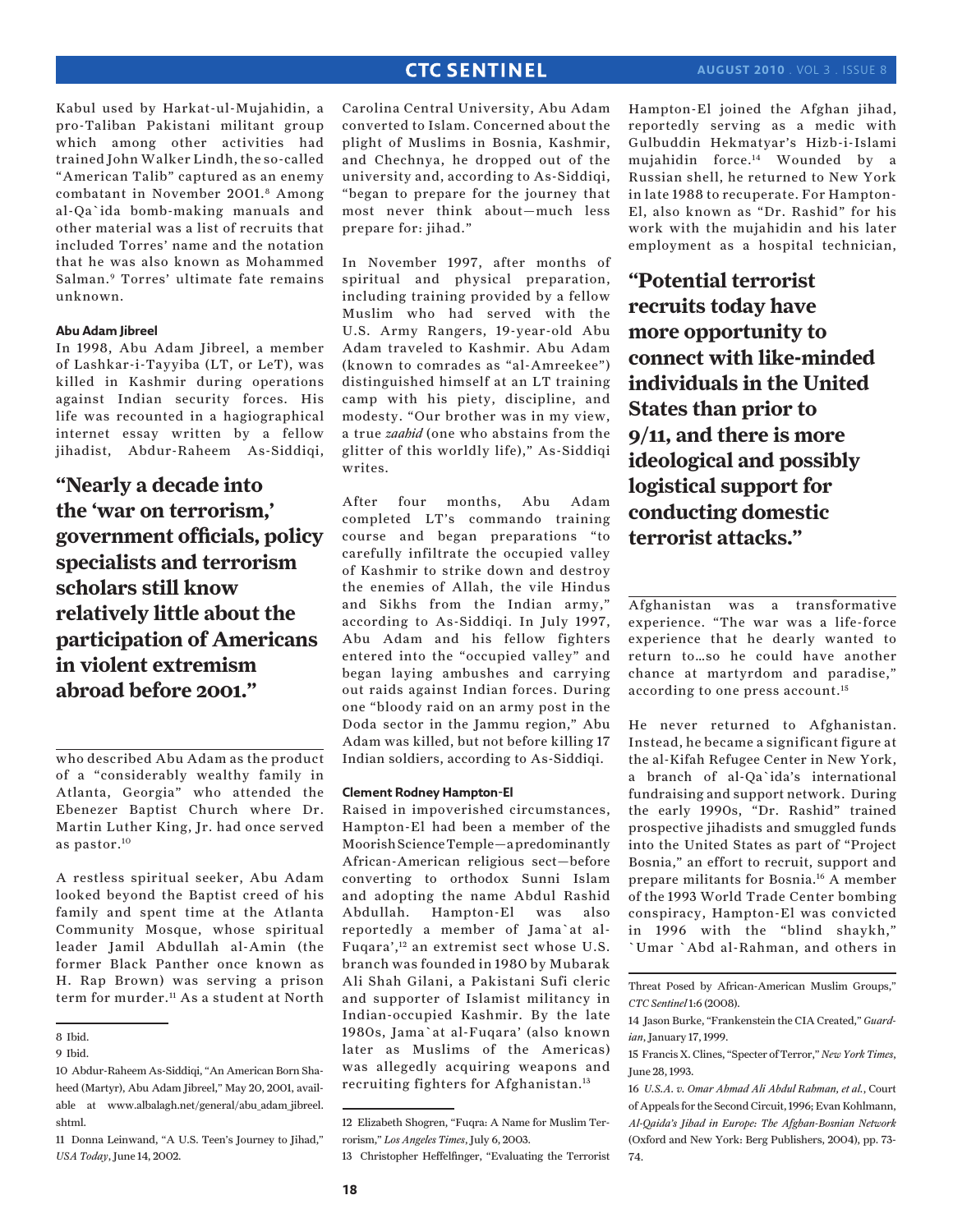### 23 Ibid.

1982.

22 Robberson; Edward D. Sargent, "DC Mother Told PLO Fighter Son Is Alive," *Washington Post*, July 29,

29 Ibid., pp. 106-119; Alan B. Krueger, "What Makes a Homegrown Terrorist? Human Capital and Participation in Domestic Islamic Terrorist Groups in the USA," *Economics Letters* 101:3 (2008): pp. 294-296.

to simplify the complex factors that lead individuals to choose terrorism. Indeed, some of the more recent homegrown cases in the United States have involved less educated, unmarried males who are from the middle-class and are more socially-integrated than their European counterparts. 30 Additionally, many of the more contemporary extremists in

**"U.S. involvement in Afghanistan, Iraq, Pakistan and Yemen may also spur more U.S. Muslims to consider jihad than in the years prior to 9/11."**

the United States who have attempted to link up with international conflicts have often done so as members of small groups—such as the Lackawanna Six (2002), the "Virginia jihad" network (2003), and the five Virginia men convicted in a Pakistani court in June 2010 of terrorist offenses. This reality reflects Marc Sageman's thesis that individuals are introduced to radical ideas largely through "loose networks" that include kinship or friendship ties often at places of worship or in private homes or gatherings.<sup>31</sup> These closed networks are difficult to both penetrate and anticipate.<sup>32</sup>

Before 9/11, however, American Muslims seeking jihad abroad appeared to do so most often as individuals—or "lonewolf" jihadists. Although it is not clear why these "lone wolves" opted to seek jihad on their own rather than as part of a group, one explanation may be that although there were Islamic charities and other groups, such as the al-Kifah Refugee Center, that were organized to send American Muslims abroad to wage jihad, it may have been difficult

connection with the "Day of Terror" plot against New York City landmarks.

### **Isa Abdullah Ali**

One of eight children from a Washington, D.C. African-American family, Cleven Raphael Holt dropped out of ninth grade in 1972, and as a 15-year-old lied about his age and joined the U.S. Army.<sup>17</sup> Discharged from service after 18 months, Holt returned to Washington. After a dissolute period of minor criminality and odd jobs, Holt had a spiritual awakening and converted to Sunni Islam, adopting the name Isa Abdullah Ali.18

During the late 1970s, Abdullah Ali became caught up in Washington's dissident Iranian Shi`a community fighting for the ouster of Shah Mohammad Reza Pahlavi.19 Abdullah Ali eventually abandoned Sunni Islam

# **"Before 9/11, however, American Muslims seeking jihad abroad appeared to do so most often as individuals—or 'lone-wolf' jihadists."**

for Shi'ism, and after the 1979 Islamic revolution went to work as a security guard at the new Islamic republic's Washington embassy. <sup>20</sup>

In 1980, after a brief period with the mujahidin in Afghanistan, Abdullah traveled to Beirut, where he joined the Shi'a Amal militia.<sup>21</sup> During the next six years, he reportedly trained militiamen, fought alongside the

21 Brian Blomquist, "'Terrorist' Was a Regular in Adams Morgan Bar," *Washington Times*, January 26, 1996.

Palestinian Liberation Organization (PLO) in West Beirut, and served as a bodyguard to Hizb Allah's spiritual leader, Mohammad Hussein Fadlallah. <sup>22</sup> After being wounded in 1986, Abdullah returned to Washington and took a job as a groundskeeper at Howard

In 1995, he told friends that he would be traveling to Bosnia to help defend the country's Muslim community. 24 The following year, U.S. Secretary of Defense William Perry described Abdullah as "a known American terrorist" suspected of posing a threat to NATO peacekeepers, <sup>25</sup> and guards at the Tuzla Air Base were warned to be on the lookout for him. <sup>26</sup> NATO forces, however, lacked the legal authority to detain Abdullah, and with no outstanding arrest warrants he was able to return to the United States and a

A full consideration of the motivating factors that underlay the entries into jihad described above is beyond the scope of this article. It is important, however, to note that as Andrew Silke suggests, "becoming a terrorist is for most people a gradual process."<sup>28</sup> Although it is difficult to surmise what this process looks like for the majority of American Muslims who have chosen this path, Silke and Alan Krueger both suggest that a vast number of those who have chosen terrorism were young (teens to early 20s), married males who were well-educated professionals, had a strong Muslim identity, and who felt socially marginalized and experienced some form of discrimination.<sup>29</sup> This characterization, however, is not meant

life of relative obscurity.<sup>27</sup>

**Why Did They Join?**

University. <sup>23</sup>

<sup>24</sup> Blomquist.

<sup>25</sup> Ibid.

<sup>26</sup> Tim Weiner, "NATO Forces Are Warned of US Extremist in Bosnia," *New York Times*, January 24, 1996.

<sup>27</sup> That said, he was the subject of a 2010 documentary, "American Jihadist."

<sup>28</sup> Andrew Silke, "Holy Warriors: Exploring the Psychological Processes of Jihadi Radicalization," *European Journal of Criminology* 5:1 (2008): p. 105.

<sup>30</sup> Rick "Ozzie" Nelson, "Homegrown Terrorism Fact Sheet," Center for Strategic and International Studies, January 22, 2010.

<sup>31</sup> Daniel B. Kennedy, Robert J. Homant, and Erick Barnes, "An Insider View of the Sleeper Cell: A Face Validity Study," *Journal of Applied Security Research* 3:3-4 (2008): p. 329.

<sup>32</sup> Waqar Gillani and Sabrina Tavernise, "Pakistan Sentences Five Americans in Terror Case," *New York Times*, June 24, 2010.

<sup>17</sup> Harry F. Rosenthal, "Profile of a Fugitive: 'Very, Very Weird Story,'" Associated Press, January 24, 1996.

<sup>18</sup> Tod Robberson, "The Unfinished Journey of Isa Abdullah Ali," *Washington Post Magazine*, December 16, 1990.

<sup>19</sup> Abdullah Ali was reportedly associated with David Belfield (also known as Daoud Salahuddin), an American supporter of the Ayatollah Ruhollah Khomeini later indicted for the July 1980 murder of Ali Tabatabai, an anti-Khomeini activist. See William Branigin, "US Sniper in Beirut," *Washington Post*, July 28, 1982.

<sup>20</sup> Ibid.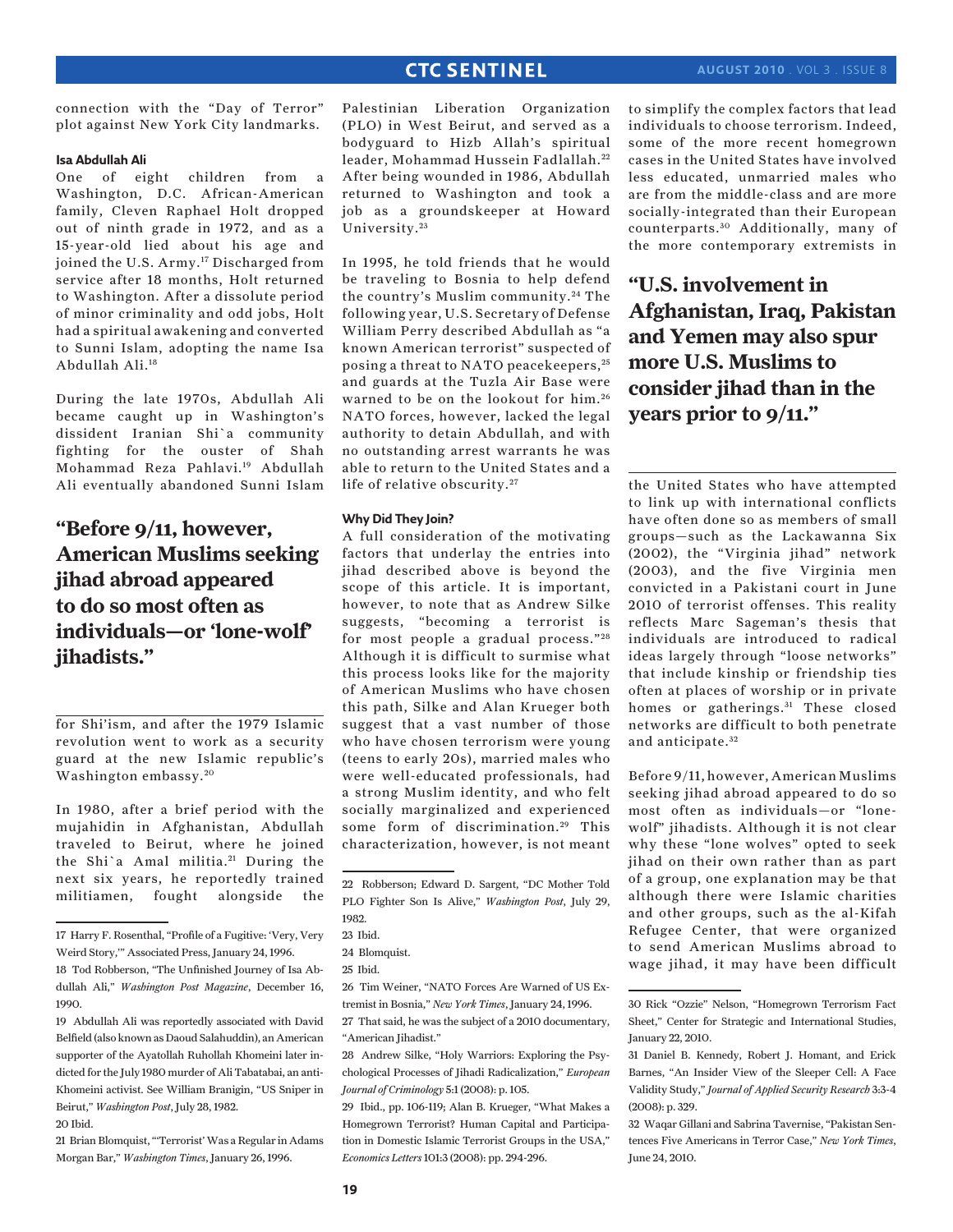for these Muslims, many of whom may have felt alienated in their communities because of their race, religion or economic status, to identify peers who felt a similar pull toward radical Islam. To connect with others who shared their extremist views and thus relieve their sense of alienation, these Muslim Americans often sought out likeminded individuals at mosques, where they were encouraged by an imam to travel outside the United States to wage jihad. 33 Some may have chosen to travel abroad because joining a terrorist group is a punishable crime, and evading the authorities by leaving the country may have been their preferred option, especially for those with prior criminal records. <sup>34</sup>

Potential terrorist recruits today have more opportunity to connect with like-minded individuals in the United States than prior to 9/11, and there is more ideological and possibly logistical support for conducting domestic terrorist attacks. In addition to a larger network of "facilitators" for would-be terrorists, unrestricted access to the internet has introduced many American jihadists to the extremist ideology that underpins terrorist violence. U.S. involvement in Afghanistan, Iraq, Pakistan and Yemen may also spur more U.S. Muslims to consider jihad than in the years prior to 9/11. <sup>35</sup>

### **Conclusion**

American Muslim extremists who journeyed to foreign fields of jihad during the 1980s and 1990s did so largely outside the gaze of U.S. law enforcement and intelligence agencies. Although the Federal Bureau of Investigation (FBI) suspected that hundreds if not thousands of people left the United States for conflicts abroad, a senior FBI counterterrorism official conceded in 2002 that "we didn't understand the magnitude of what was going on here."<sup>36</sup>

Today, government scrutiny of Americans suspected of terrorist activities abroad is intense, as evidenced by the spate of prosecutions of U.S. citizens accused of extremist activities in Afghanistan, Pakistan, Somalia, and elsewhere. Yet nearly a decade into the "war on terrorism," government officials, policy specialists and terrorism scholars still know relatively little about the participation of Americans in violent extremism abroad before 2001. Politicians and policymakers typically frame the issue of violent extremism among U.S. Muslims as a novel, essentially post-9/11 phenomenon.

Building on the handful of pre-9/11 cases and mining the experiences of a much broader set of individuals could identify factors—personal, social, logistical, and ideological—that facilitated entry into foreign jihads. Ideally, a more comprehensive understanding of journeys to jihad in the 1980s and 1990s would inform and improve current efforts by the U.S. government—and the American Muslim community itself—to prevent the involvement of U.S. Muslims in violent extremism overseas.

*Dr. William Rosenau is a senior research analyst in the Program on Stability and Development, Center for Naval Analyses, Alexandria, VA, and an adjunct professor in the Security Studies Program at the Walsh School of Foreign Service, Georgetown University.* 

*Sara Daly is a lecturer at The Bush School of Government and Public Service at Texas A&M University.*

# **Tensions Rise Between Hizb-i-Islami and the Taliban in Afghanistan**

By Matthew DuPee and Anand Gopal

in march 2010, clashes erupted between two of Afghanistan's most important insurgent groups in northern Baghlan Province. A days-long battle between Hizb-i-Islami1 and the Taliban left nearly 60 militants and 20 civilians dead. Hostilities between the two sides flared again in Wardak Province in July, where ongoing clashes killed 28 Taliban fighters, including an important local Taliban commander. <sup>2</sup>

The skirmishes, sparked by the growing reach of the Taliban and turf battles between the two groups, mark a significant fissure in the country's militant movement. This article provides a closer look at these frictions and at Afghan government and coalition efforts to exploit them.

### **Northern Expansion**

The intra-insurgent tensions are rooted in the dynamics of northern Afghanistan, once peaceful areas that have experienced spiraling violence in recent years. Since 2007, high-level Taliban commanders have repeatedly threatened to expand the war into the largely passive and ethnically divided north, a sparsely populated area where the main forces were non-combat ready International Security Assistance Force (ISAF) units and local security groups. The Taliban's initial strategy for the north was to slowly build up intelligence and support networks in

2 Hakim Basharat, "Taliban, HIA Fighting Over Territory in Maidan Wardak," Pajhwok Afghan News, July 29, 2010; Hakim Basharat, "HIA Backers Kill Taliban Member in Wardak," Pajhwok Afghan News, July 13, 2010.

<sup>33</sup> Silke, p. 118.

<sup>34</sup> Ibid., p. 117.

<sup>35</sup> Nelson, "Homegrown Terrorism Fact Sheet."

<sup>36</sup> John Mintz, "For US, American Holy Warriors Hard to Track," *Washington Post*, July 16, 2002.

<sup>1</sup> Hizb-i-Islami is one of the three largest insurgent groups in Afghanistan. A young Islamist named Gulbuddin Hekmatyar formed the political faction in Pakistan in 1976 in response to the growing influence of leftist movements in the Afghan government and university campuses. During the 1980s, Hekmatyar, along with guidance from Pakistan's Inter-Services Intelligence and financial assistance from U.S. and Saudi intelligence services, propelled Hizb-i-Islami into the biggest mujahidin organization fighting against the Soviet occupation. Hekmatyar is infamous for his brutal battlefield tactics and backstabbing political deals, including the assassination of many of his political rivals.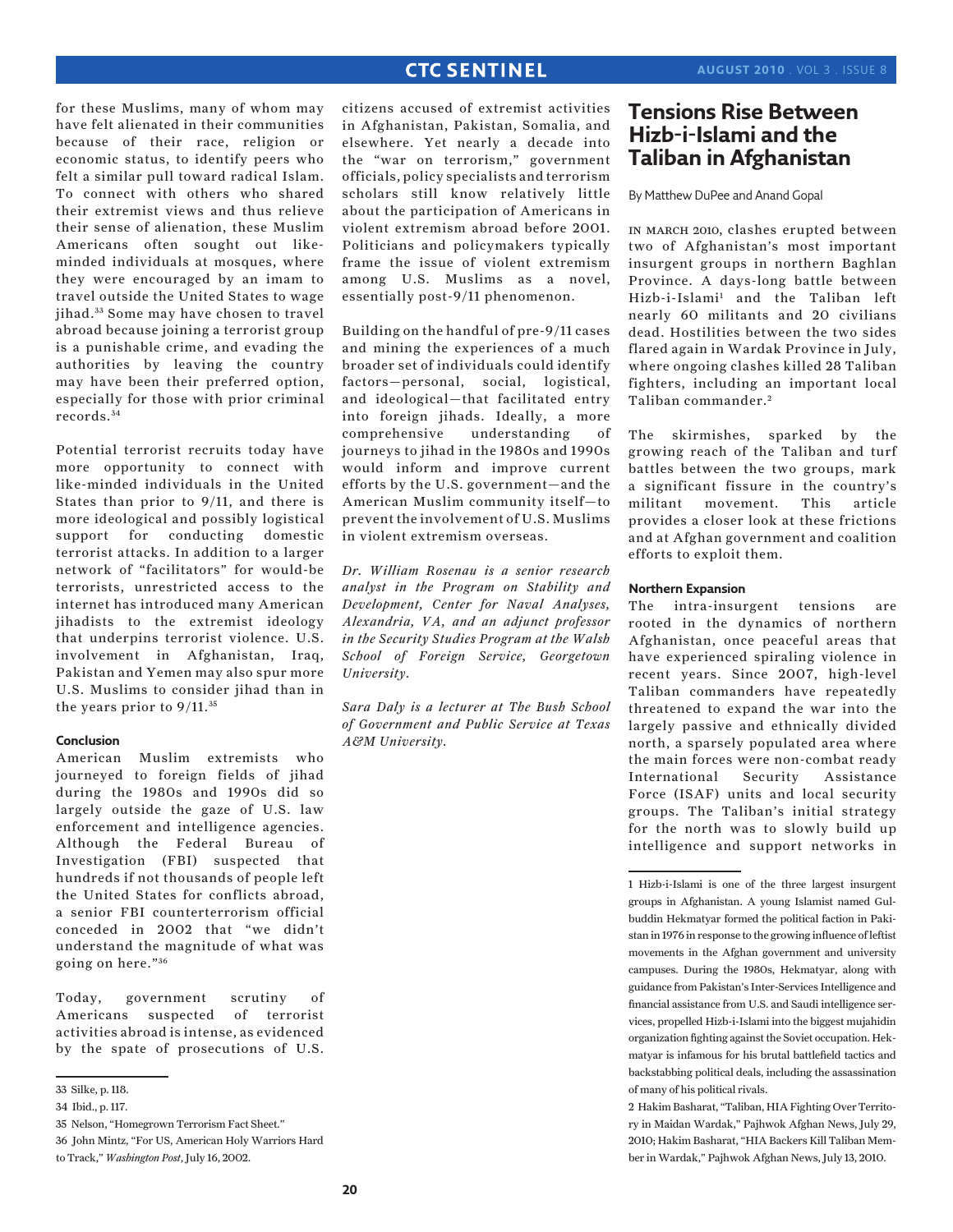the northwest and northeast.<sup>3</sup> They were able to exploit local grievances, particularly those caused by corrupt, ineffective government and ethnic tensions between non-Pashtuns and Pashtuns. By 2008, insurgent leaders were issuing special decrees calling for more attacks in these regions, spawning a surge of anti-government activity that has since seriously destabilized parts of the north and west.4

In particular, the northern corridor linking Kabul to the Tajikistan border has increasingly come under tremendous pressure from anti-government forces, including the Taliban and Hizb-i-Islami. Both groups largely operated in separate areas, but occasional tactical level cooperation was reported, although suspicion and competition between both fronts remained the norm. Kunduz and Baghlan provinces, located about 155 miles from Kabul, have suffered the brunt of deadly insurgent attacks and increasing insecurity.<sup>5</sup> The Taliban have built an extensive network in the region—there are now an estimated 300 to 600 "hard core" fighters, most of them local, and scores of foreign fighters—both sharp increases from 2007.6 In June, Baghlan's provincial council chief Muhammad Rasoul Muhsini said that the Taliban

5 In the case of Baghlan Province, a non-traditional Taliban stronghold, Hizb-i-Islami is more entrenched and politically established with many former commanders and their militias enjoying local autonomy and freedom of movement. The Taliban are considered more capable militarily and typically employ more coercive force, threats and violence to win the "hearts and minds."

6 For more details, see Matthew DuPee, "Operation Nusrat (Victory): Understanding the Taliban Threat to Kunduz Province," *Culture & Conflict Review* 3:3 (2009); Matthias Gebauer and Shoib Najafizada, "Situation Worsens in Northern Afghanistan," *Der Spiegel*, August 3, 2009.

have established clandestine "military centers" in 11 of Baghlan's districts and that only five of the remaining districts were under *de facto* government control (Barka, Tala Barfak, Farang, Khost and Dahan-i-Ghori).7

Alongside the Taliban, Hizb has traditionally maintained a significant presence in both provinces. Under the command of Gulbuddin Hekmatyar, a Pashtun originally from Kunduz (Imam Sahib district), Hizb easily reactivated parts of its northern networks from the anti-Soviet insurgency and consolidated party representation, albeit modestly, in Baghlan and Kunduz. The group also

# **"The region has strategic importance for both groups because of a key transit route that runs south from Tajikistan through Kunduz and Baghlan. The route provides fuel and other vital logistical supplies to NATO forces, making it a magnet for insurgent attacks."**

has fighters in the region around Kabul and in the provinces near the eastern Afghanistan-Pakistan border. The U.S. military has previously estimated Hizb's overall forces to number around 400 to 600, although experts suggest that the number is more likely to total close to 1,500 full-time fighters.<sup>8</sup> Despite such numbers, the Taliban have in recent years surpassed Hizb as the dominant insurgent force in the area.<sup>9</sup> Today, the Taliban are far more aggressive and militarily resilient, as measured by the number of attacks they initiate and the extent of territory under their control.<sup>10</sup> The Taliban succeeded in marginalizing Hizb's influence in the area by implementing heavy-handed terrorist attacks, especially targeting influential tribal leaders and former commanders. This resulted in a power vacuum that they were able to exploit.<sup>11</sup>

The region has strategic importance for both groups because of a key transit route that runs south from Tajikistan through Kunduz and Baghlan. The route provides fuel and other vital logistical supplies to NATO forces, making it a magnet for insurgent attacks. Indeed, violence in the area surged as international forces began to rely heavily on the route. The route, however, also began to fuel tensions between insurgent groups. At stake was access to a trade corridor—a valuable source of income and power.<sup>12</sup> By late 2009, turf battles over key pieces of terrain, including fertile farming areas and key logistical hubs, exploded between Hizb and the Taliban.

### **Fissures in the Insurgency**

The largest clash between the two groups was the March 7, 2010 incident in northern Baghlan, when Taliban fighters nearly overran Hizb positions, prompting Hizb commanders to contact Afghan government officials in search of military support. Ultimately, the feud ended with the Hizb fighters being expelled from their strongholds and the Taliban seizing sizeable portions of Dahan-i-Ghori and Baghlan-i-Jadid districts.13 Since that time, a number of other clashes have taken place, even outside of the northern area. For

<sup>3</sup> Officials believed the Taliban were distributing weapons and ammunition to groups in Kunduz and Baghlan in November 2006. A similar trend emerged in the northwestern province of Badghis around the same time. For more, see Antonio Giustozzi, *Koran, Kalashnikov, and*  Laptop: The Neo-Taliban Insurgency in Afghanistan (New York: Columbia University Press, 2008), pp. 130-131; Matthew C. DuPee, "Badghis Province: Examining the Taliban's Northwestern Campaign," *Culture & Conflict Review* 2:4 (2008).

<sup>4</sup> In the spring of 2009, Mullah Baradar announced the launch of Operation Nusrat (Victory), the 2009 Taliban campaign aimed at attacking NATO and Afghan government forces including a special decree for insurgents in Kunduz to ramp up their activities.

<sup>7</sup> Habib Rahman Sherzai, "'All Districts in Baghlan May Fall into Taliban Hands,'" Pajhwok Afghan News, June 14, 2010.

<sup>8</sup> Giustozzi, p. 132. According to a Hizb commander, however, the group has 4,000 members in the northern regions alone, although this figure is likely exaggerated. See Najibullah Quraishi, "Behind Taliban Lines," PBS Frontline, February 23, 2010.

<sup>9</sup> Following the successful parliamentary elections in 2005, many Hizb commanders and cadres folded back into the community, creating a vacuum for the Taliban to eventually penetrate and establish a more aggressive and violent military campaign in the north.

<sup>10</sup> Personal interview, Afghan security official, May 2010.

<sup>11</sup> Several prominent anti-Taliban militia commanders have been killed recently by the Taliban in Kunduz, including Commander Selab, Commander Hassan and a Taliban defector named Commander Abdullah.

<sup>12</sup> Successful insurgent attacks on convoys can bring monetary rewards from the leadership or build the prestige of the field commander involved in the incident. Moreover, companies organizing supply convoys sometimes pay "protection money" to insurgents to ensure safe passage. See, for example, Aryn Baker, "How Crime Pays for the Taliban," *Time Magazine*, September 7, 2009.

<sup>13</sup> For details, see Fabrizio Foschini, "Baghlan - Divided We Stand," Afghanistan Analysts Network, July 7, 2010.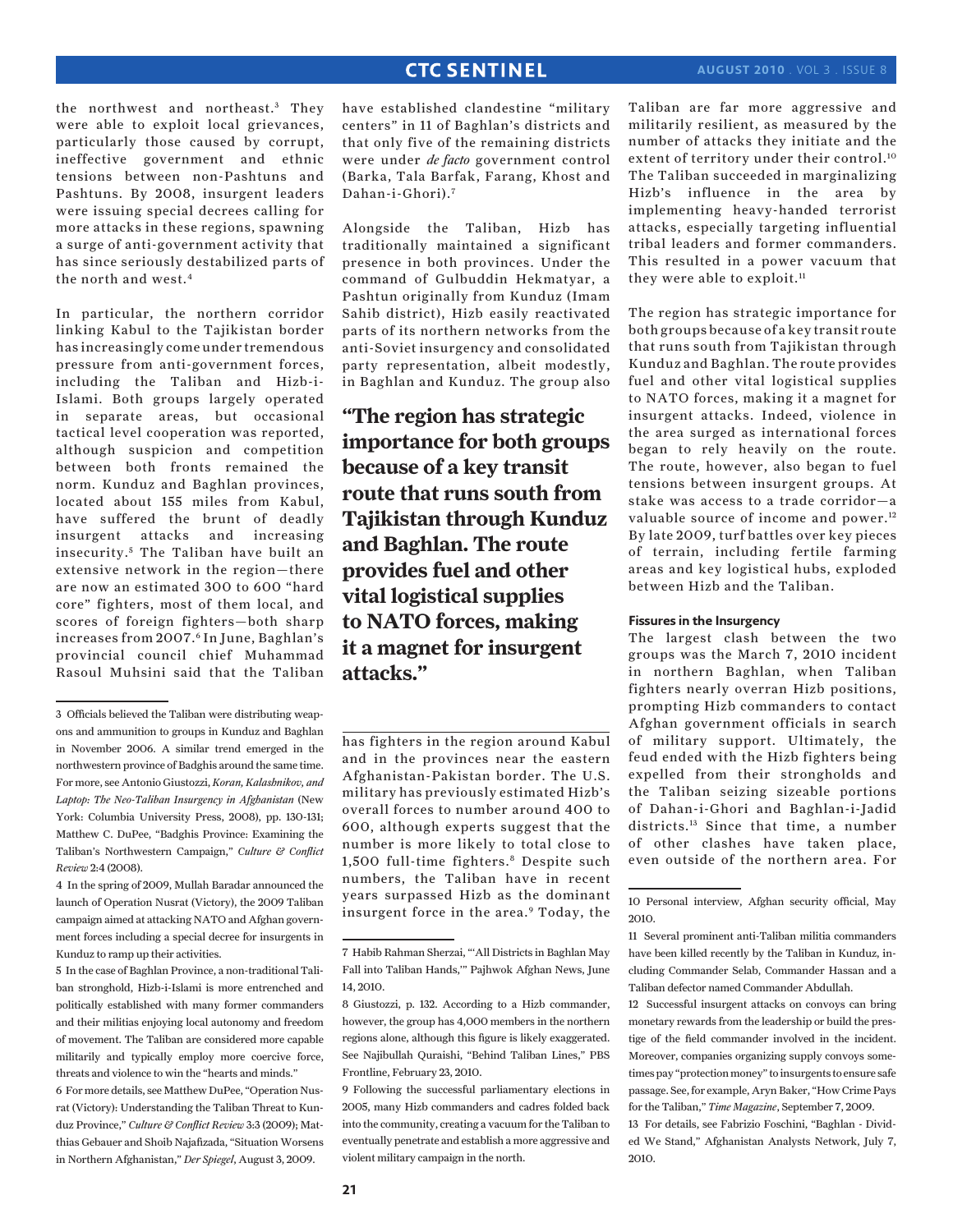instance, in late June the two sides skirmished in Wardak Province, near Kabul.14 In July, these skirmishes led to full battles in Nirkh district, when Hizb fighters—who were locals and had a better understanding of the terrain handed a defeat to Taliban forces who had come from surrounding districts. In response, the Taliban brought in reinforcements from other provinces, which Hizb matched by mobilizing Kuchis15 from Nangarhar Province.16 In

**"Increasingly desperate, the government appears to be outsourcing security and intelligence networks to Hizb-i-Islami to prevent the Taliban from gaining more territory, while at the same time Hizb-i-Islami is siding with the government to prevent further erosion of its influence from Taliban intrusions."**

late July, the combined Hizb-Kuchi force routed the Taliban and killed a number of their commanders, prompting the Taliban's Quetta *shura* to send a commission to the district to assess the reasons behind their losses.<sup>17</sup>

In another instance, Hizb-aligned elders took control of parts of Nuristan Province in the country's northeast after U.S. forces withdrew from the area in 2009, sparking further clashes with the Taliban.18 Taliban fighters have also assassinated key Hizb-aligned officials in recent months, the most prominent of whom was Maulavi Gul Rahman, a famous commander under Hekmatyar during the anti-Soviet insurgency.19

In some cases, Taliban fighters see Hizbi-Islami as ineffective or disapprove of their contacts with the Afghan government. Qari Ziaur Rahman, a prominent Taliban commander active on the Afghanistan-Pakistan border near Kunar, recently dismissed the group. "Hizb has not been effective in the last eight years," he said. "They haven't had any major successes in these years."<sup>20</sup>

Afghan and Western officials have made moves in an attempt to take advantage of these strains. A key element of their strategy is to convince rank-and-file Hizb fighters to leave the insurgency and form pro-government militias as a bulwark against Taliban activity. In other cases, they are attempting to adroitly exploit local dynamics. For instance, in a political move that largely escaped media attention, Afghan President Hamid Karzai appointed Hajji Abdul Munshi Majeed, the long-standing governor of Badakhshan Province, as Baghlan's new governor in May 2010. Majeed is a Pashtun from Baghlan and reportedly has longstanding ties to Hizb-i-Islami. In fact, one group of analysts even contends that he is involved in "consolidating the party and reviving its communications network across the country."<sup>21</sup> This move also highlights the seriousness in which the government views the increase in Taliban activities and consolidation in the northern districts of Kunduz and Baghlan. Increasingly desperate, the government appears to be outsourcing security and intelligence networks to Hizb-i-Islami to prevent the Taliban from gaining more territory, while at the same time Hizb-i-Islami is siding with the government to prevent further erosion of its influence from Taliban intrusions.

With Majeed now acting as the governor of Baghlan, relations between the two groups are likely to strain further. <sup>22</sup> Moreover, his appointment coincides with a push to eliminate the Taliban leadership in the province. According to NATO statements, joint Afghan and ISAF operations have "removed three successively appointed Taliban provincial shadow governors for the province."<sup>23</sup> On May 14, Mullah Rohullah was killed along with his entourage, including his deputy, and his replacement, Maluvi Jabbar, was killed along with two Taliban military commanders (Mullah Haji Muhamood and Mullah Kajoor) on May 28.24 Only three days later, the newly installed Taliban governor for Baghlan was also arrested. The events marked one of the biggest losses of provincial-level leadership for the Taliban anywhere in the country. Officials say that this is partly due to Hizb providing information to Afghan forces. "Intelligence comes from the armed forces of Hizb-i-Islami," said a senior Afghan provincial official in July. "We buy information from the fighters."<sup>25</sup> More than 50 Hizb fighters are being kept in a government safe house in Baghlan, also a likely source of intelligence for coalition forces. <sup>26</sup>

In addition to the friction among insurgents at the local level, Afghan and U.S. officials have modified their stance toward engaging some of the insurgent leadership. For instance, the United States has publicly released several high-value Hizb associates beginning in 2008, including Dr. Ghairat Baheer, Hekmatyar's son-inlaw and top public relations figure, who was apprehended and held in custody since 2002.<sup>27</sup> Abdullah Shahab,

27 Baheer was also given a visa to travel to London by British authorities in January 2009. For details, see "Se-

<sup>14</sup> Hakim Basharat, "Three Injured as Taliban, Hizb Clash in Wardak," Pajhwok Afghan News, June 27, 2010.

<sup>15</sup> Kuchis are a nomadic, pastoralist culture in Afghanistan.

<sup>16</sup> Personal interview, UN official, Kabul, August 2010. 17 Personal interview, Taliban commander for Wardak Province, Kabul, August 2010.

<sup>18</sup> Personal interview, Afghan official from Nuristan, May 2010.

<sup>19 &</sup>quot;Afghan Peace Cleric Rahman Gul Shot Dead in Kunar," BBC, May 17, 2010.

<sup>20</sup> Anand Gopal, "Afghanistan Warlord Hekmatyar Shuns Peace Jirga but Offers His Own Deal," *Christian Science Monitor*, June 2, 2010.

<sup>21</sup> Cole Hansen, Christian Dennys and Idrees Zaman, "Conflict Analysis: Baharak District, Badakhshan Province," Cooperation for Peace and Unity, February 2009. Also see David Isby, "Trojan Horse or Genuine Schism? The Hizb-i Islami Split," *Terrorism Monitor* 2:11 (2004).

<sup>22</sup> Strictly speaking, Majeed belongs to the legal wing of Hizb-i-Islami, which has officially repudiated Hekmatyar and abides by the Afghan constitution. Many observers, however, agree that there remain deep links between some officials in the legal Hizb-i-Islami and Hekmatyar's wing.

<sup>23 &</sup>quot;IJC Operational Update, June 22," ISAF joint command statement, June 22, 2010.

<sup>24</sup> Bill Roggio, "Newly Minted Shadow Governor Captured," *The Long War Journal*, June 3, 2010.

<sup>25</sup> Hamid Shalizi and Jonathon Burch, "Afghan Insurgents Supplying Taliban Intel to NATO—Officials," Reuters, July 8, 2010.

<sup>26</sup> Ibid.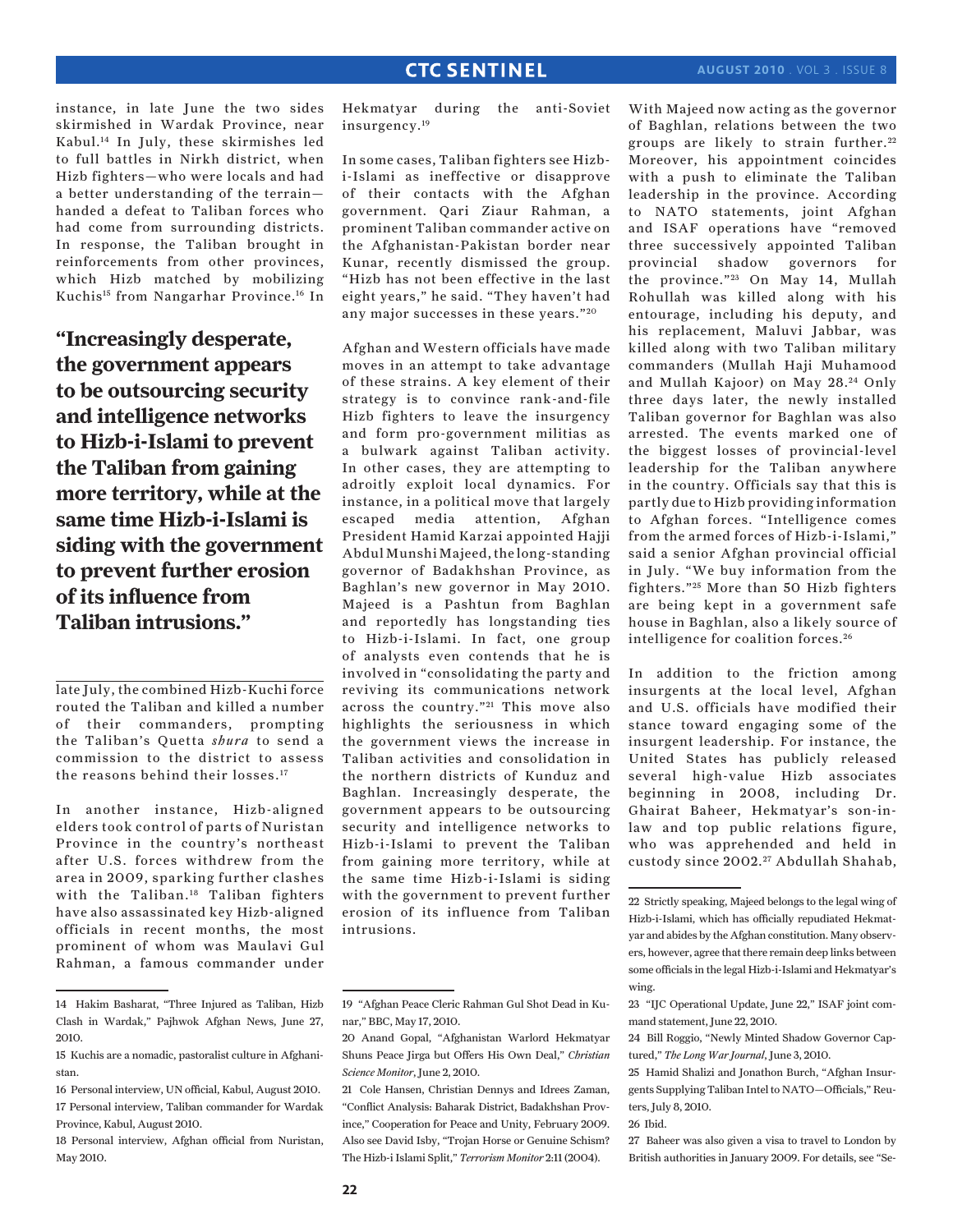Hekmatyar's nephew, was captured and held by U.S. forces since 2005 before his unexpected release in July 2009.<sup>28</sup> More generally, the United Nations has approved measures to ease some of the financial restrictions of those linked to the insurgency (but not to al-Qa`ida)

From Hizb's side, representatives of its military committee reached out to the Afghan government as early as 2008.<sup>29</sup> That year a group of lawmakers who once had ties to Hekmatyar met with Hizb representatives in Peshawar, while Hekmatyar himself sent conciliatory

and to review all detainees in Afghan,

U.S. and NATO custody.

**"If handled correctly, the developments could be a step toward de-escalation of hostilities, where some rank-and-file insurgents abandon the fight and the violence mitigates in some parts of the country."**

messages to Afghan President Hamid Karzai that spring. 30 In February 2010, this group hosted a second meeting in the Maldives, featuring a number of Hizb-linked clerics and unofficial representatives. The two sides agreed to explore ways to bring all parties to the negotiating table. At the same time, a group of Hizb figures, such as Hekmatyar deputy Qutbuddin Hilal and U.S. representative Daoud Abedi, began to open dialogue with U.S. and Afghan officials. These various moves culminated in an official Hizb delegation to Kabul, where Hilal, Baheer and other representatives met with President Karzai and former Northern Alliance

cret Talks with Taliban Under Way," al-Jazira, February 27, 2009; Syed Saleem Shahzad, "A Struggle Between War and Peace," *Asia Times Online*, June 3, 2008.

28 *Wrazpanra Weesa*, July 29, 2009.

and Taliban figures on March 18. The group delivered a 15-point peace proposal, which included a call for elections in return for a timetable for the withdrawal of troops. Hekmatyar said that the overture was prompted by the Obama administration's admission that the war could not be won solely through military means.<sup>31</sup>

Nevertheless, Hekmatyar and his senior military leadership appear to be seeking to negotiate from a position of weakness, as their base in the north erodes with the Taliban's advance. The defense of their stronghold in Nirkh in Wardak, however, shows that their capitulation is far from certain, and the dynamic of tensions with the Taliban while reaching out to the government is likely to continue for some time.

### **Conclusion**

Given Hekmatyar's insistence on a troop withdrawal, the U.S. and Afghan governments are unlikely to strike a deal with him soon. Moreover, the peace overtures raise the question of what Hekmatyar's role will be in any post-agreement government, a deeply controversial issue. Nonetheless, if handled correctly the developments could be a step toward de-escalation of hostilities, where some rank-andfile insurgents abandon the fight and the violence mitigates in some parts of the country. Moreover, the approaches between the two sides could change the dynamic on the battlefield, giving much needed space for international forces to isolate the Taliban in the northern provinces. On the political front, Hizbi-Islami has even attempted to portray itself as a force that can act as a bridge between Washington and the Taliban—a senior Hizb representative met with U.S. State Department officials in 2009 and then traveled to Quetta to meet the Taliban leadership in an attempt to foster dialogue.<sup>32</sup> On the other hand, Hizb-i-Islami has little influence over the Taliban movement, and this specific meeting did not lead to an opening of dialogue among the three sides.

Peeling away rank-and-file Hizb fighters, or even striking a deal with the leadership, will not end the war the problem of the Taliban and other insurgent groups such as the Haqqani network would remain major issues. Moreover, it is possible that some Hizb fighters could simply switch allegiances and fight under the Taliban's banner, and past atrocities attributed to Hekmatyar and Hizb commanders will not quickly be forgotten. 33 Yet if such moves open the door to more nuanced and varied approaches to the insurgency, it could augur well for an eventual approach to a political solution to the conflict.

*Matthew DuPee currently serves as a research associate with the Program for Culture and Conflict Studies, located at the Naval Postgraduate School in Monterey, CA. Mr. DuPee has studied Afghanistan since 1999 and continues to focus his research on Afghanistan's insurgency, illicit networks, narcotics, and human terrain issues.* 

*Anand Gopal is a journalist and researcher based in Afghanistan. He is currently working on a book on the Afghan conflict.*

<sup>29</sup> This interaction refers to the insurgent component of Hekmatyar's military committee. A political bloc of former Hizb-i-Islami commanders and political leaders broke away from the central Hizb party led by Hekmatyar and became a legally registered party and participated successfully in the 2005 parliamentary elections. 30 Personal interview, Afghan officials, April 2008.

<sup>31</sup> Anand Gopal, "Interview with Afghan Warlord Gulbuddin Hekmatyar: Can Peace Talks Succeed?" *Christian Science Monitor*, June 9, 2010.

<sup>32</sup> Personal interview, senior Hizb-i-Islami representative, February 2010.

<sup>33</sup> Commanders and fighters are organized by the *andiwal* network, which is based on personal ties between fighters and commanders. This means a wholesale transfer from Hizb to the Taliban is not likely, as it would mean breaking longstanding ties. Yet, it remains a possibility for some commanders.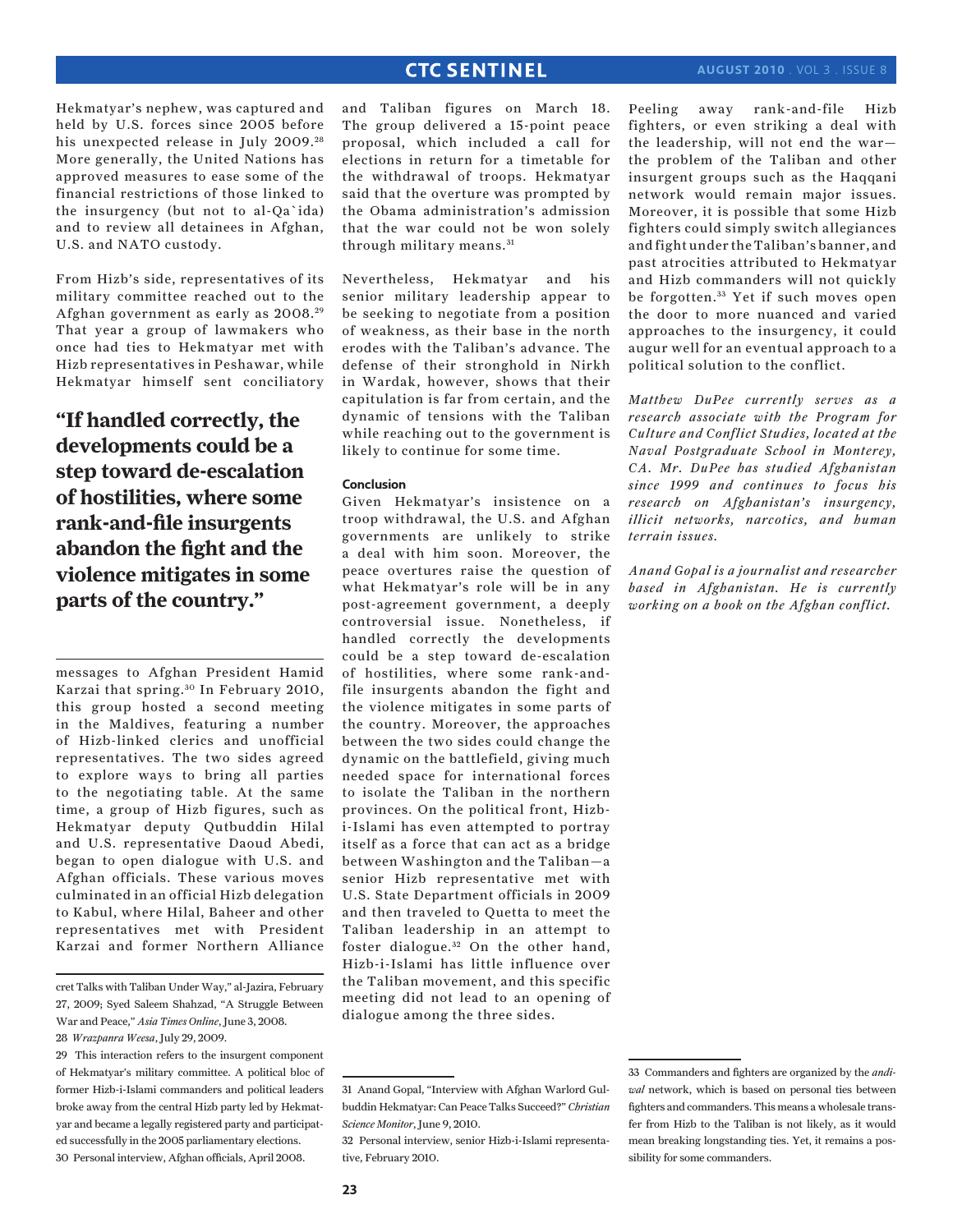### **august 2010** . Vol 3 . Issue 8

# **Recent Highlights in Terrorist Activity**

July 1, 2010 (UNITED STATES): The U.S. Court of Appeals for the District of Columbia ruled that government prosecutors must present evidence that an Algerian national, who has been held at Guantanamo Bay for more than eight years, was truly an al-Qa`ida member, otherwise he must be released. According to the Associated Press, the decision "has broad implications for the credibility of evidence the administration of President Barack Obama has presented to justify holding terror suspects without trial." – *AFP, July 3*

July 1, 2010 (PAKISTAN): Two suicide bombers targeted the shrine of Data Ganj Baksh in Lahore, the capital of Punjab Province. The bombs killed at least 41 people. The site is considered Pakistan's most important Sufi shrine. The Pakistani Taliban, however, publicly denied responsibility for the attack. – *CBS News, July 1; New York Times, July 1*

July 1, 2010 (YEMEN): Yemeni Political Security officer Saleh Amtheeb was assassinated in Zinjibar, Abyan Province. Authorities later apprehended four suspects, two of whom were al-Qa`ida members. – *Saba, July 3; AFP, July 3*

July 1, 2010 (SOMALIA): Somali and African Union troops launched an offensive against al-Shabab insurgents in Mogadishu. The insurgents have vowed to topple the government. – *Wall Street Journal, July 2*

July 1, 2010 (THAILAND): Muslim separatists killed five people in Narathiwat Province in southern Thailand. The fighters detonated a roadside bomb near a military vehicle and then opened fire. – *Voice of America, July 2*

July 2, 2010 (AFGHANISTAN): Taliban fighters, including multiple suicide bombers, stormed the compound of a U.S. aid group in Kunduz Province, killing at least two expatriate workers, a security guard and an Afghan police officer. All six of the Taliban assailants died in the

attack. The killed expatriate workers were from Germany and the United Kingdom. – *Los Angeles Times, July 3; Australian Broadcasting Corporation, July 2*

July 2, 2010 (THAILAND): A roadside bomb killed three Thai soldiers in Yala Province in southern Thailand. – *Voice of America, July 2*

July 3, 2010 (PAKISTAN): Taliban fighters attacked a checkpoint in Upper Orakzai, located in Pakistan's Federally Administered Tribal Areas. Security forces retaliated, killing four Taliban fighters. – *Daily Times, July 4*

July 4, 2010 (GERMANY): German police arrested a 24-year-old Syrian man, identified as Hussam S., who is accused of recruiting for al-Qa`ida on the internet. He is also suspected of operating a German-language internet forum to distribute Islamist literature. The man was arrested in the southwestern town of Montabaur in Rhineland-Palatinate. – *Reuters, July 7*

July 4, 2010 (IRAQ): A female suicide bomber killed at least four people in Ramadi, Anbar Province. The bomber, who wore an explosives vest, managed to slip through four checkpoints at the provincial governor's compound. She detonated her explosives outside Governor Qassim Mohammed Abid's office. The governor and his two deputies were not injured. – *Washington Post, July 4*

July 4, 2010 (PAKISTAN): Pakistani security forces reportedly killed a senior commander in the Pakistani Taliban, identified as Ameerullah Mehsud (also known as Qari Gud). The commander, who was killed in a shootout with soldiers in North Waziristan Agency of the Federally Administered Tribal Areas, carried a \$234,000 bounty for his arrest or death. He is considered one of the founders of Tehrik-i-Taliban Pakistan. *– AFP, July 5; CNN, July 6*

July 5, 2010 (PAKISTAN): A suicide squad of four militants attacked a paramilitary fort in Lower Dir District of the North-West Frontier Province. The militants, armed with car bombs and rockets, killed one soldier. All four of the fighters were killed. – *AFP, July 4*

July 5, 2010 (YEMEN): Yemeni soldiers and al-Qa`ida militants clashed in eastern Hadramawt Province. The militants killed two soldiers, while authorities apprehended two al-Qa`ida suspects. Another two al-Qa`ida suspects escaped. A third soldier later died of wounds sustained during the firefight. *– Reuters, July 5; Reuters, July 6*

July 5, 2010 (PHILIPPINES): Wu Xili, a Chinese shopkeeper held hostage by the Abu Sayyaf Group for nearly 19 months, was rescued by police. The rescue operation took place on Jolo Island in the southern Philippines. – *AFP, July 5*

July 7, 2010 (GLOBAL): Federal prosecutors in the United States revealed that the plot to bomb New York City's subway system, which was foiled in September 2009, was directly related to a similar plot in Manchester in the United Kingdom. The Manchester plot involves Abid Naseer and Tariq ur Rehman, who were arrested by UK authorities in April 2009. U.S. authorities also allege that three senior al-Qa`ida operatives—Adnan Shukrijumah, Salah al-Somali and Rashid Rauf organized the New York subway plot, recruiting Najibullah Zazi and two other men to conduct the attack. – *Wall Street Journal, July 7*

July 7, 2010 (UNITED STATES): Sudanese national Ibrahim Ahmed Mahmoud al-Qosi pleaded guilty in a U.S. military court at Guantanamo Bay to conspiring with al-Qa`ida and providing material support to terrorism. Al-Qosi ran the kitchen and provided supplies at one of Usama bin Ladin's compounds in Afghanistan. He has been held at Guantanamo Bay for more than eight years. The terms of his plea agreement were not disclosed. *– Washington Post, July 8*

July 7, 2010 (AFGHANISTAN): Gunmen shot to death Mohammad Gul, director of the intelligence department of Kabul's counter-crime police branch. One of his bodyguards was also killed. – *AFP, July 8*

July 7, 2010 (IRAQ): A suicide bomber killed at least 28 people in northern Baghdad. The bomber targeted Shi`a pilgrims en route to the Imam Musa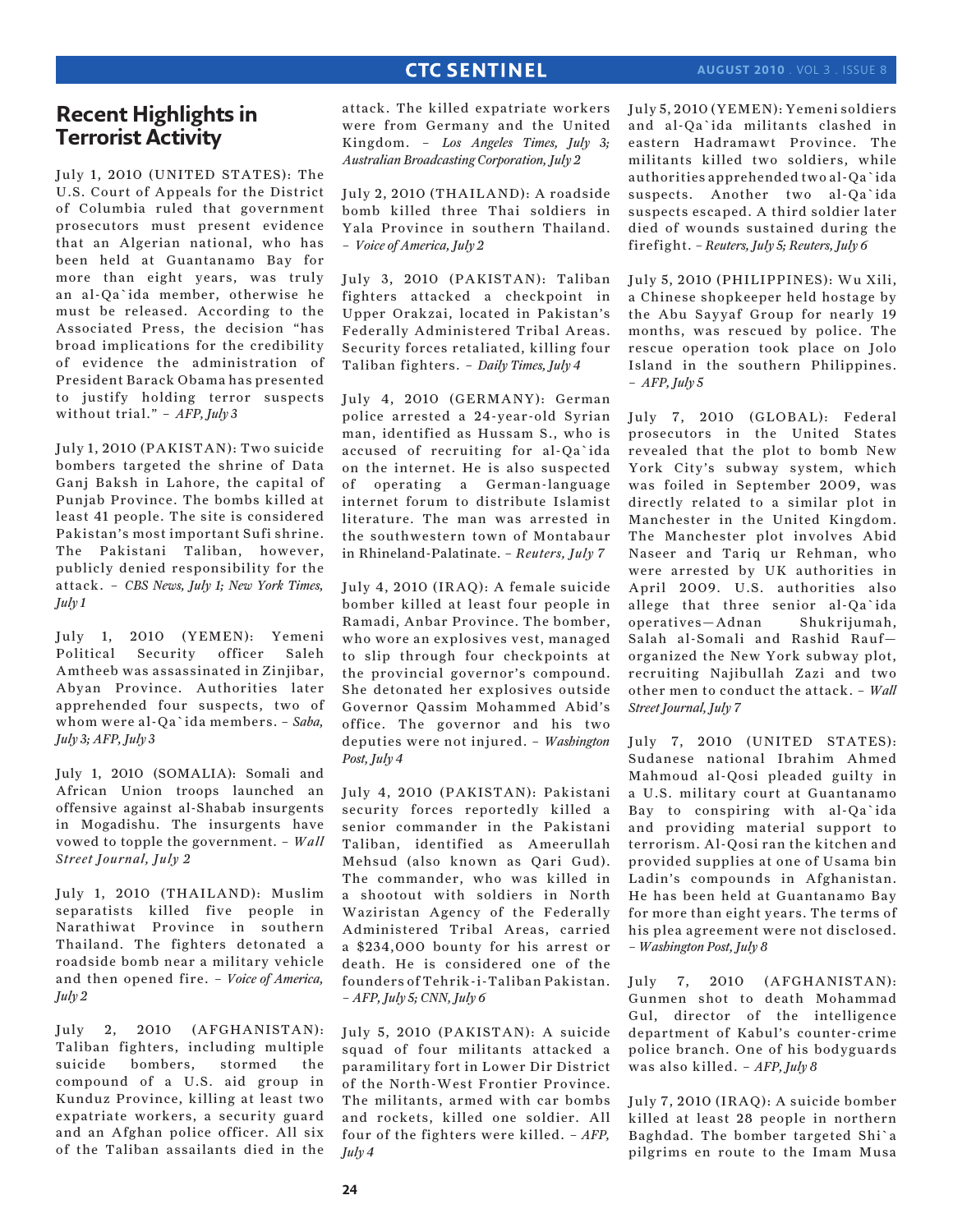al-Kadhim mosque for a major festival. *– RadioFreeEurope/Radio Liberty, July 7; New York Times, July 7*

July 7, 2010 (YEMEN): A Yemeni court sentenced two al-Qa`ida members to death for their role in killing military and security officials. According to the *Wall Street Journal*, "The two men sentenced Wednesday were found guilty of ambushing and looting a military truck carrying weapons and of killing three soldiers, a policeman and a civilian during the subsequent pursuit in July 2009. The prosecution said they also attacked a convoy that killed two high-ranking police officials, including the director of political security, in November [2009]." They were identified as Mansour Daleel, who is 18-years-old, and Mubarak al-Shabwani, who is 23-years-old. – *Wall Street Journal, July 8*

July 8, 2010 (UNITED KINGDOM): A court convicted three Britons of plotting to kill hundreds of people in suicide bombings after being recruited by an al-Qa`ida-inspired cell. The men— Ibrahim Savant, Arafat Waheed Khan and Waheed Zaman—were part of the 2006 transatlantic aircraft plot that involved liquid explosives. According to Reuters, "Their conviction follows one of Britain's biggest counterterrorism investigations and a series of trials around a plot that prosecutors said could have been on the same scale as the 9/11 attacks." On July 12, the men were sentenced to life in prison. – *Reuters, July 8; BBC, July 12*

July 8, 2010 (NORWAY): Authorities arrested three al-Qa`ida suspects in Norway and Germany, accused of planning terrorist attacks in Norway. The men arrested in Norway were identified as Mikael Davud, a 39-year-old ethnic Uighur with Norwegian citizenship, and David Jakobsen, a 31-year-old Uzbek with legal residency in Norway. The third man, who was arrested in Germany, was identified as Shawan Sadek Saeed Bujak, a 37-year-old Iraqi-Kurd who was on holiday in Duisburg. The plot is reportedly linked to the September 2009 New York City subway plot, as well as the April 2009 terrorist plot in Manchester in the United Kingdom. – *Voice of America, July 8; Reuters, July 13*

July 9, 2010 (IRAQ): A suicide bomber in a vehicle attacked an Iraqi Army checkpoint in western Baghdad, killing five people. Three of the dead were soldiers. – *CNN, July 9; BBC, July 9*

July 9, 2010 (PAKISTAN): A suicide bomber attacked a group of tribal elders in the administrative center of Mohmand Agency in the Federally Administered Tribal Areas. More than 100 people were killed. The Pakistani Taliban claimed responsibility. *– New York Times, July 9; Dawn, July 10*

July 9, 2010 (PAKISTAN): Taliban fighters attacked an army patrol in Makeen district of South Waziristan Agency of the Federally Administered Tribal Areas. Three soldiers were killed. – *AFP, July 10*

July 10, 2010 (AFGHANISTAN): Insurgents overran a police checkpoint in Emam Saheb district of Kunduz Province, killing nine policemen. – *Reuters, July 11*

July 10, 2010 (AFGHANISTAN): A bomb killed the head of the police department in Qaleh Zaal district of Kunduz Province. – *Reuters, July 11*

July 10, 2010 (AFGHANISTAN): Five policemen were killed after hitting a roadside bomb in Badakhshan Province. – *Reuters, July 11*

July 11, 2010 (UGANDA): Two suicide bombers attacked crowds gathered to watch the World Cup final in Kampala, the capital of Uganda. The bombings, which were claimed by the al-Shabab militant group in Somalia, killed approximately 76 people. One attack targeted a rugby club filled with soccer fans, while the other bomber targeted a popular Ethiopian restaurant. At least one American was killed in the attacks. – *ABC News, July 11; Washington Post, July 13*

July 11, 2010 (NORTH AFRICA): Al-Qa`ida in the Islamic Maghreb (AQIM) threatened to execute a French hostage in 15 days if the French government failed to meet its demands. The hostage has been identified as 78-year-old Michel Germaneau, who was seized in northern Niger in April. *– Reuters, July 11*

July 11, 2010 (PAKISTAN): Pakistani fighter jets and helicopter gunships attacked Taliban positions in Orakzai Agency of the Federally Administered Tribal Areas. Authorities allege that 22 Taliban fighters were killed in the strikes. – *RTTNews, July 12*

July 11, 2010 (YEMEN): Security forces arrested eight suspected al-Qa`ida fighters, including a Saudi fugitive, accused of plotting attacks against security facilities in Yemen. – *al-Jazira, July 11*

July 12, 2010 (RUSSIA): Russian security officials announced that they broke up a terrorist cell that was preparing female suicide bombers for attacks on major Russian cities. Authorities arrested six women, who had apparently already written "farewell letters" in anticipation of their impending attacks. The women were detained in the Muslim region of Dagestan. – *New York Times, July 12*

July 12, 2010 (AFGHANISTAN): According to a senior Afghan official, President Hamid Karzai is seeking the removal of 50 former Taliban officials from a UN terrorism blacklist with the goal of advancing political reconciliation talks with Taliban insurgents. – *Washington Post, July 12*

July 12, 2010 (AFGHANISTAN): The Afghan Defense Ministry said that 80% of Taliban bombs are made with ammonium nitrate and potassium nitrate fertilizer. Before 2007, however, most bombs were constructed from ordnance leftover from the Soviet occupation of the country in the 1980s. – *AFP, July 12*

July 13, 2010 (AFGHANISTAN): Taliban fighters attacked a police unit headquarters in Kandahar city, killing three U.S. soldiers, five civilian Afghan employees and one Afghan policeman. As part of the attack, a suicide bomber in a vehicle detonated his explosives at the entrance to the Afghan National Civil Order Police. Immediately after, Taliban militants fired rocket-propelled grenades and machine guns at the facility. – *Christian Science Monitor, July 14*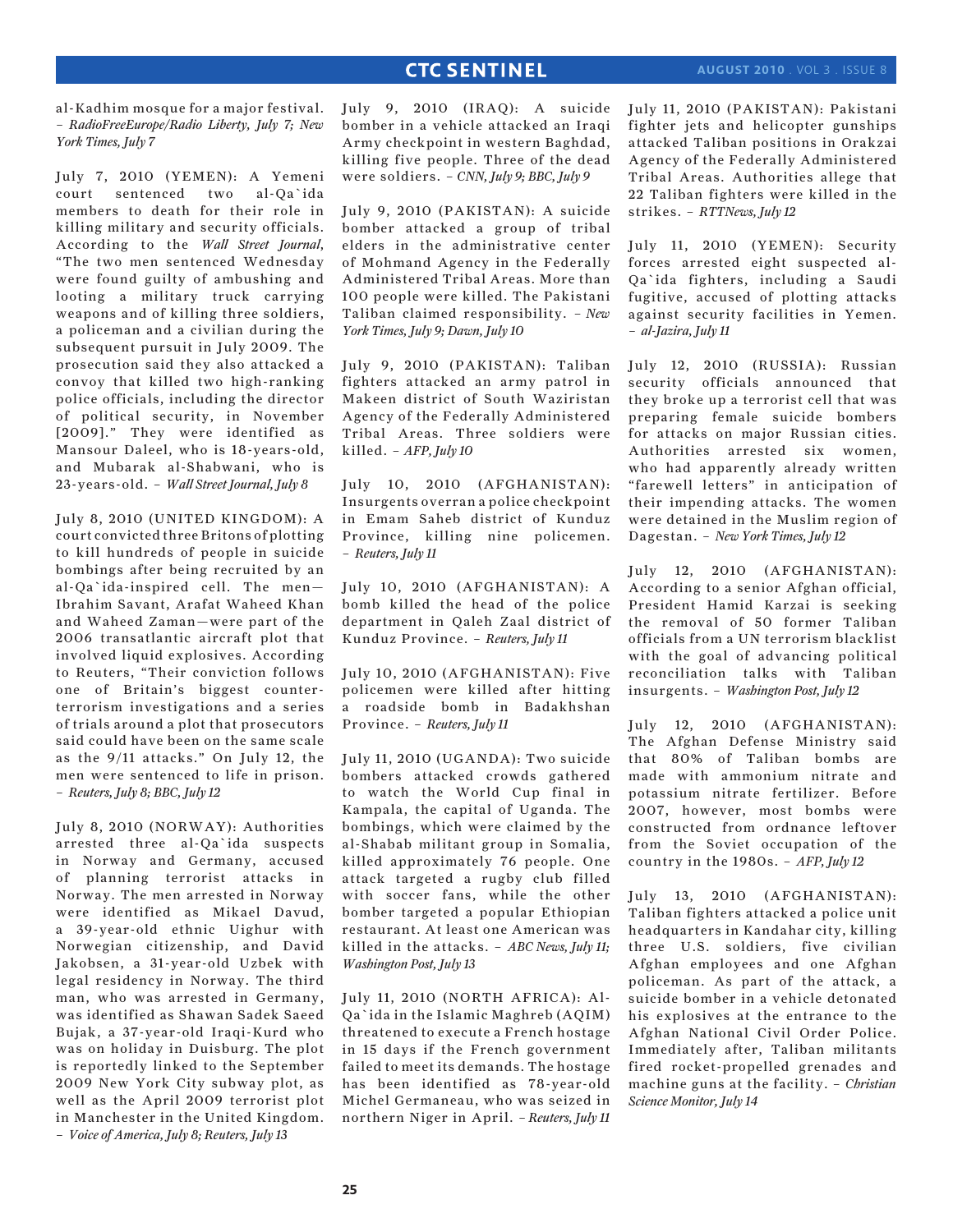July 13, 2010 (PAKISTAN): Pakistani police arrested 650 suspected militants in the North-West Frontier Province in response to the July 9 suicide attack that killed more than 100 people in Mohmand Agency of the Federally Administered Tribal Areas. The arrests took place in a three-day period. – *AFP, July 13*

July 13, 2010 (PAKISTAN): Taliban militants blew up a governmentrun middle school for boys in Bajaur Agency of the Federally Administered Tribal Areas. – *Daily Times, July 14*

July 14, 2010 (UNITED STATES): A video surfaced of Faisal Shahzad, who attempted to detonate a car bomb in New York City's Times Square on May 1, describing his planned bombing as a "revenge attack." In the video, Shahzad, who is in U.S. custody, dedicated his planned attack to Baitullah Mehsud and Abu Mus`ab al-Zarqawi, both of whom were killed by the United States. The video appears to have been filmed in Pakistan, and Shahzad is seen shaking hands with Tehrik-i-Taliban Pakistan leader Hakimullah Mehsud. *– AOL News, July 14; Christian Science Monitor, July 15*

July 14, 2010 (AFGHANISTAN): The Afghan government approved a program to establish local defense forces in the country. The program is similar to the Awakening Councils created by General David Petraeus in Iraq. According to the *New York Times*, "…the two programs would not be identical. Unlike the Iraqi units, the Afghan forces would not be composed of insurgents who had switched sides. They would be similar as a lightly armed, trained and, significantly, paid force in a nation starving for jobs." – *New York Times, July 14*

July 14, 2010 (AFGHANISTAN): A roadside bomb killed four U.S. soldiers in southern Afghanistan. – *Christian Science Monitor, July 14*

July 14, 2010 (INDIA): India's home secretary argued that Pakistan's Inter-Services Intelligence was behind the November 2008 Mumbai attacks, in collaboration with Lashkar-i-Tayyiba. "The ISI has had a much more significant role to play (in the Mumbai attacks)," the official said. "It was

not just a peripheral role. They were literally controlling and coordinating it (the attacks) from the beginning till the end." According to Reuters, "His accusations are the strongest comments made by Indian officials since the attacks which brought the South Asian nuclear neighbours to the brink of war." – *Reuters, July 14*

July 14, 2010 (YEMEN): Approximately 20 suspected al-Qa`ida fighters attacked a Yemeni intelligence agency in Zinjibar, located in Abyan Province. A policeman and two militants were killed in the incident. – *Bloomberg, July 14*

July 15, 2010 (AFGHANISTAN): NATO forces killed Mullah Akhtar, identified as a Taliban commander responsible for bringing foreign fighters from Iran into Afghanistan. He was killed in Farah Province. – *CNN, July 16*

July 15, 2010 (PAKISTAN): A suspected U.S. aerial drone killed at least two people in North Waziristan Agency of the Federally Administered Tribal Areas. – *USA Today, July 15*

July 15, 2010 (PAKISTAN): A suicide bomber detonated his explosives at a bus stop in Mingora, the main town of Swat District of the North-West Frontier Province. Five people were killed. Authorities believe that the bomber tried to target a security force convoy. – *BBC, July 15; Reuters, July 15*

July 15, 2010 (IRAN): Two suicide bombers detonated their explosives at a Shi`a mosque in Zahedan, located in Sistan-Baluchistan Province in southeastern Iran. The explosions killed at least 26 people at the Jamia mosque. The Sunni rebel group Jundallah reportedly claimed credit for the bombings, saying it was revenge for Iran's execution of the group's leader, Abdulmalek Rigi, on June 20. *– BBC, July 16; AFP, July 15; New York Times, July 16*

July 16, 2010 (UNITED STATES): The U.S. Treasury Department blacklisted Yemeni-American cleric Anwar al-`Awlaqi, identifying him as a "specially designated global terrorist." – *Reuters, July 16*

July 16, 2010 (PAKISTAN): A bomb ripped through a used car market in Khyber Agency of the Federally Administered Tribal Areas, killing six people. – *BBC, July 16*

July 17, 2010 (PAKISTAN): Gunmen shot to death 16 Shi`a Muslims in the Sunni-dominated Charkhel area of Kurram Agency in the Federally Administered Tribal Areas. The victims were ambushed as they headed to Peshawar in two passenger vehicles. – *AFP, July 17*

July 17, 2010 (PAKISTAN): Two bombs exploded at a congested market in Lahore, the capital of Punjab Province, killing six people. Both bombs struck internet cafes. – *AFP, July 17*

July 18, 2010 (GLOBAL): A senior U.S. law enforcement official told CNN that the author of the new online al-Qa`ida magazine, *Inspire*, may be U.S. citizen Samir Khan, who previously lived in North Carolina and left for Yemen in October 2009. Khan, who is 23-yearsold, has previously been involved in radical Islamist blogs, and he once lived in the New York area. *– CNN, July 18*

July 18, 2010 (AFGHANISTAN): A suicide bomber killed three people near a market in eastern Kabul. – *RTTNews, July 18; Washington Post, July 19*

July 18, 2010 (AFGHANISTAN): Taliban fighters blew up the gate to a jail and freed 23 insurgents in Farah Province. *– Reuters, July 18*

July 18, 2010 (IRAQ): Two suicide bombers killed at least 50 people in southwestern Baghdad. The bombers targeted members of a governmentbacked Sunni militia who were waiting to receive their paychecks outside a military base. – *BBC, July 18; Los Angeles Times, July 19*

July 18, 2010 (PAKISTAN): A suicide bomber detonated his explosives at a Shi`a mosque in Sargodha, Punjab Province, wounding at least 15 people. – *Reuters, July 18*

July 19, 2010 (GLOBAL): Al-Qa`ida second-in-command Ayman al-Zawahiri purportedly released a new audio message, promising al-Qa`ida's followers victory in Afghanistan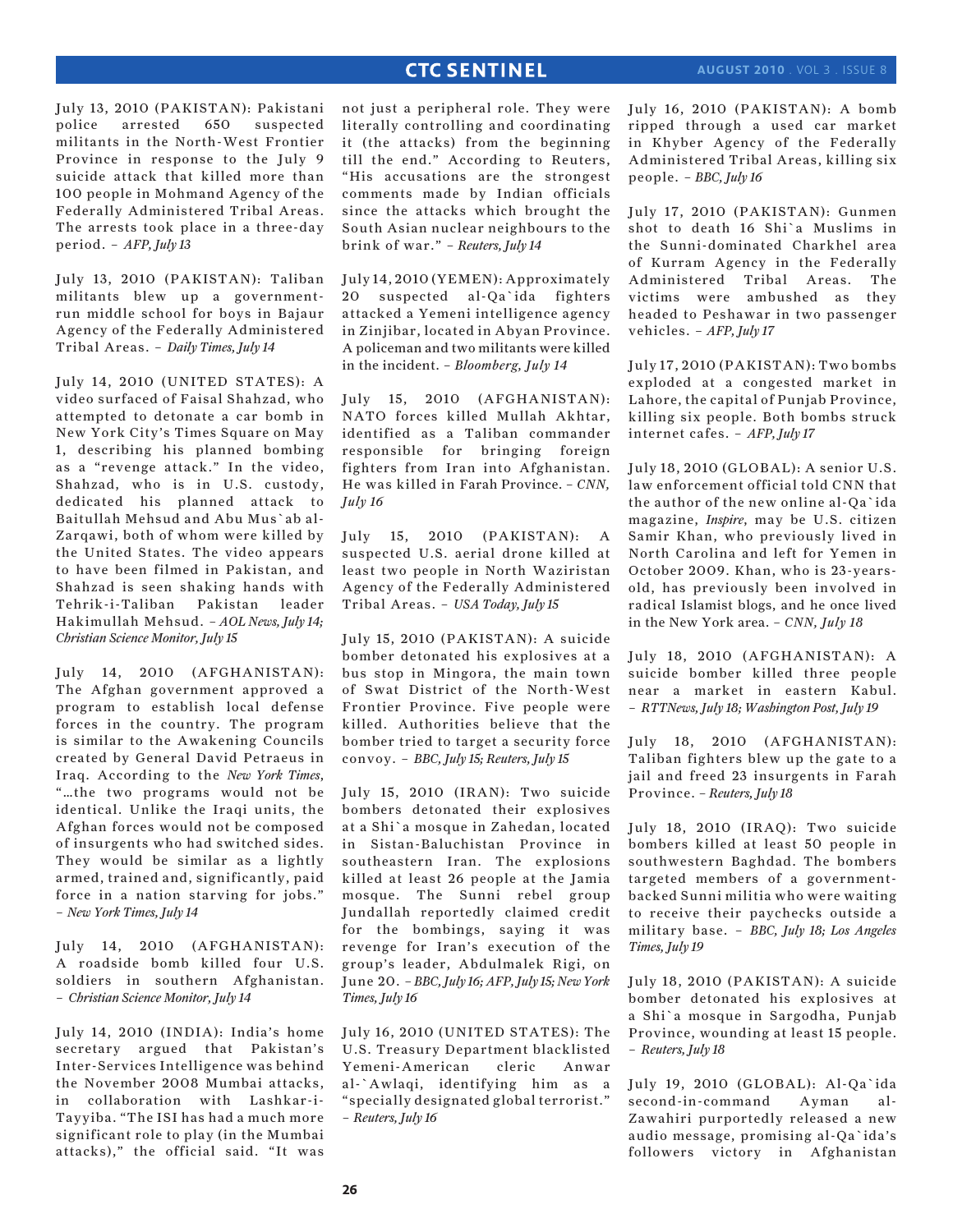### forces in February. – *AFP, July 21*

July 21, 2010 (PHILIPPINES): U.S. Undersecretary of State for Political Affairs William Burns announced that U.S. troops will remain in the southern Philippines to help local security forces in their fight against Muslim extremists. According to Agence France-Presse, "About 500 US Special Forces troops train Filipino soldiers in Mindanao to combat militants from the Al-Qaeda-linked Abu Sayyaf group, which the United States lists as a terrorist organisation." *– AFP, July 21*

twice attempted to travel to Somalia to join al-Shabab. *– Bloomberg, July 21*

**CTC SENTINEL** 

July 21, 2010 (MAURITANIA): A Mauritanian court sentenced Omar Sid'Ahmed Ould Hamma to 12 years in jail for kidnapping three Spanish aid workers and handing them over to al-Qa`ida. Hamma, a Malian national, was arrested by Mauritanian security

July 22, 2010 (AFGHANISTAN): Two U.S. soldiers were killed in a helicopter crash in Helmand Province. NATO forces are investigating the cause of the crash, while the Taliban said they shot down the aircraft. *– Los Angeles Times, July 23*

July 22, 2010 (SOMALIA): Somali officials admitted that members of the country's elite presidential guard had defected to the al-Shabab insurgent group. – *New York Times, July 22*

July 22, 2010 (MAURITANIA): Mauritanian commandos supported by the French military launched a raid on fighters belonging to al-Qa`ida in the Islamic Maghreb (AQIM). The soldiers killed six AQIM members, while four militants managed to escape. Reports suggested that the goal of the operation was to free a 78-year-old French hostage, Michel Germaneau, a retired engineer who was kidnapped in neighboring Niger in April. Germaneau, however, was not found. – *Washington Post, July 23; AFP, July 22*

July 23, 2010 (AFGHANISTAN): Reports said that two U.S. soldiers were captured by Taliban fighters in Logar Province. Later, however, both soldiers were found dead. One of the soldiers appears to have been

killed in the initial firefight. It was not immediately clear if the second soldier died from wounds sustained during the initial firefight, or if he was executed by Taliban fighters. – *Los Angeles Times, July 30*

July 24, 2010 (AFGHANISTAN): A roadside bomb killed four U.S. soldiers in southern Afghanistan. – *BBC, July 24*

July 24, 2010 (PAKISTAN): A U.S. aerial drone killed at least 16 militants in South Waziristan Agency of the Federally Administered Tribal Areas. *– BBC, July 24*

July 24, 2010 (NORTH AFRICA): Al-Qa`ida in the Islamic Maghreb (AQIM) executed French national Michel Germaneau in revenge for the July 22 failed rescue raid by French and Mauritanian troops. – *BBC, July 26*

July 25, 2010 (IRAQ): New reports suggest that the Iraqi military arrested the minister of defense for the Islamic State of Iraq (ISI), who has been identified as Saleem Khalid al-Zawbayi. Two other senior ISI leaders were also reportedly arrested. *– Bloomberg, July 25*

July 25, 2010 (PAKISTAN): A U.S. aerial drone strike left 10 suspected militants dead in the Shaktoi area of South Waziristan Agency in the Federally Administered Tribal Areas. *– BBC, July 26*

July 25, 2010 (PAKISTAN): A U.S. aerial drone strike killed four suspected militants in Srarogha, located in South Waziristan Agency of the Federally Administered Tribal Areas. *– BBC, July 26*

July 25, 2010 (PAKISTAN): A U.S. aerial drone killed five suspected militants in Tabbi Tolkhel, located in North Waziristan Agency of the Federally Administered Tribal Areas. *– BBC, July 26*

July 25, 2010 (YEMEN): Al-Qa`ida fighters killed six Yemeni troops in Shabwa Province. – *CNN, July 26*

July 25, 2010 (ALGERIA): A suicide bomber in a vehicle attacked members of the Algerian National Gendarmerie in Tizi Ouzou, killing one person.

and Iraq. Al-Zawahiri also said that the battle to liberate Jerusalem will eventually occur. – *CNN, July 20*

July 19, 2010 (IRAQ): A suicide bomber rammed an explosives-laden vehicle into a convoy of armored SUVs in Mosul, Ninawa Province, killing one British security contractor. – *Guardian, July 19*

July 20, 2010 (GLOBAL): The United Nations blacklisted Yemeni-American cleric Anwar al-`Awlaqi, identifying him as an al-Qa`ida operative. – *Reuters, July 20*

July 20, 2010 (UNITED KINGDOM): Eliza Manningham-Buller, the former head of MI5, harshly criticized the U.S.-led invasion of Iraq in 2003, saying "we gave Osama bin Laden his Iraqi jihad, so that he was able to move into Iraq in a way that he was not before." Manningham-Buller, who was the head of MI5 from 2002-2007, also said, "Our involvement in Iraq radicalized, for want of a better word, a whole generation of young people not a whole generation, a few among a generation—who saw our involvement in Iraq, on top of our involvement in Afghanistan, as being an attack on Islam." – *Christian Science Monitor, July 21*

July 20, 2010 (AFGHANISTAN): Taliban fighters beheaded six Afghan police officers in Baghlan Province. The Taliban denied that they beheaded the officers. – *al-Jazira, July 21; AFP, July 21*

July 20, 2010 (PAKISTAN): Five militants attacked a military training center in Mardan, located in Pakistan's North-West Frontier Province. As the fighters tried to enter the training facility, security forces opened fire, killing all five assailants. Three of the fighters wore suicide bomb vests. Four soldiers were wounded. – *AFP, July 19*

July 21, 2010 (UNITED STATES): U.S. authorities arrested Zachary Adam Chesser on charges of providing support to the al-Shabab terrorist group in Somalia. Chesser, who is from Fairfax County, Virginia, was turned away from a July 10 flight out of New York's John F. Kennedy airport after he was told he was on a "no-fly" list. Chesser, who is 20-years-old, also reportedly told federal agents that he